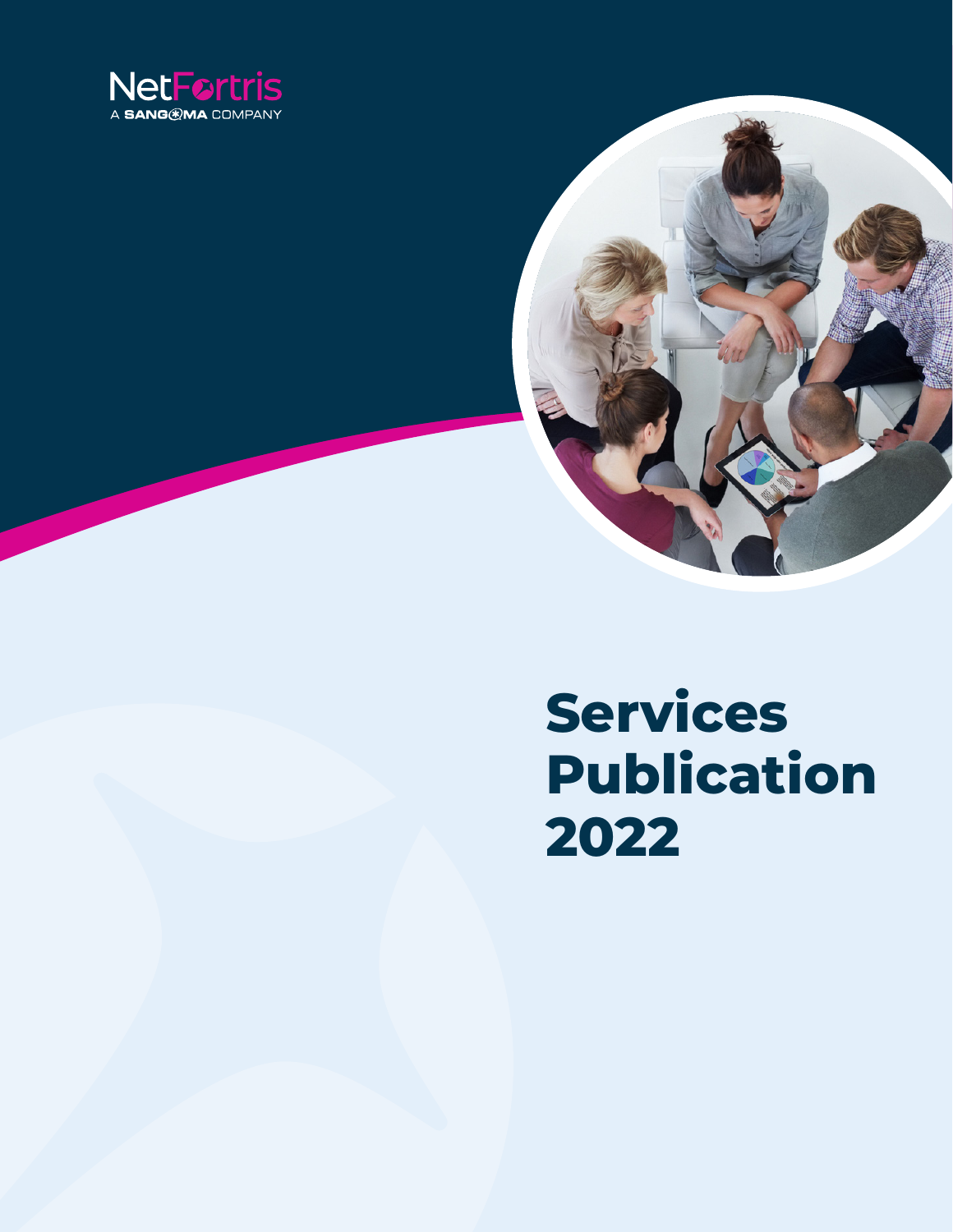# **Table of Contents**

**Top of the Document**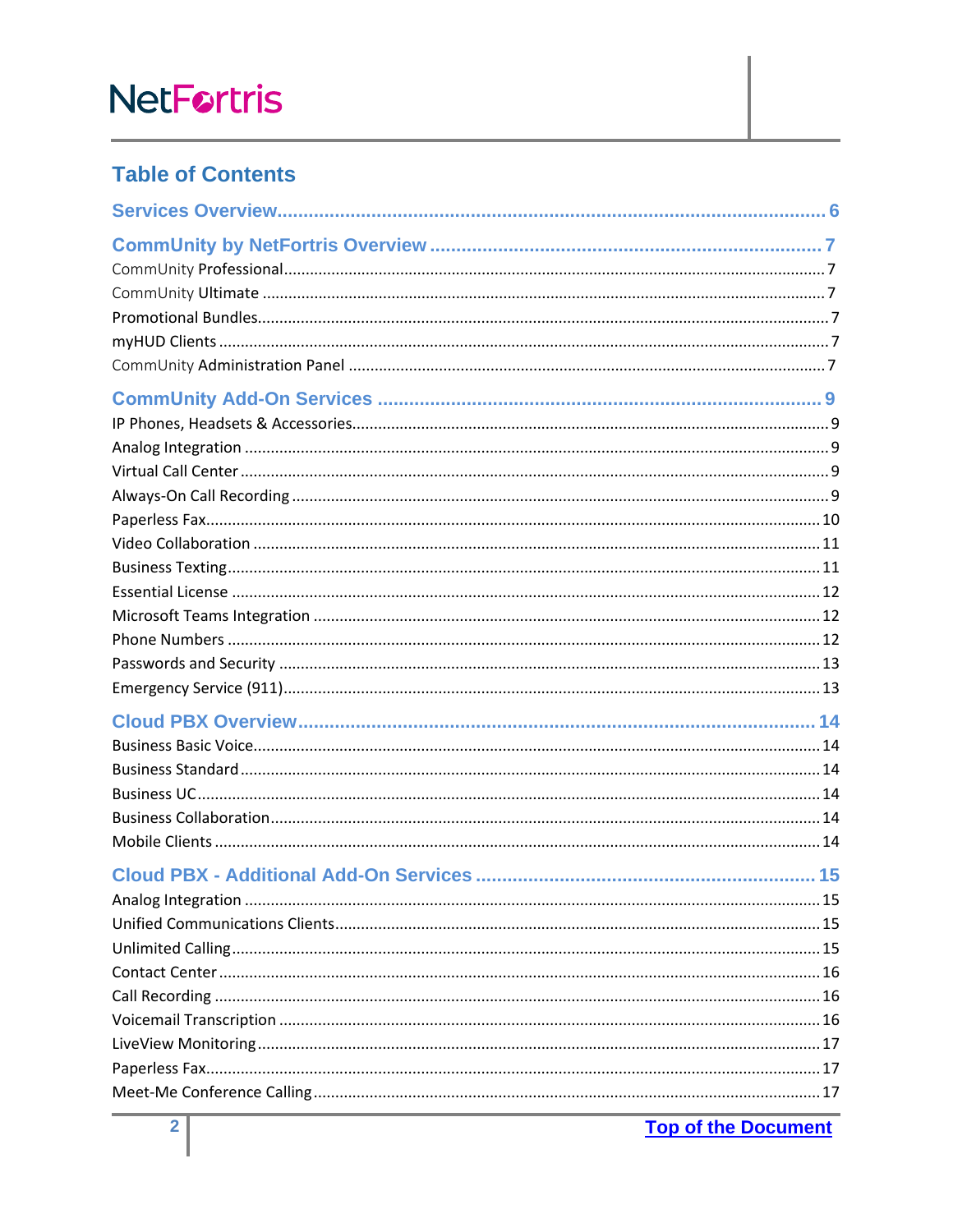| Hosted Enterprise/Hosted Premier - Additional Add-on Services  20 |  |
|-------------------------------------------------------------------|--|
|                                                                   |  |
|                                                                   |  |
|                                                                   |  |
|                                                                   |  |
| NetFortris Wireless Services - 4G Backup & Wireless Broadband 26  |  |
|                                                                   |  |
| NetFortris Deployment & Support Policies for Managed Services 28  |  |
|                                                                   |  |
|                                                                   |  |
|                                                                   |  |
|                                                                   |  |
|                                                                   |  |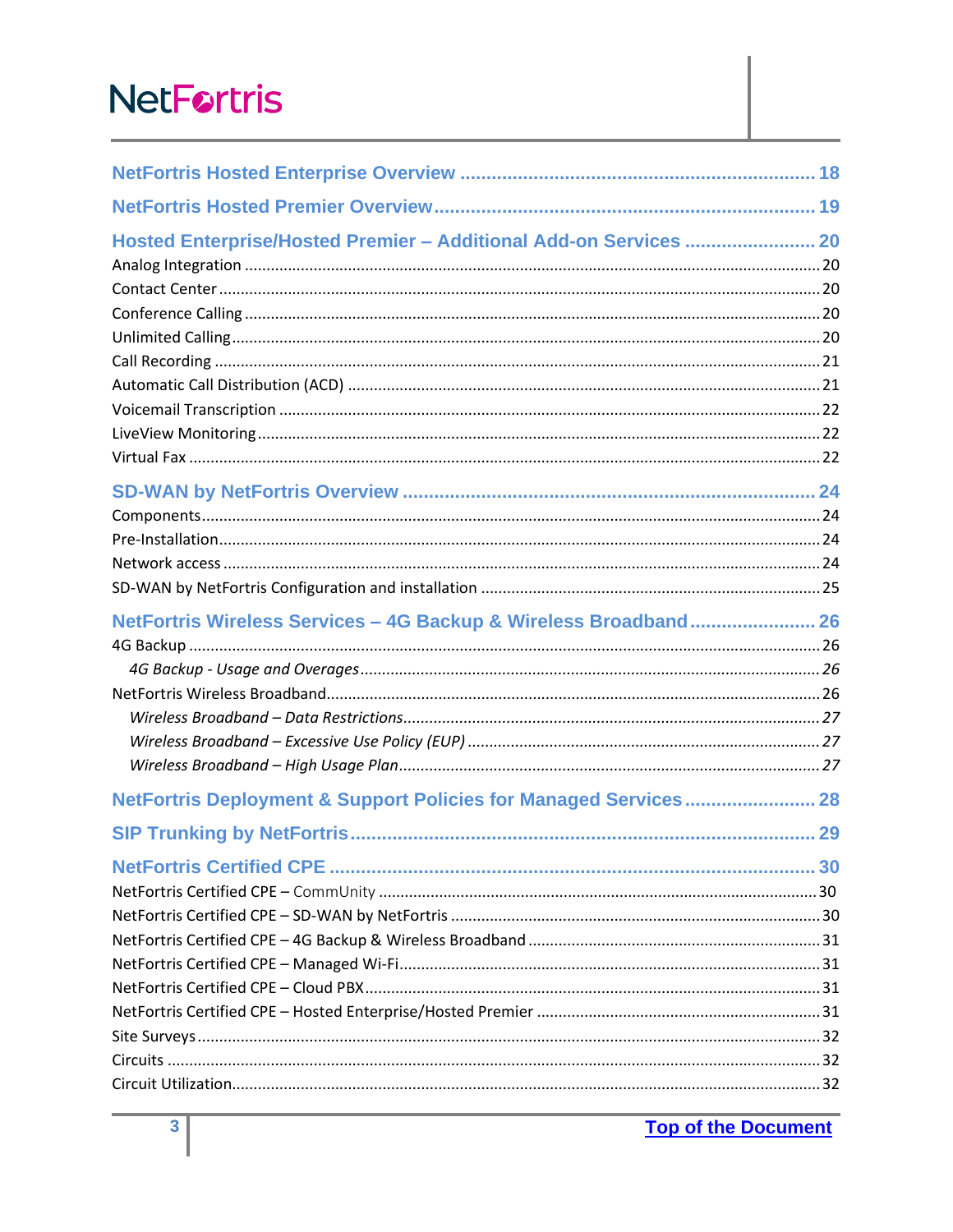| Customer-Owned CPE Settings for QoS - Netfortris Cloud PBX/Hosted Enterprise/Hosted Premier  35 |  |
|-------------------------------------------------------------------------------------------------|--|
|                                                                                                 |  |
|                                                                                                 |  |
|                                                                                                 |  |
|                                                                                                 |  |
|                                                                                                 |  |
|                                                                                                 |  |
|                                                                                                 |  |
|                                                                                                 |  |
|                                                                                                 |  |
|                                                                                                 |  |
|                                                                                                 |  |
|                                                                                                 |  |
|                                                                                                 |  |
|                                                                                                 |  |
|                                                                                                 |  |
|                                                                                                 |  |
|                                                                                                 |  |
|                                                                                                 |  |
|                                                                                                 |  |
|                                                                                                 |  |
|                                                                                                 |  |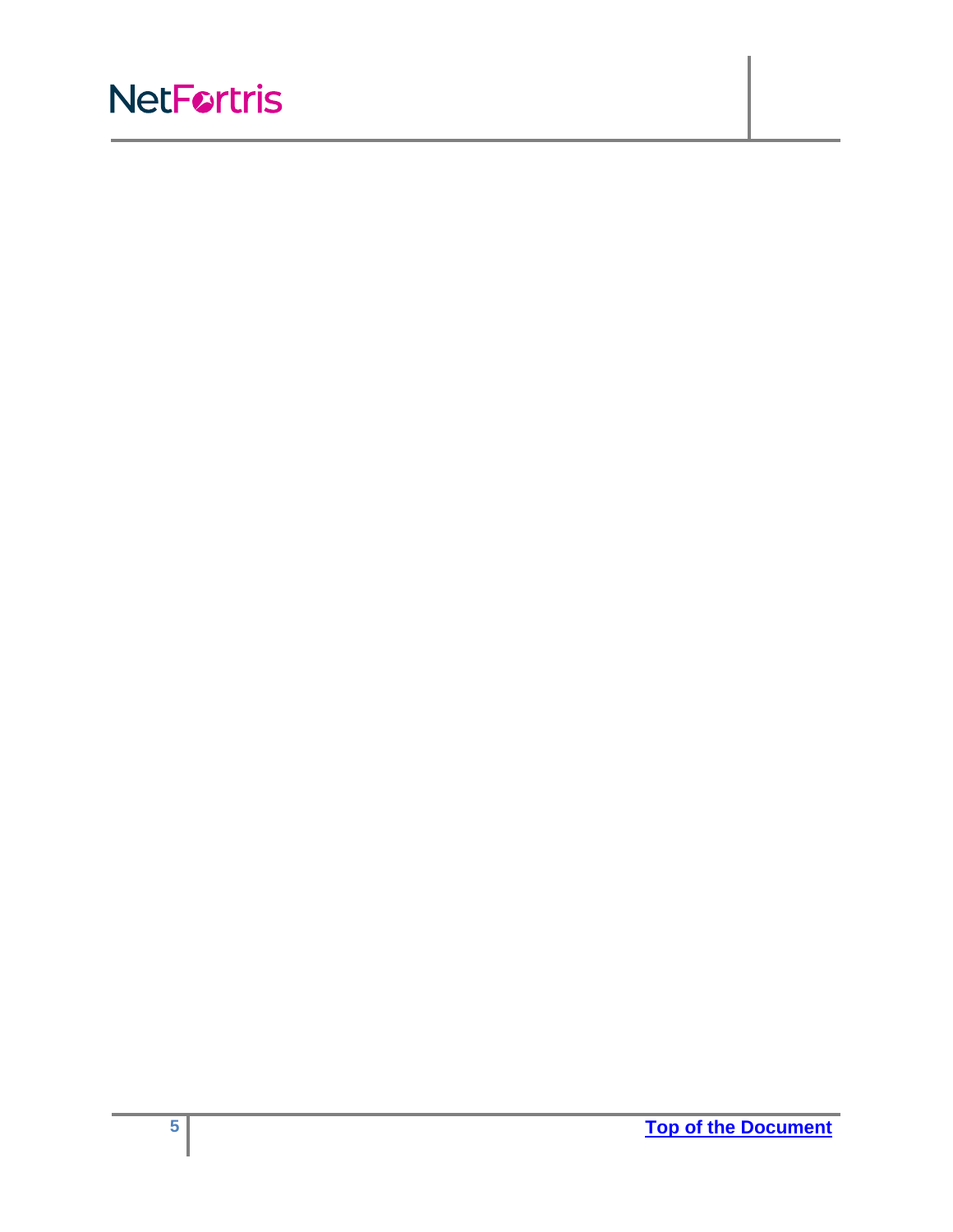# <span id="page-5-0"></span>**Services Overview**

NetFortris is a B2B managed service provider, who specializes in voice, data, networking and security services. This service publication will cover these services, along with deployment and implementation policies, security responsibilities, customer and provider responsibilities, terms of use, as well as configuration recommendations for customer-premise equipment.

Services included in this publication:

- NetFortris CommUnity
- NetFortris Cloud PBX
- NetFortris Hosted Enterprise
- NetFortris Hosted Premier
- SD-WAN by NetFortris
- NetFortris 4G Backup
- NetFortris Wireless Broadband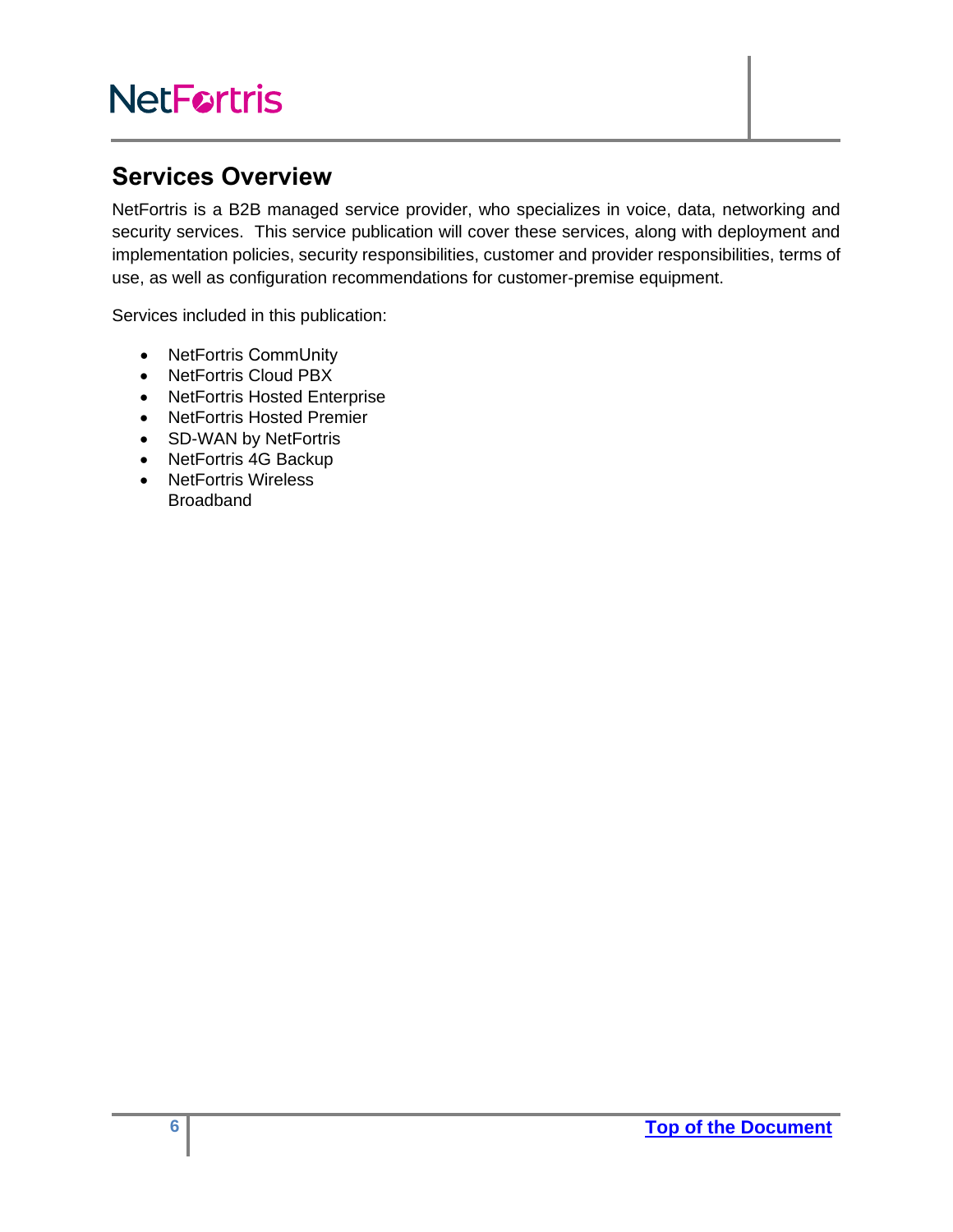# <span id="page-6-0"></span>**CommUnity by NetFortris Overview**

CommUnity by NetFortris is a hosted, managed enterprise voice and unified communications service. This fully managed service includes unlimited domestic calling, direct inward dial numbers, myHUD communication applications, visual IVR, 24/7 customer support and a customer administration portal. For an additional charge, optional add-on services for CommUnity are available. These include, but not limited to: virtual call center applications, video collaboration, SMS texting, IP phones and headsets. CommUnity by NetFortris is available in two primary user bundles: Professional and Ultimate.

# <span id="page-6-1"></span>*CommUnity Professional*

CommUnity Profesional bundle includes 100+ phone features, local number, unlimited domestic calls, ring groups, call park, myHUD applications, AD Integration, Salesforce integration, audio conferencing bridge, on-demand call recording, reporting, voicemail transcription, hotdesking, web launcher and DSS programming.

# <span id="page-6-2"></span>*CommUnity Ultimate*

CommUnity Ultimate bundle includes all components of Professional, plus HD Video Collaboration, Virtual Call Center agent license, and SMS/MMS text messaging.

# <span id="page-6-3"></span>*Promotional Bundles*

At times, NetFortris will provide promotional CommUnity bundles for a limited time. These bundles may match features of the two primary bundles, or they might be a unique offering with its own unique pricing. NetFortris does not guarantee the availability of any promotional bundle past their promotional time period.

# <span id="page-6-4"></span>*myHUD Clients*

myHUD is a end-user unified communications application, available with all user seats on CommUnity. myHUD comes in two forms—desktop client, mobile client—and is available on MAC/Windows, iOS/Android, respecitively. The myHUD application requires newer versions of these operating systems in order to function properly. Please visit our myHUD page [\(https://www.netfortris.com/](https://www.netfortris.com/comm-unity-myhud)CommUnity-myhud) to find the latest OS requirements.

# <span id="page-6-5"></span>*CommUnity Administration Panel*

The Admin Panel (AP) for CommUnity is a cloud management portal that provides visibility and management for users, devices, sites, departments, e911, licenses, queues, company settings and reporting. AP is a standard component with all CommUnity customers and each customer will have at least one set of credentials for accessing the portal. For users who need access to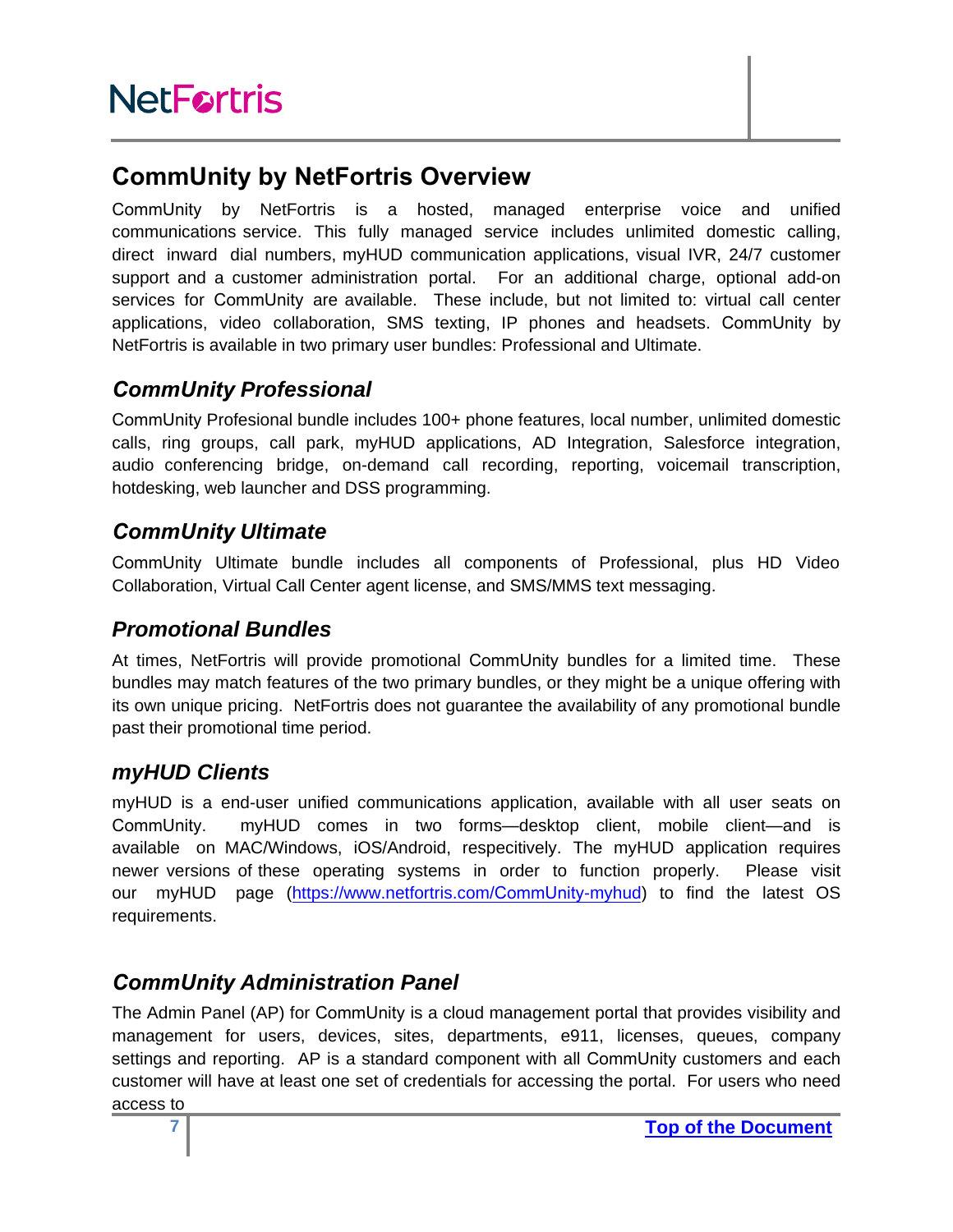specific functions and services, the AP admin roles can be modify to grant or limit access to customer admins.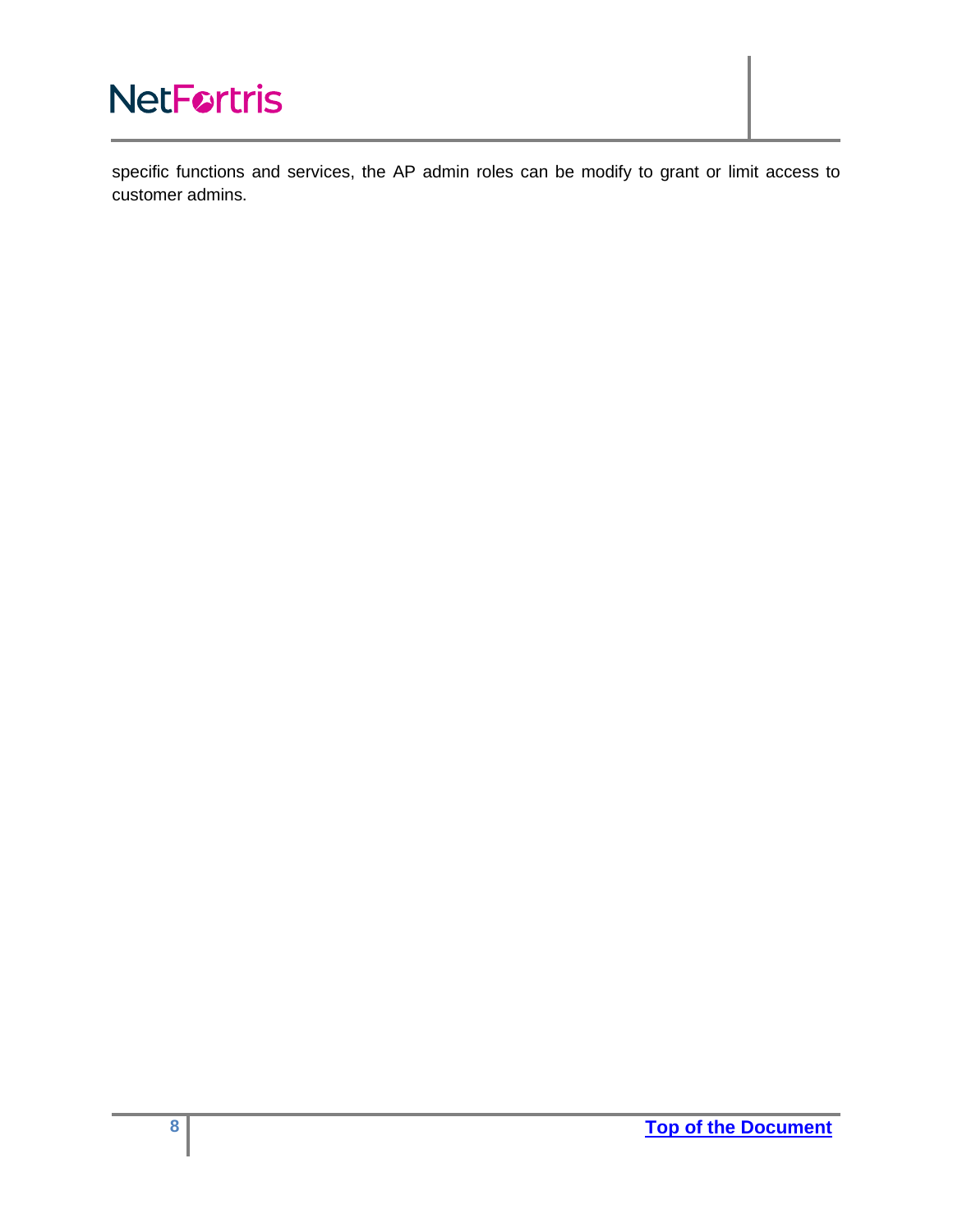

# <span id="page-8-0"></span>**CommUnity Add-On Services**

Along with the two user bundles, customers may purchase other products and services to compliment their CommUnity solution. The following add-on services are specific to the CommUnity UCaaS platform. Unless otherwise stated, these add-on services cannot be purchased without a base CommUnity user bundle.

### <span id="page-8-1"></span>*IP Phones, Headsets & Accessories*

NetFortris phones are specific to the platform. Phone types include: Deskphones, cordless DECT phones, and conference room phones. Customers may choose to purchase IP phone to compliment their myHUD softphone, but are not required.

NetFortris-provided headsets come as wired, wireless-bluetooth, and wireless-DECT options. All wired headsets will be provided with USB-A connectivity. Customers must provide their own adapters, if something other than USB-A is needed. NetFortris does not guarantee the compatibility of all headsets with all IP phones, provided by NetFortris past and present.

Additional communications accessories include, but are not limited to, Speakerphones and USB video cameras.

### <span id="page-8-2"></span>*Analog Integration*

NetFortris will configure the appropriate Analog Terminal Adapter (ATA) device to support analog device integration to the CommUnity solution. Voice (i.e., phone line) ATA devices can support one (1) or two (2) analog line ports, depending on the device selected. Analog services that can be integrated include a modem, overhead paging, door phone, door opener and analog phone. If the customer will be utilizing its own switch to support this integration, the customer is responsible for the programming of the switch port. Analog Facsimile is supported via a separate, dedicated 2-port Facsimile ATA. Therefore, in the event customer selects to support both analog voice lines and Facsimile lines, an additional ATAs will be deployed.

## <span id="page-8-3"></span>*Virtual Call Center*

NetFortris Virtual Call Center solution is offered as a add-on license for CommUnity users. The Virtual Call Center add-on license contains all call center functionality for one user, whether it is a supervisor user or agent. Features include queue setting management, advanced call distribution, Queue Callback, Real-Time Monitoring, call queueing, and ACD reporting. The designation of 'Supervisor' or 'agent' will determine what type of functionality a user has access to.

### <span id="page-8-4"></span>*Always-On Call Recording*

Call recording is provided as an 'always-on' service. Recordings are managed through a browserbased web portal and can be accessed by the end user, supervisor or administrator. Users can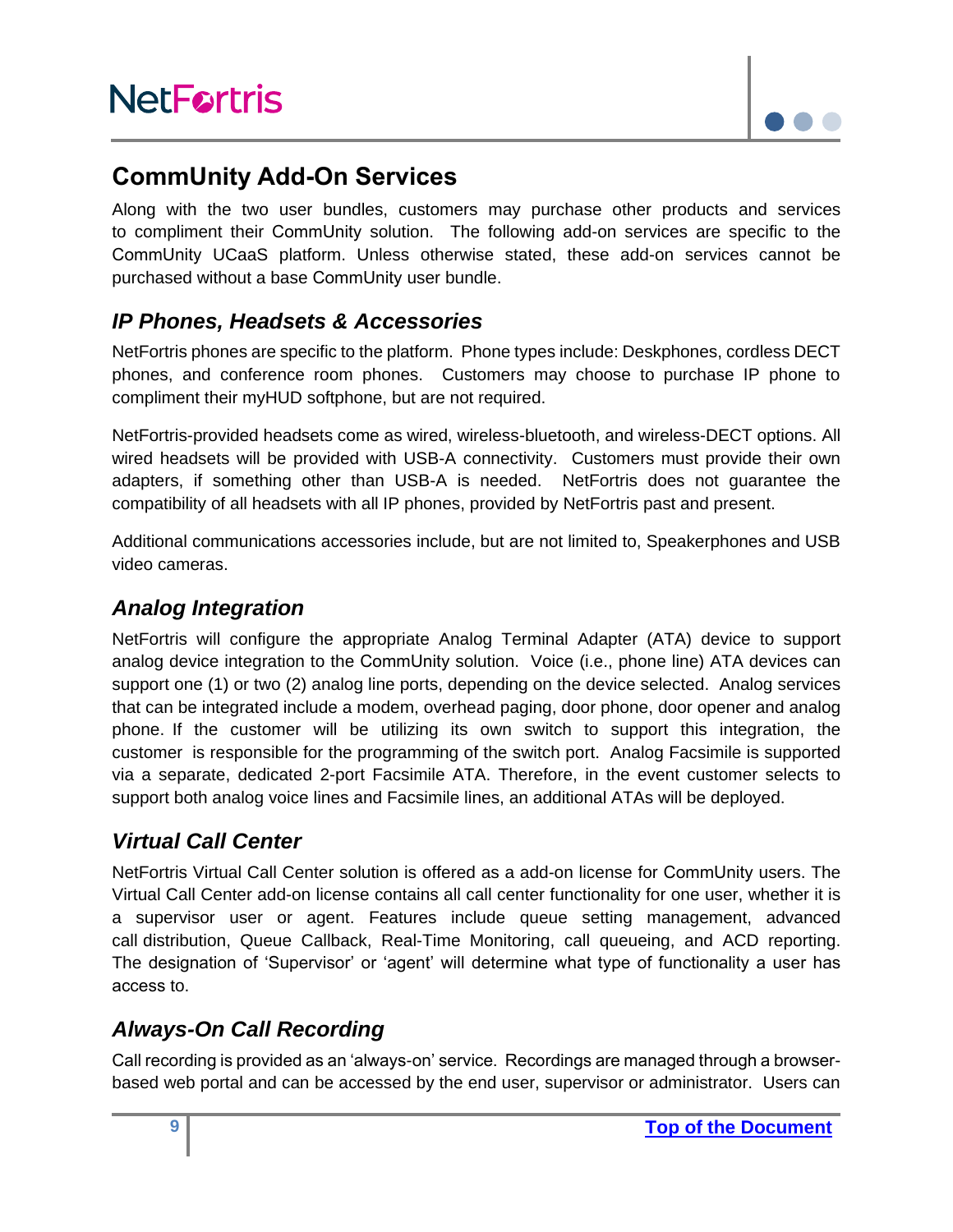

view, listen, and download calls from the end user portal. Supervisors with the appropriate permissions can listen to and view other users recorded calls. Administrators can define their user's permissions and create users within the call recording system, as well as run reports from the portal.

**NetFortris is not supplying any legal advice nor does it profess the accuracy of the information provided in regards to call recording. If you have questions concerning legal implications and how these laws apply in particular states or the legal ramifications of the use of this product, you should contact an attorney for advice. NetFortris is not legally responsible for any misinterpretation, lack of understanding or lack of knowledge regarding the use of call recording or the use of its products by a purchaser or other party whether legal or illegal. It is your responsibility to acquaint yourself with the proper knowledge for legal use of this product. There are both federal and state statutes governing the use of call recording. It is the responsibility of you, the Customer, to understand and know the statutes that apply and what the rights and responsibilities are when recording and disclosing communications.**

### <span id="page-9-0"></span>*Paperless Fax*

NetFortris Paperless Fax solution provides inbound and outbound facsimile service. For inbound facsimile service, all incoming faxes are converted to PDF format and are downloadable via a customer portal. By default, subscribers are notified of incoming facsimile via email.

Outbound facsimile service is accessible through a customer portal or outgoing email. Compatible documents include DOC, DOCX, XLS, XLSX, PPT, PPTX, PNG, PDF. Outbound facsimile documents must be in black and white.

As an additional service, Paperless Fax can be integrated with a local fax machine. NetFortris FaxLync provides a two-port HTTPS fax ATA, for integration paper faxes to the NetFortris cloud fax portal.

NetFortris Paperless Fax can be configured to be HIPPA compliant by request. Please note, the default configuration for Paperless Fax is not a HIPPA-compliant solution.

**Paperless Fax Fair Use Note: The NetFortris Paperless Fax service is provided based on volume of faxes for a billing cycle. If NetFortris determines that a customer is utilizing more faxes than what was contracted, NetFortris reserves the right to bill the customer at the next appropriate tier of service.** 

**The facsimile transmission and receipt will not operate correctly in the event of incorrect or non-working email addresses. Further, NetFortris is not responsible for errors associated with third party systems.**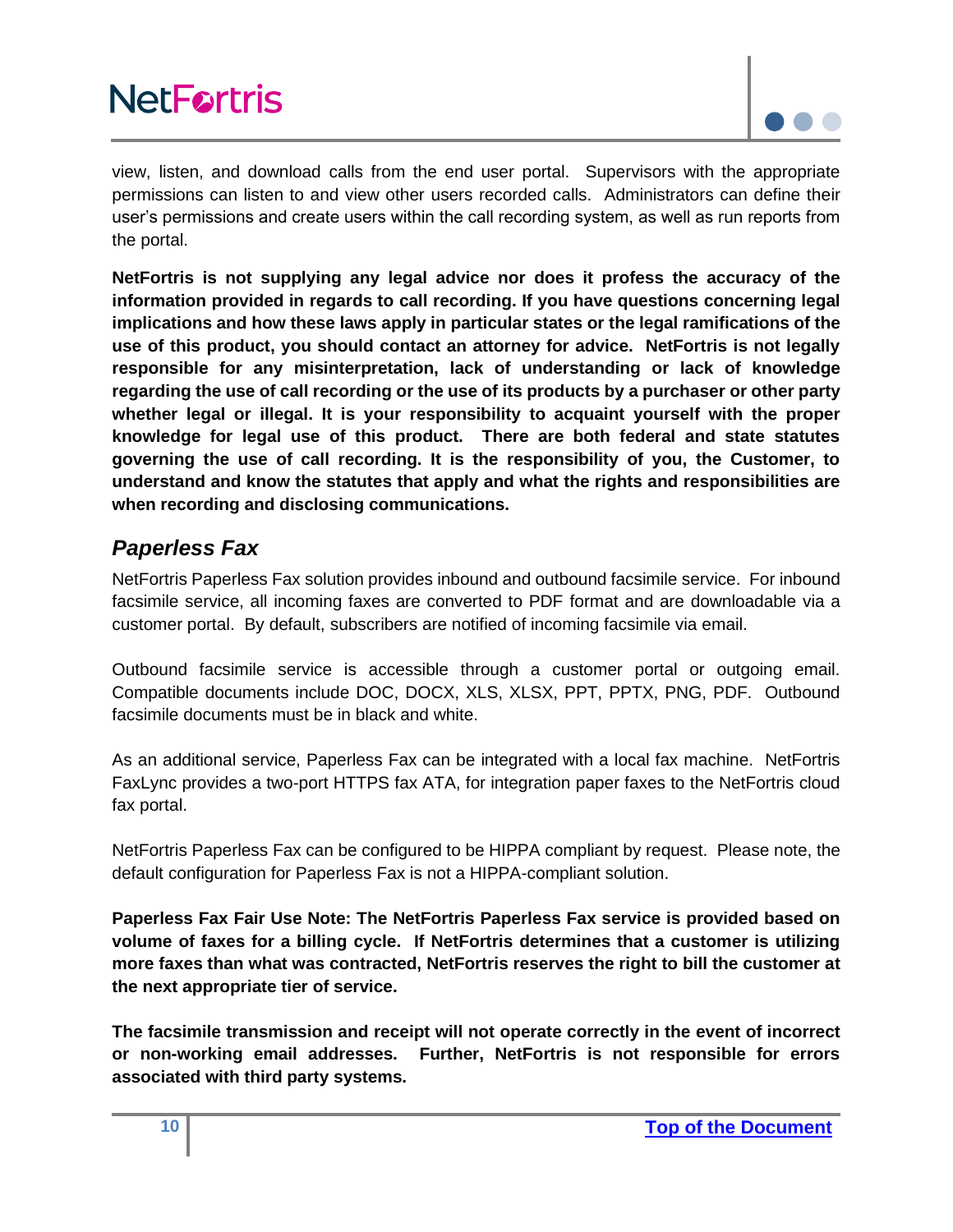## <span id="page-10-0"></span>*Video Collaboration*

NetFortris Video Collaboration provides video, multi-point video, screen-sharing and chat services through a web-based application. Video calls are initiated through the myHUD application and hosted within a separate browser window. These calls cannot be initiated through  $3<sup>rd</sup>$  party vendor access or other integration points.

NetFortris may utilize 3<sup>rd</sup> party services to provide video collaboration functions. In these cases, the suite of features NetFortris provides is unique to the offering and cannot be modified or adjusted. NetFortris also does not provide direct support or guaranteed uptime, for video collaboration services not hosted within NetFortris network infurstructure. Instead, NetFortris will contact the underlying vendor to troubleshoot any issues that arise.

### <span id="page-10-1"></span>*Business Texting*

NetFortris Business Texting enables NetFortris telephone numbers (TN) with SMS and MMS texting technologies. Users can send and receive direct text messages from other SMS/MMS enabled devices, as well as initiate group messages for up to 50 TNs.

Text messages are initiated through the myHUD desktop application. NetFortris may utilize 3<sup>rd</sup> party services to provide business texting functions. In these cases, the suite of features NetFortris provides is unique to the offering and cannot be modified or adjusted.

Regulations over A2P (application to person) text messaging traffic may result in NetFortris requiring the collection of customer data, to adhere to the requirements of our underlying carriers. This information includes, but is not limited to:

- o Company's legal name
- o Company's country of registration
- o The type of organization (private, publicly traded, nonprofit)
- o Company's Tax Number/ID/EIN
- o Business' website
- o Campaign name
- o Campaign description
- o Campaign use-case
- o Campaign sample messages

In these cases, NetFortris will request this information prior to starting service. Failure to provide this data may result is pass-through fees from the  $3<sup>rd</sup>$  party carrier, as well as messaging limitations to/from certain types of carrier networks. To learn more about this initiative, please go to:<https://www.zipwhip.com/what-is-10dlc/>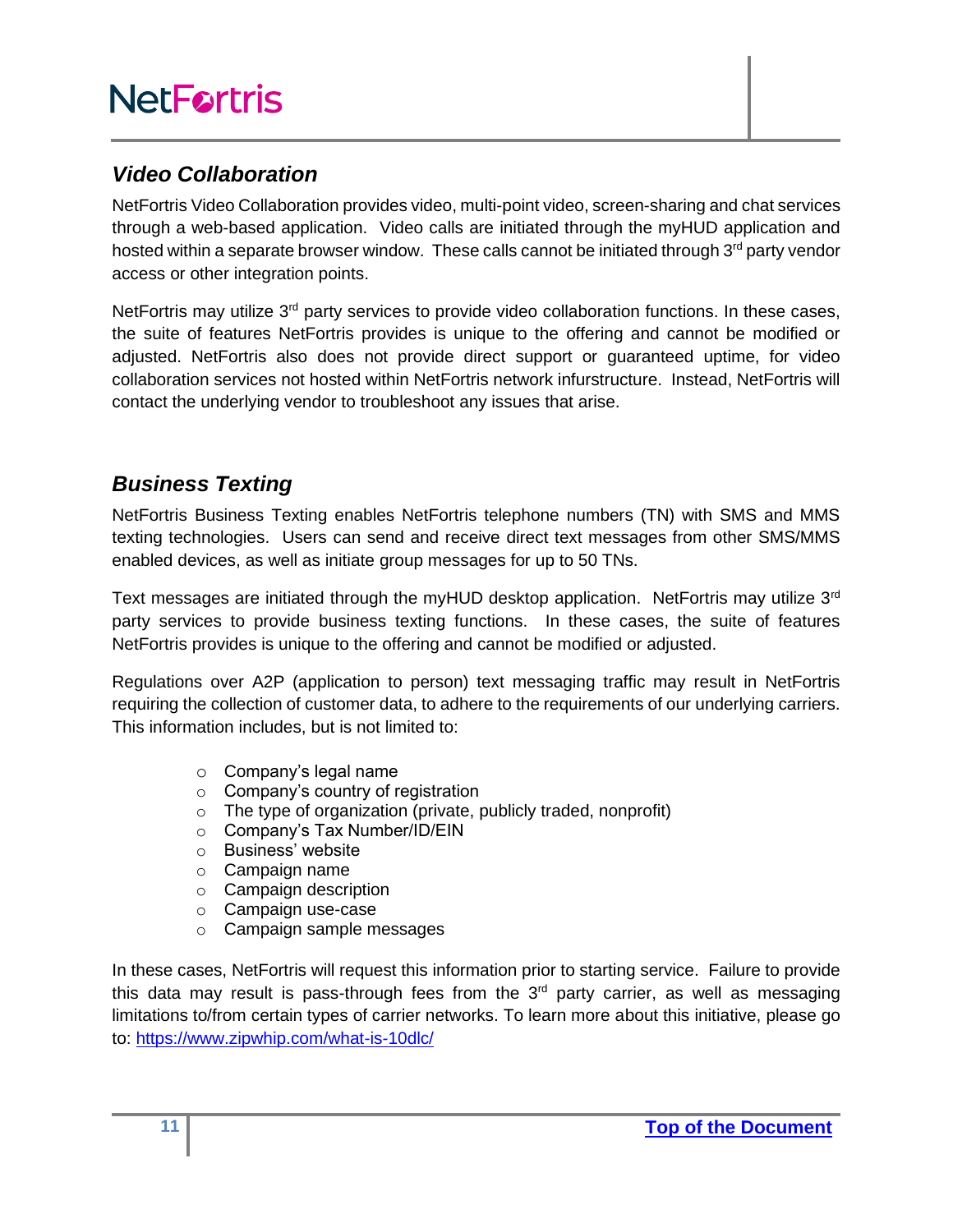### <span id="page-11-0"></span>*Essential License*

The CommUnity Essential License is an add-on license type for user-less devices. Customers who have the Essential License can recieve dial tone and be assigned a physical phone for placing and receiving calls. The Essential License is best utilized for:

- o Kitchen phones
- o Hallway phones
- o Lobby phones
- o Conference room phones
- o Phones on a sales floor
- o Shop phones

The Essential license is not intended to be a replacement for a user seat. These licenses have limited functionality and do not have access to end user applications such as myHUD and AP. As an additional option, DIDs can be assigned to devices with a Essential License. By default, these devices will only include an extension number.

### <span id="page-11-1"></span>*Microsoft Teams Integration*

As an additional service, NetFortris can integration our CommUnity platform with the Microsoft Teams end user application. Teams integration allows customers who are already accustomed to the Team user experience, to transfer their voice and PSTN access over to NetFortris, while using Teams as their UC platform.

To make this integration work, NetFortris requires the customer to have the Microsoft business phone system license, coupled with a Microsoft base user license (e.g. E3 license). NetFortris is not a certified Microsoft reseller and cannot assist with the procurement of this license. It is the expectation of NetFortris, the customer will have all the necessary licenses and user accounts needed for our integration to function.

To interface with the customer's Microsoft Teams environment, NetFortris will require the customer's Global Microsoft Administrator to log into our integration portal and connect Microsoft services. NetFortris will not take on the responsibility of holding and using sensitive customer credentials for the purpose of connecting a customer's Microsoft environment.

### <span id="page-11-2"></span>*Phone Numbers*

At the request of the customer, NetFortris can provide additional TNs that are above and beyond the number of user seats included in their account. NetFortris can provide new local numbers and toll free numbers, as well as port existing numbers.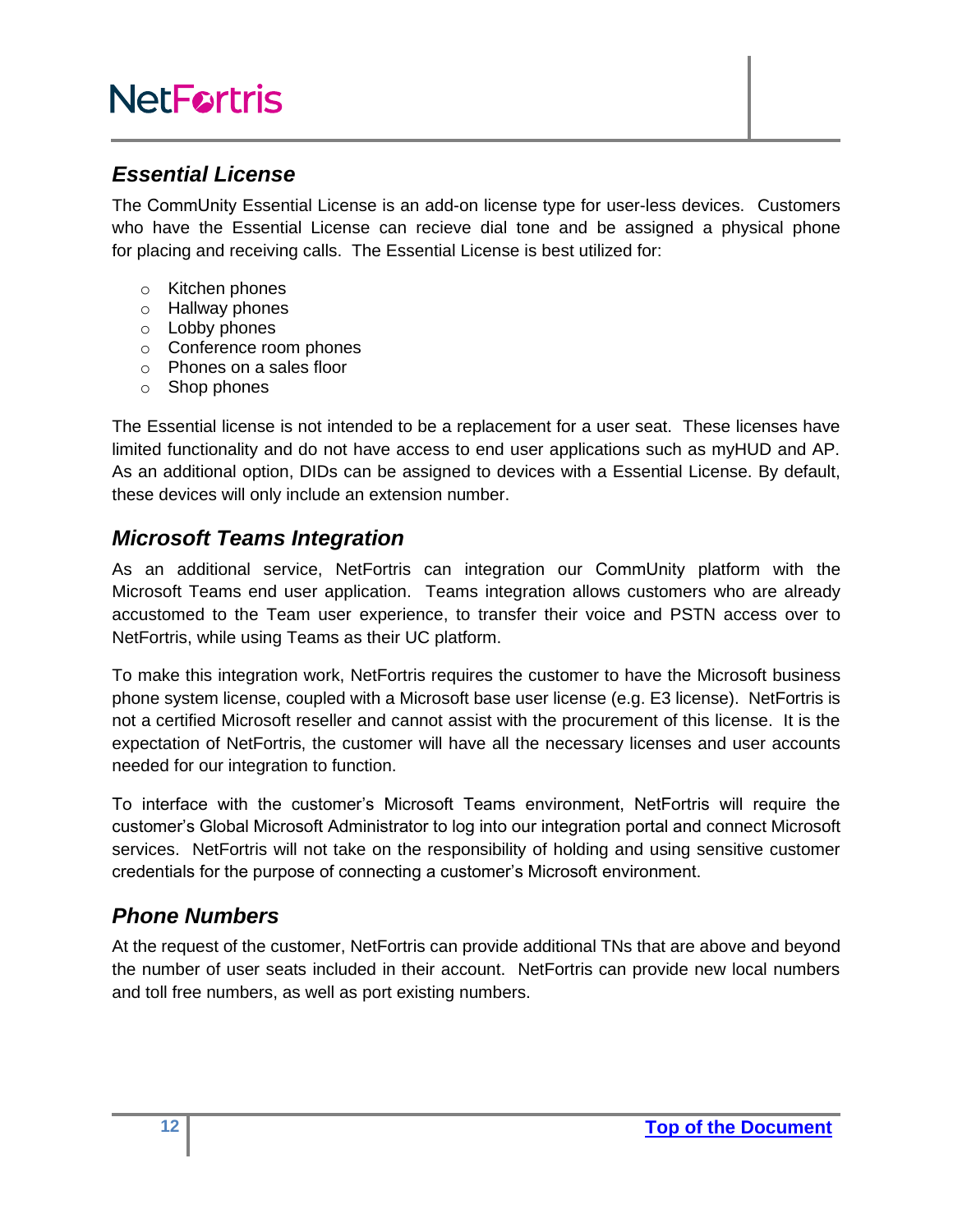

#### <span id="page-12-0"></span>*Passwords and Security*

For security and protection purposes, the customer is required to change all user and administrative passwords set by NetFortris. If applicable, NetFortris will set the initial default password for systems and portals that hold sensitive customer data.

**Customer hereby agrees and acknowledges that fraudulent use of the Services, including but not limited to DISA, auto-attendant, voice mail, 800 and 900 services and 10xxx, is possible. NetFortris does not maintain or control the customer's PBX. The customer is completely responsible for the security of their PBX. The customer is responsible for all charges incurred via their PBX.** 

### <span id="page-12-1"></span>*Emergency Service (911)*

**NetFortris requires at least one e911 point of contact for each customer account. By default, the e911 point of contact will by the primary email on file when account is created. Customer acknowledges that VoIP 911 Emergency Service may not connect to Public Service Access Points ("PSAPs") or may improperly ring to a PSAP administrative line, which may not be staffed or include trained 911 emergency operators. The 911 emergency service is based on the geographical location that Customer provides to NetFortris. The customer is responsible for updating any address change with NetFortris or through their AP. In some cases, the VoIP 911 call may not automatically transmit the end-user's location. VoIP service may not work during a power outage or when the internet connection otherwise fails or is interrupted. NetFortris is not responsible for any third parties involved in the 911 emergency service or response or for Customer's failure to supply the correct geographical location.**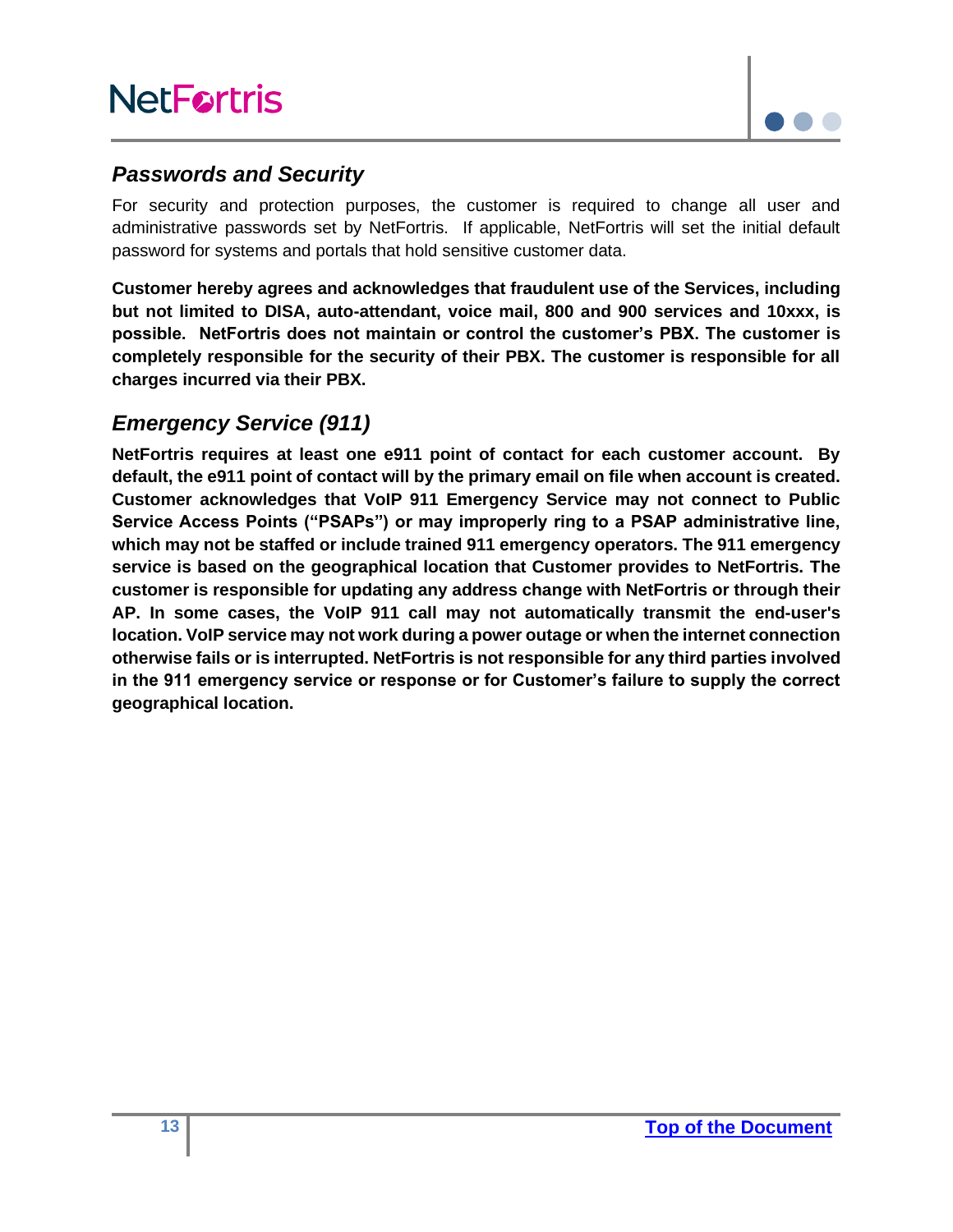# <span id="page-13-0"></span>**Cloud PBX Overview**

NetFortris' Cloud PBX is a hosted, managed enterprise communications service, based off the Ribbon Experius (A2) platform. This fully managed service includes routing, POE switching, IP phones, metered access to local, long distance, and toll-free calling, and an end-user administration portal. For an additional charge, optional add on services include: hosted firewall, internet access, Wi-Fi, contact center applications, and MPLS connectivity. Cloud PBX is available in four packages: Business Basic Voice, Business Standard, Business UC and Business Collaboration.

### <span id="page-13-1"></span>*Business Basic Voice*

NetFortris Business Basic Voice includes auto-attendant, authorization codes, call waiting, call transfer, call hold/resume, call park/pickup, call forwarding, ad hoc conferencing, and extension dialing.

### <span id="page-13-2"></span>*Business Standard*

NetFortris Business Standard includes all components of Basic Business Voice, and includes a voicemail box and an end user web portal. The portal is used for managing calls, line preferences, call forward variants, voicemail notifications, voicemails to email options, and message waiting indication.

## <span id="page-13-3"></span>*Business UC*

NetFortris Business Unified Communications (UC) includes the components of Business Standard package and also includes UC features. This includes Instant Messaging (IM), Presence, Group Chat/IM, video calling from a personal computer via an integrated softphone.

### <span id="page-13-4"></span>*Business Collaboration*

NetFortris Business Collaboration includes the components of Business UC and adds desktop, file, and application sharing along with multi-point voice and video conferencing.

### <span id="page-13-5"></span>*Mobile Clients*

iOS/Android smartphone and iOS/Android tablet clients are available on any Cloud PBX Package. However, mobile clients only support full UC functionality when deployed with the Business UC or Business Collaboration packages. Supported devices include any Android (4.1 or later) or iOS mobile device and iOS tablets (iOS 7 or later).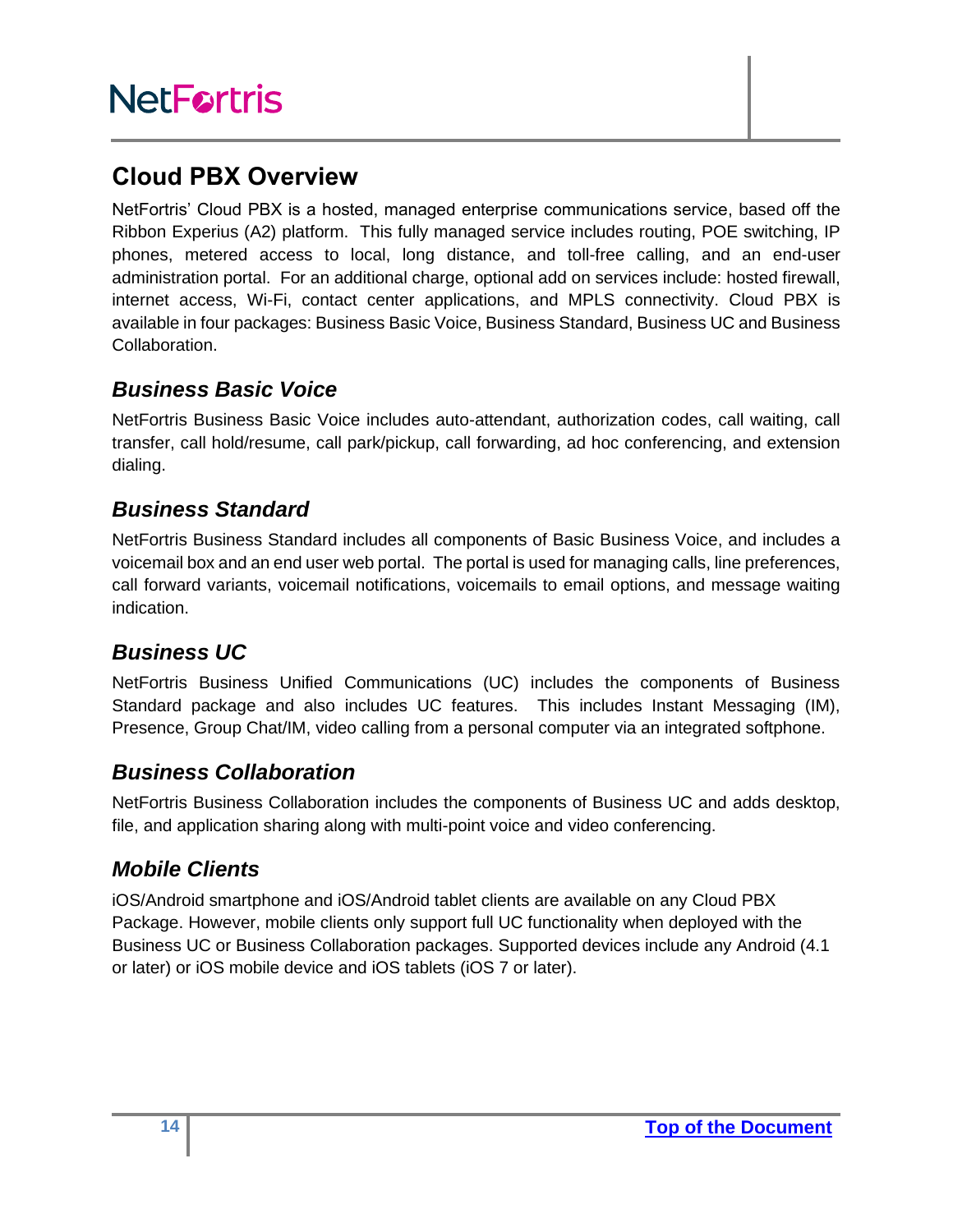

# <span id="page-14-0"></span>**Cloud PBX - Additional Add-On Services**

### <span id="page-14-1"></span>*Analog Integration*

NetFortris will configure and install the appropriate Analog Terminal Adapter (ATA) device to support analog device integration to the Cloud PBX solution. Voice (i.e., phone line) ATA devices can support up to (2) or eight (8) analog line ports, depending on the device selected. Analog services that can be integrated include a modem, overhead paging, door phone, door opener and standard analog phones. If the customer will be utilizing its own switch to support this integration, the customer is responsible for the programming of the switch port. Analog Facsimile is supported via a dedicated 2-port Facsimile ATA. Therefore, in the event customer selects to support both analog voice lines and Facsimile lines, separate ATAs will be deployed.

## <span id="page-14-2"></span>*Unified Communications Clients*

The NetFortris Unified desktop applications for Windows or MAC, are available exclusively for Business UC or Business Collaboration customers. These desktop applications can be downloaded directly from a NetFortris provided web portal. UC applications for Android and iOS mobile devices are available for customers who have purchased the optional mobility feature and can be downloaded from the Google Play or iOS app store, respectively. Users must meet all minimum system requirements for applicable clients to operate correctly. The customer is responsible for all charges associated with using the mobile application. These charges include, without limitation voice, SMS/text, and data services.

### <span id="page-14-3"></span>*Unlimited Calling*

**Fair Usage and Overage Charges: Services that include unlimited calling plans shall remain within the bounds of Reasonable traffic. For the purpose of this section, "Reasonable" shall be defined as no more than an average of 1500 minutes of outbound local and long distance usage per user per month, within the lower U.S. 48 states only. Any usage in excess of this amount will be billed at the current standard rate. NetFortris shall provide reasonable advance written notice of any changes to NetFortris' standard rates.**

Subject to the Fair Usage clause above, unlimited calling excludes Alaska, Hawaii, U.S. territory, and International, which is available for additional fees.

Subject to the Fair Usage clause above, unlimited calling packages may only be used for normal business use. A combination of factors is used to determine abnormal use, including but not limited to: trunking or forwarding your NetFortris number to another number(s) capable of handling multiple simultaneous calls, spamming and blasting calls. NetFortris reserves the right upon prior notice to suspend or cancel unlimited calling service if NetFortris determines abnormal use behavior exist.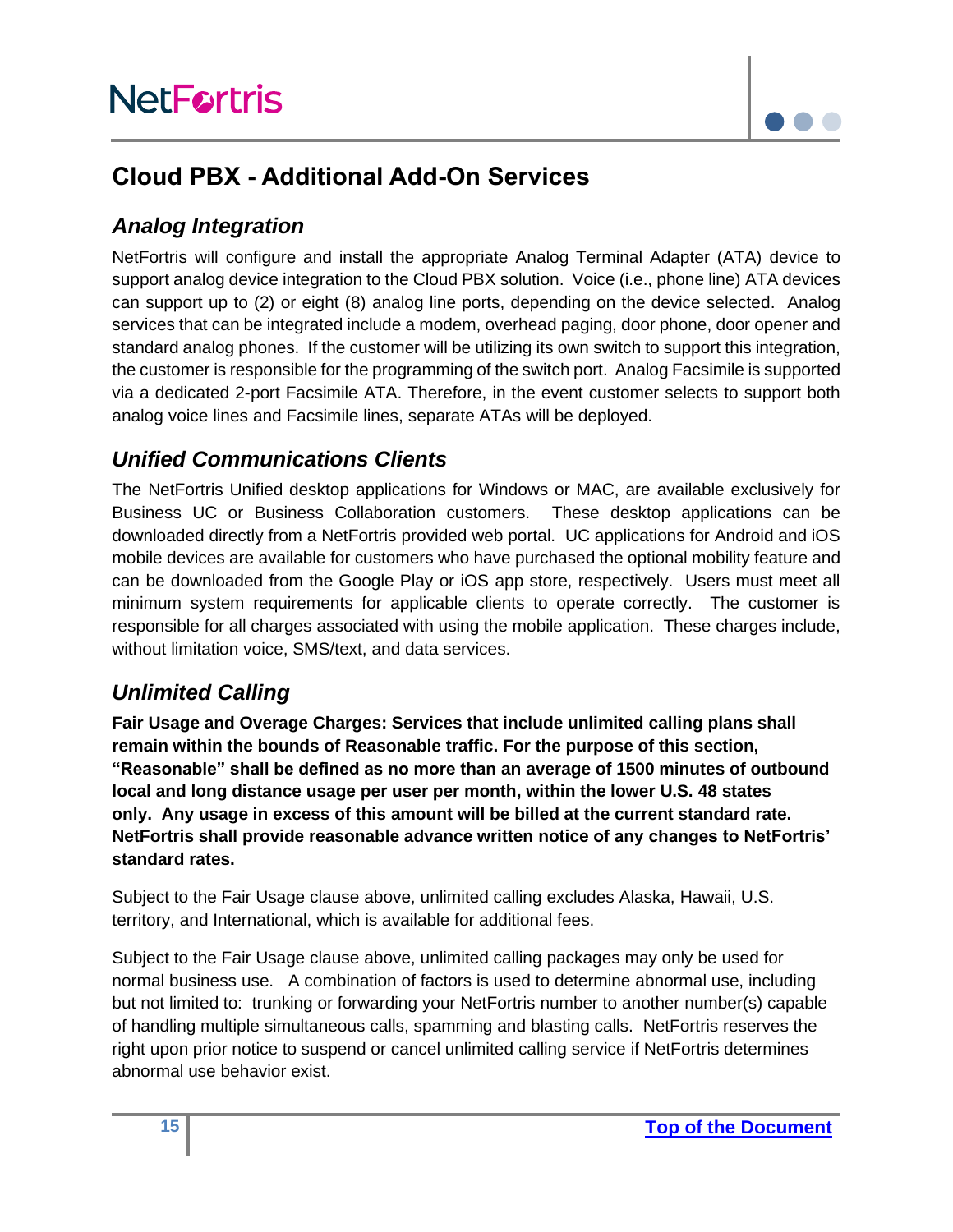

### <span id="page-15-0"></span>*Contact Center*

NetFortris Enterprise Contact Center solution is offered as a base package with additional optional features. The base Contact Center package contains all core functionality of the contact center, including skills-based routing, intelligent queueing, auto-attendants, and reporting. Optional features include supervisor listen and view, call/screen recording, custom reports, agent surveys/scorecards, PCI compliance, and multimedia queue channels such as social media, email, or web chat.

### <span id="page-15-1"></span>*Call Recording*

Call recording is provided as an 'always-on' service. Recordings are managed through a browser-based web portal and can be accessed by the end user, supervisor or administrator. Users can view, listen, and download calls from the end user portal. Supervisors with the appropriate permissions can listen to and view other users recorded calls. Administrators can define their user's permissions and create users within the call recording system, as well as run reports from the portal.

**NetFortris is not supplying any legal advice nor does it profess the accuracy of the information provided in regards to call recording. If you have questions concerning legal implications and how these laws apply in particular states or the legal ramifications of the use of this product, you should contact an attorney for advice. NetFortris is not legally responsible for any misinterpretation, lack of understanding or lack of knowledge regarding the use of call recording or the use of its products by a purchaser or other party whether legal or illegal. It is your responsibility to acquaint yourself with the proper knowledge for legal use of this product. There are both federal and state statutes governing the use of call recording. It is the responsibility of you, the Customer, to understand and know the statutes that apply and what the rights and responsibilities are when recording and disclosing communications.**

### <span id="page-15-2"></span>*Voicemail Transcription*

The optional NetFortris Voicemail-to-Text solution allows voicemail messages to be transcribed into text. The transcribed text message will be delivered via email to the end-user. If the transcribed message was emailed, a copy of the actual audio voicemail message will be attached in a .wav format as part of the email. The end-user will not receive voicemail transcriptions if the recipient has an incorrect or non-working email address.

**The transcribed message is based on reasonable efforts and some messages may not be transcribed due to poor diction/dictation, noisy environment, poor phone connection, language, or other issues beyond the control of NetFortris. NetFortris is not liable for any indirect loss or for loss of profits, goodwill, time use, data or other intangible losses due to the use of this service.**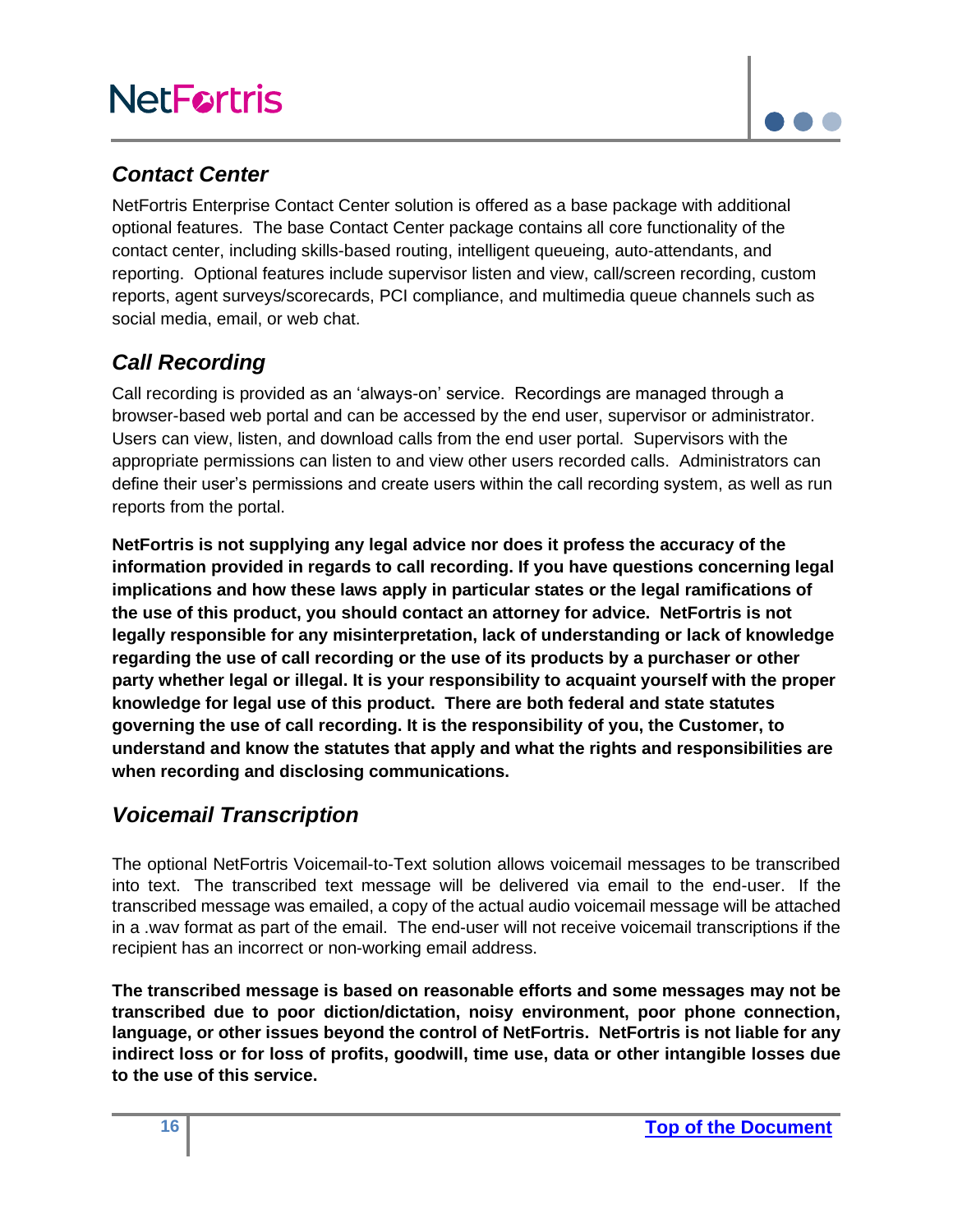

### <span id="page-16-0"></span>*LiveView Monitoring*

The NetFortris LiveView Monitoring solution provides standards-based monitoring of NetFortrismanaged network devices, services or applications on TCP/IP and Windows networks via a web portal.

### <span id="page-16-1"></span>*Paperless Fax*

NetFortris Paperless Fax solution provides inbound and outbound facsimile service. For inbound facsimile service, all incoming faxes are converted to PDF format and are downloadable via a customer portal. Subscribers are notified of incoming facsimile via email. Incoming faxes will reside on the NetFortris system for ninety (90) days. After ninety (90) days all data will be automatically deleted.

Outbound facsimile service is accessible through a customer portal or outgoing email. Compatible documents include DOC, DOCX, XLS, XLSX, PPT, PPTX, PNG, PDF. Outbound facsimile documents must be in black and white.

**The facsimile transmission and receipt will not operate correctly in the event of incorrect or non-working email addresses. Further, NetFortris is not responsible for errors associated with third party systems.**

### <span id="page-16-2"></span>*Meet-Me Conference Calling*

Meet-Me conference calling service is available for Cloud PBX customers. A 25-port conference calling service is included for Business UC and Business Collaboration customers and is an optional add-on feature for Business Basic Voice and Business Standard customers. Each Meet-Me conference user will be given a local dial-in number, along with one (1) conference access code. Additional conference access codes may be purchased. Conference moderators can adjust their moderator PIN and conference preferences through their web portal.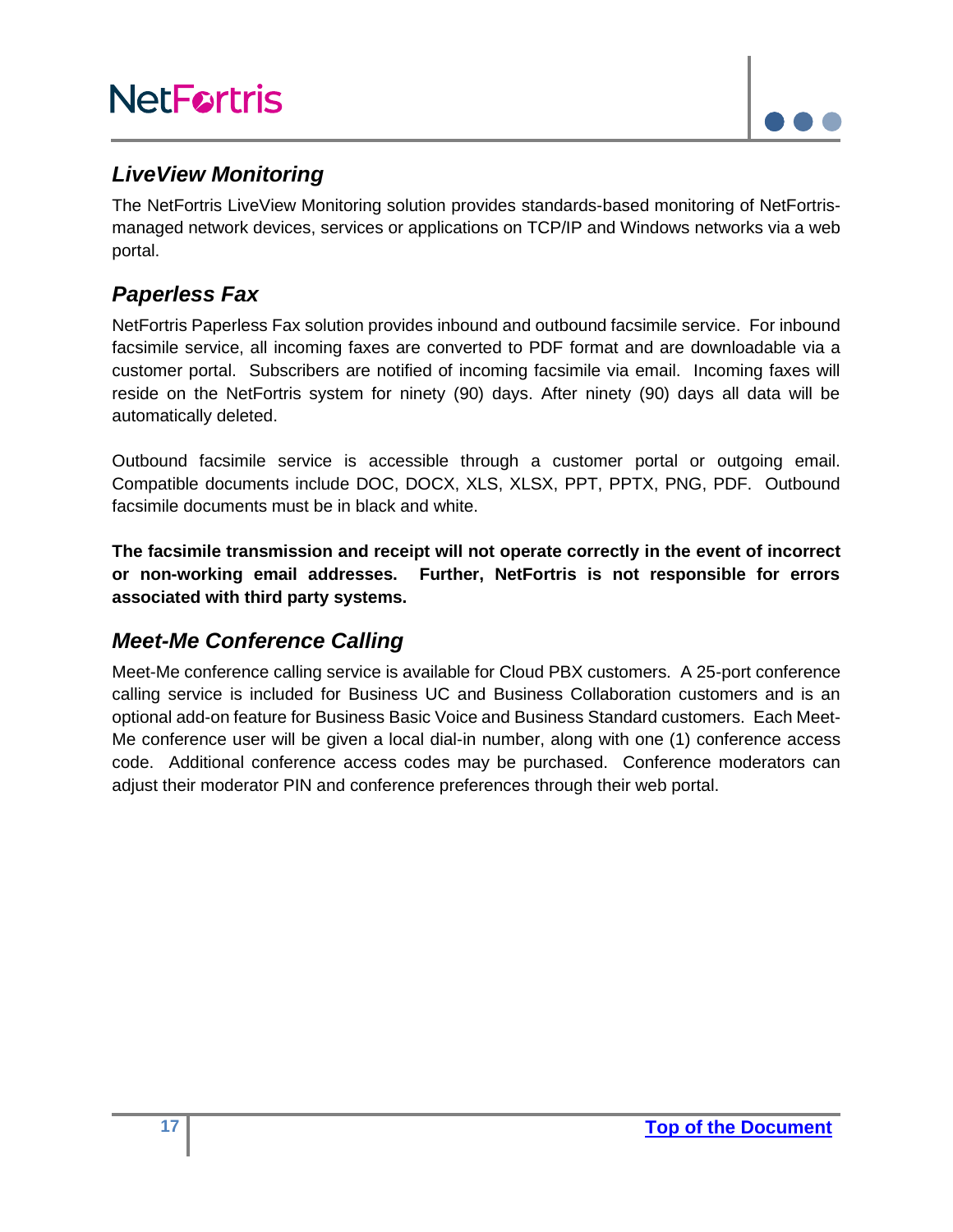# <span id="page-17-0"></span>**NetFortris Hosted Enterprise Overview**

NetFortris Hosted Enterprise service is a hosted and managed business-grade telephony solution, based of the M6 platform. Designed for small to medium-sized companies, Hosted Enterprise deployments use infrastructure and application solutions to protect against technology obsolescence.

NetFortris utilizes carrier-grade platform and Cisco Powered Network (CPN) to deliver reliability and redundancy for its Hosted Enterprise solution. At the Customer Premises, NetFortris partners with Cisco Systems to deploy the highest in quality equipment such as Routers, Switches and IP Phones.

The fully managed Hosted Enterprise option includes: Cisco Routing, Cisco POE Switching, Cisco IP Phones, UPS, Access to Local and Long Distance, End-User Command Center, Administrative Reporting and User Portal.

For and additional fee, optional services include: Hosted Firewall, Internet Access, and Private Networking connectivity between multiple locations.



Services:

- Local and Long Distance (48 State) \$0.029 per minute
- Access via T1, Managed Ethernet, or Fiber
- Managed Security Firewall (optional)
- Private Network Connectivity MPLS (optional)
- Dedicated Project Manager and Programming Engineer
- Custom End-user and Administrative Training
- Maintenance of System for basic Adds, Moves, Changes
- 24x7 Customer Support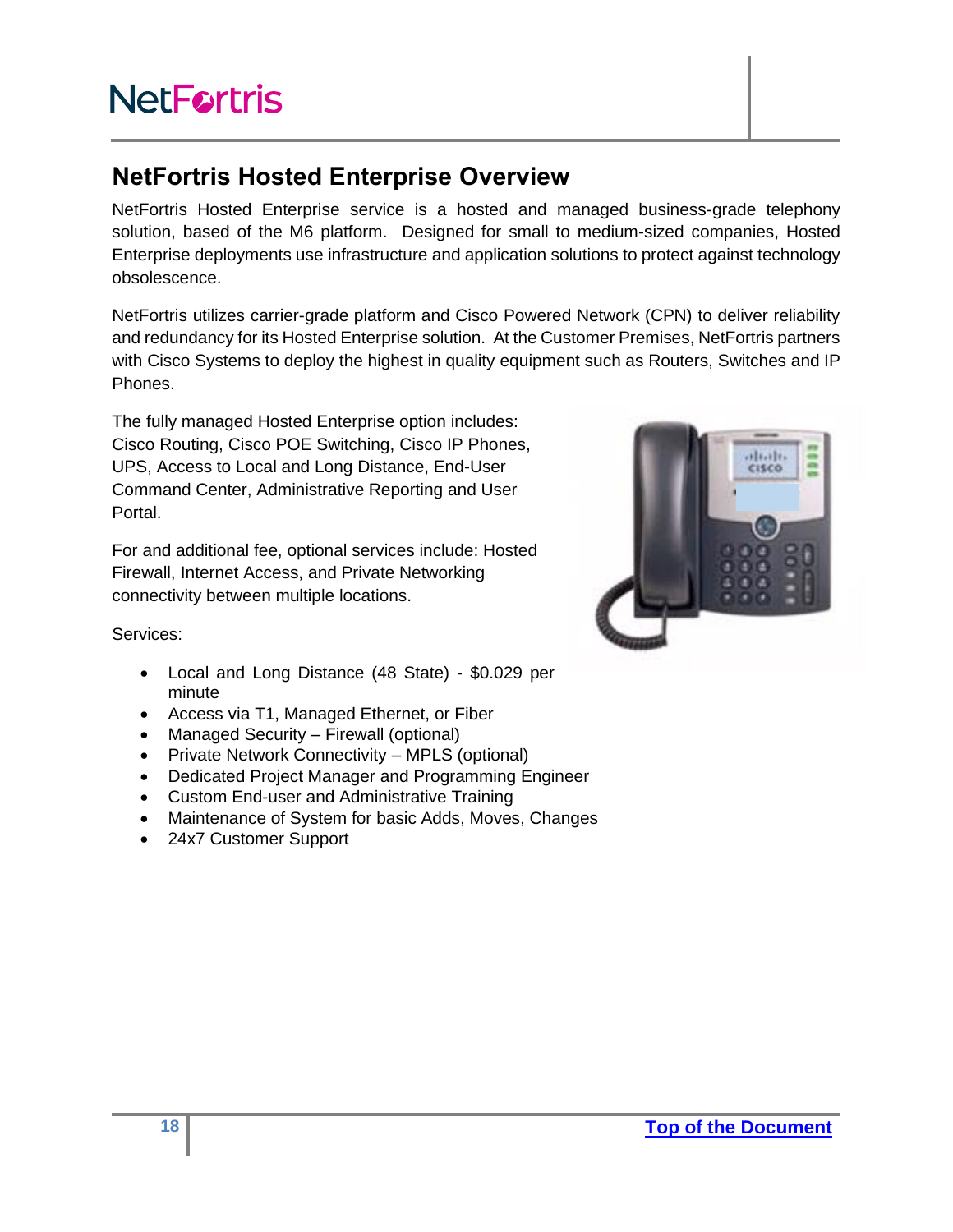# <span id="page-18-0"></span>**NetFortris Hosted Premier Overview**

NetFortris' Hosted Premier solution (M6) delivers hosted and managed Voice over IP through a single DSL or T1 connection. At the Customer Premise, NetFortris partners with Cisco Systems to deploy the highest in quality equipment.

The fully managed Hosted Premier solution includes: Cisco Router or IAD, Cisco POE Switch (if applicable), Cisco IP phones, UPS (if purchased), Firewall Security, Access to Local and Long Distance. Optional services include: Hosted Firewall and Private Networking connectivity between multiple locations.

Services:

- Local and Long Distance (48 States) \$0.029 per minute
- Internet Access via DSL or T1 Circuit
- Incoming Virtual Fax Lines
- Reservationless Conference Bridge
- On-Demand User Training
- 24x7x365 Customer Support
- Managed Hosted Firewall (optional)
- MPLS Private Network (optional)
- Premier Plus (optional)
- Auto Attendant (optional)
- Console Assistant (optional)
- Hunt Groups (optional)
- Customer Music on Hold Basic (optional)
- Outgoing Fax Service \$0.029 per page (optional)
- Toll Free Service \$0.045 per minute (optional)
- UPS Uninterrupted Power Source (optional)

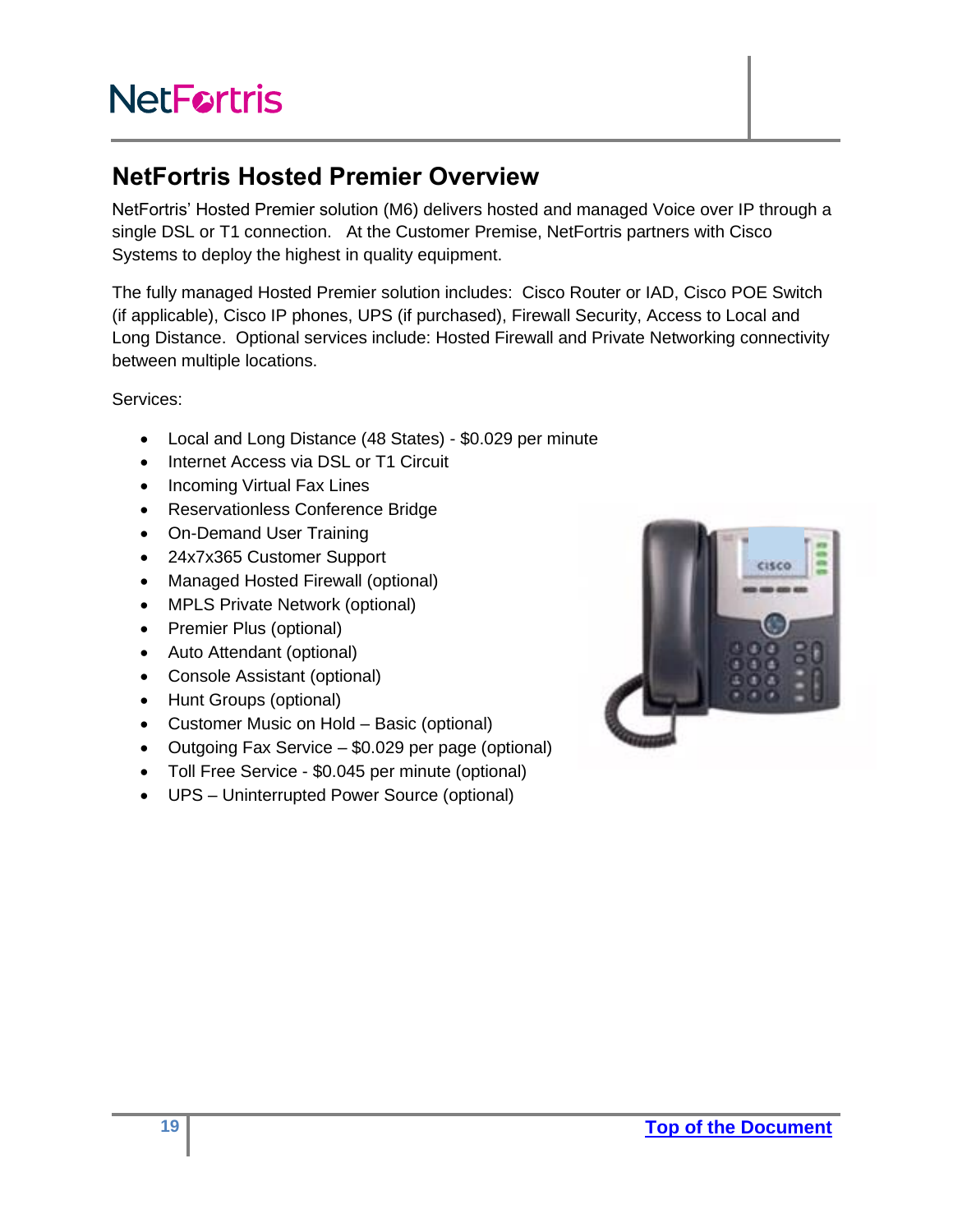

# <span id="page-19-0"></span>**Hosted Enterprise/Hosted Premier – Additional Add-on Services**

## <span id="page-19-1"></span>*Analog Integration*

NetFortris will configure and install the appropriate ATA device to support analog device integration to the Hosted Premier solution. Voice (i.e., phone line) ATA devices can support up to (2) or eight (8) analog line ports, depending on the device selected. Analog services that can be integrated include modem, overhead paging, door phone, door opener and standard analog phones. If the customer will be utilizing its own switch to support this integration, customer is responsible for the programming of the switch port. Analog Facsimile is supported via a dedicated 2-port Facsimile ATA. Therefore, in the event customer selects to support both analog voice lines and Facsimile lines, separate ATAs will be deployed.

### <span id="page-19-2"></span>*Contact Center*

NetFortris Enterprise Contact Center solution is offered as a base package with additional optional features. The base Contact Center package contains all core functionality of the contact center, including skills-based routing, intelligent queueing, auto-attendants and reporting. Optional features include supervisor listen and view, call/screen recording, custom reports, agent surveys/scorecards, PCI compliance, and multimedia queue channels such as social media, email, or web chat.

### <span id="page-19-3"></span>*Conference Calling*

Two conference calling service options are available for Hosted Enterprise customers. The first option, Meet-Me Conferencing, can only be set up through the end-user's Command Center account. Specific number of ports (participants) and time duration must be reserved at time of set-up. The rate is \$0.029 per minute per port. Charge is calculated based on the actual number of ports and time duration reserved, not based on actual usage.

The second option, Reservationless Conferencing, includes a toll-free dial in number with a dedicated moderator and guest ID number. The rate is \$0.079 per minute per participant. Charge is calculated based on actual usage.

## <span id="page-19-4"></span>*Unlimited Calling*

**Fair Usage and Overage Charges: Services that include unlimited calling plans shall remain within the bounds of Reasonable traffic. For the purpose of this section, "Reasonable" shall be defined as no more than an average of 1500 minutes of outbound local and long distance usage per user per month, within the lower U.S. 48 states only. Any usage in excess of this amount, will be billed at the current standard rate. NetFortris shall provide reasonable advance written notice of any changes to NetFortris' standard rates.**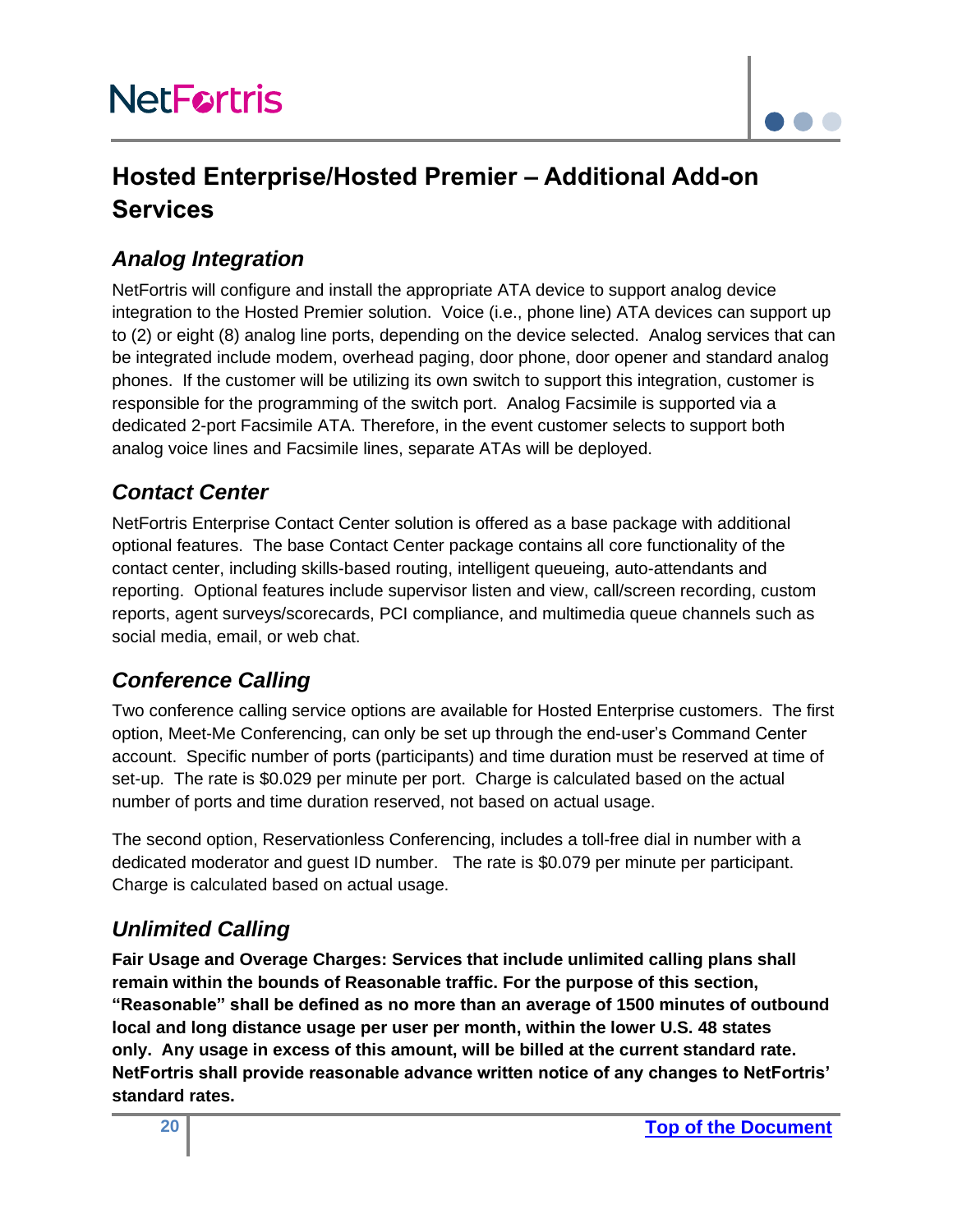

Subject to the Fair Usage clause above, unlimited calling excludes Alaska, Hawaii, U.S. territory, and International, which is available for additional fees.

Subject to the Fair Usage clause above, unlimited calling packages may only be used for normal business use. A combination of factors is used to determine abnormal use, including but not limited to: trunking or forwarding your NetFortris number to another number(s) capable of handling multiple simultaneous calls, spamming and blasting calls. NetFortris reserves the right upon prior notice to suspend or cancel unlimited calling service if NetFortris determines abnormal use behavior exist.

## <span id="page-20-0"></span>*Call Recording*

Call Recording can only be supported using Cisco IP 7965, 7960, 7961, 7962, 7940, 7945, 7970 and 7975 phones. Call recording is provided as an 'always-on' service. Recordings are managed through a browser-based web portal and can be accessed by the end user, supervisor or administrator. Users can view, listen, and download calls from the end user portal. Supervisors with the appropriate permissions can listen to and view other users recorded calls. Administrators can define their user's permissions and create users within the call recording system, as well as run reports from the portal.

**NetFortris is not supplying any legal advice nor does it profess the accuracy of the information provided in regards to call recording. If you have questions concerning legal implications and how these laws apply in particular states or the legal ramifications of the use of this product, you should contact an attorney for advice. NetFortris is not legally responsible for any misinterpretation, lack of understanding or lack of knowledge regarding the use of call recording or the use of its products by a purchaser or other party whether legal or illegal. It is your responsibility to acquaint yourself with the proper knowledge for legal use of this product. There are both federal and state statutes governing the use of call recording. It is the responsibility of you, the Customer, to understand and know the statutes that apply and what the rights and responsibilities are when recording and disclosing communications.**

## <span id="page-20-1"></span>*Automatic Call Distribution (ACD)*

Automatic Call Distribution, also referred to as ACD, has two options: Basic and Advanced. Both options can be supported using Cisco IP 7965, 7960, 7961 and 7970 phones. As part of the system design, NetFortris programmer will work with customer to design an ACD system that is specific to their needs. ACD Agents have direct access from their Cisco IP phone to log in or out of their specific ACD Queue(s). Additional options available to agents include real-time number of calls waiting in queue displays on phone screen and wrap-up timers. Additional options for supervisors include access to the "Live View" portal which shows real-time status of all ACD Agents in the system and real-time call detail reports.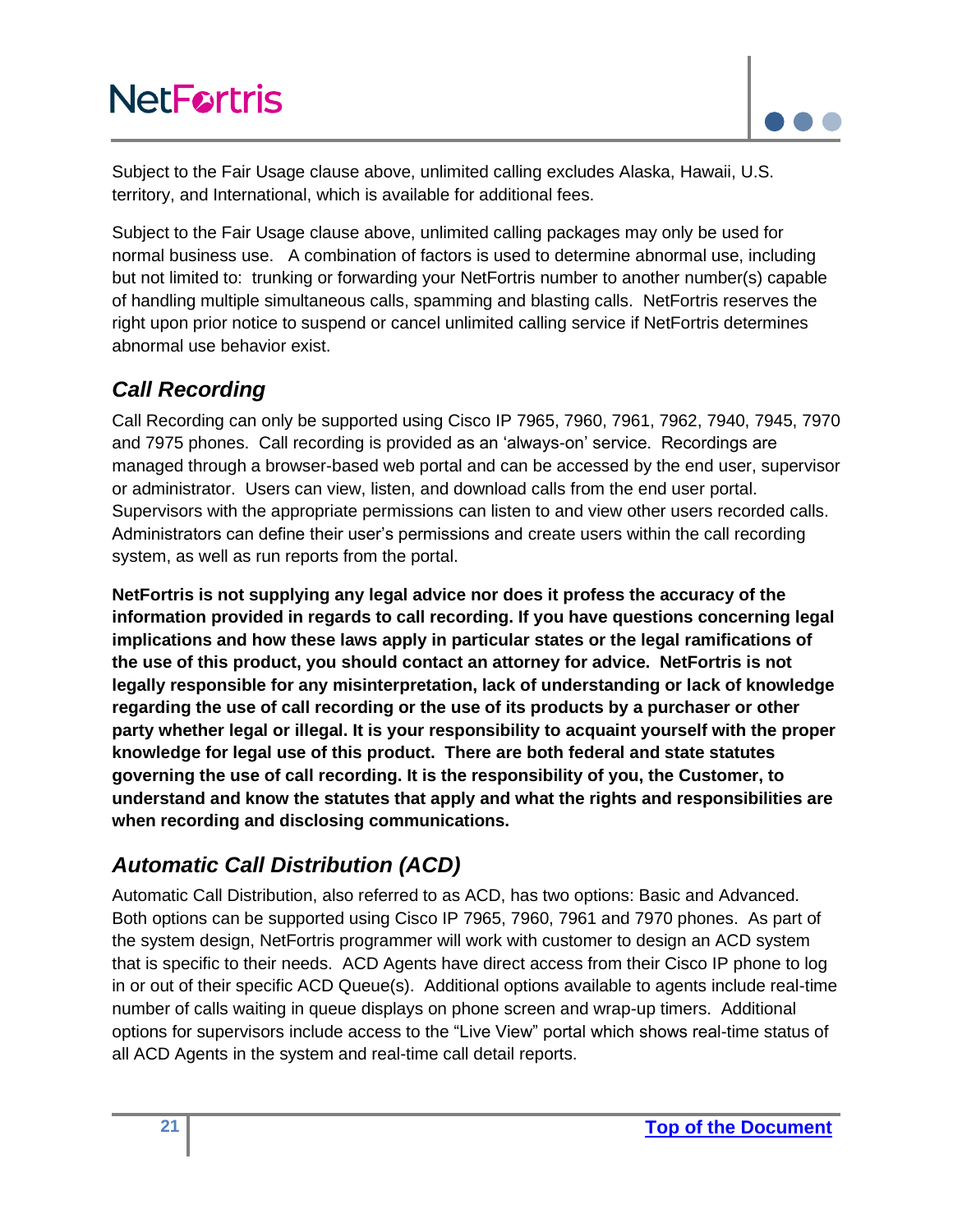

ACD Advanced includes all the options available from ACD Basic plus three additional features: Barge-In, Silent Monitor and Coach. ACD Supervisors have direct access from their Cisco IP phone to barge, monitor or coach an ACD Agent from the same queue. ACD Basic and ACD Advanced are programmed in such a way where either all members are Basic users or all members are Advanced users.

### <span id="page-21-0"></span>*Voicemail Transcription*

The optional NetFortris Voicemail-to-Text solution allows voicemail messages to be transcribed into text. The transcribed text message will be delivered via email to the end-user. If the transcribed message was emailed, a copy of the actual audio voicemail message will be attached in a .wav format as part of the email. The end-user will not receive voicemail transcriptions if the recipient has an incorrect or non-working email address.

The system can transcribe up to 60 seconds for each voicemail message, with 10 minutes of voice mail transcription included. If the customer exceeds the amount of transcription minutes allowed per month, overages will be charged at \$0.50 per minute.

**The transcribed message is based on reasonable efforts and some messages may not be transcribed due to poor diction/dictation, noisy environment, poor phone connection, language, or other issues beyond the control of NetFortris. NetFortris is not liable for any indirect loss or for loss of profits, goodwill, time use, data or other intangible losses due to the use of this service**.

### <span id="page-21-1"></span>*LiveView Monitoring*

The NetFortris LiveView Monitoring solution provides standards-based monitoring of NetFortrismanaged network devices, services or applications on TCP/IP and Windows networks via a web portal.

### <span id="page-21-2"></span>*Virtual Fax*

NetFortris Virtual Fax solution provides inbound and outbound facsimile service. For inbound facsimile service, all incoming faxes are converted to PDF format, and are downloadable via a customer portal. Subscribers are notified of incoming facsimile via email. Incoming faxes will reside on the NetFortris system for ninety (90) days. After ninety (90) days all data will be automatically deleted.

Outbound facsimile service is accessible through a customer portal or outgoing email. The rate for outbound facsimile is \$0.029 per page. Compatible documents include DOC, DOCX, XLS, XLSX, PPT, PPTX, PNG, PDF. Outbound facsimile documents must be in black and white.

The facsimile transmission and receipt will not operate correctly in the event of incorrect or nonworking email addresses. Further, NetFortris is not responsible for errors associated with third party systems.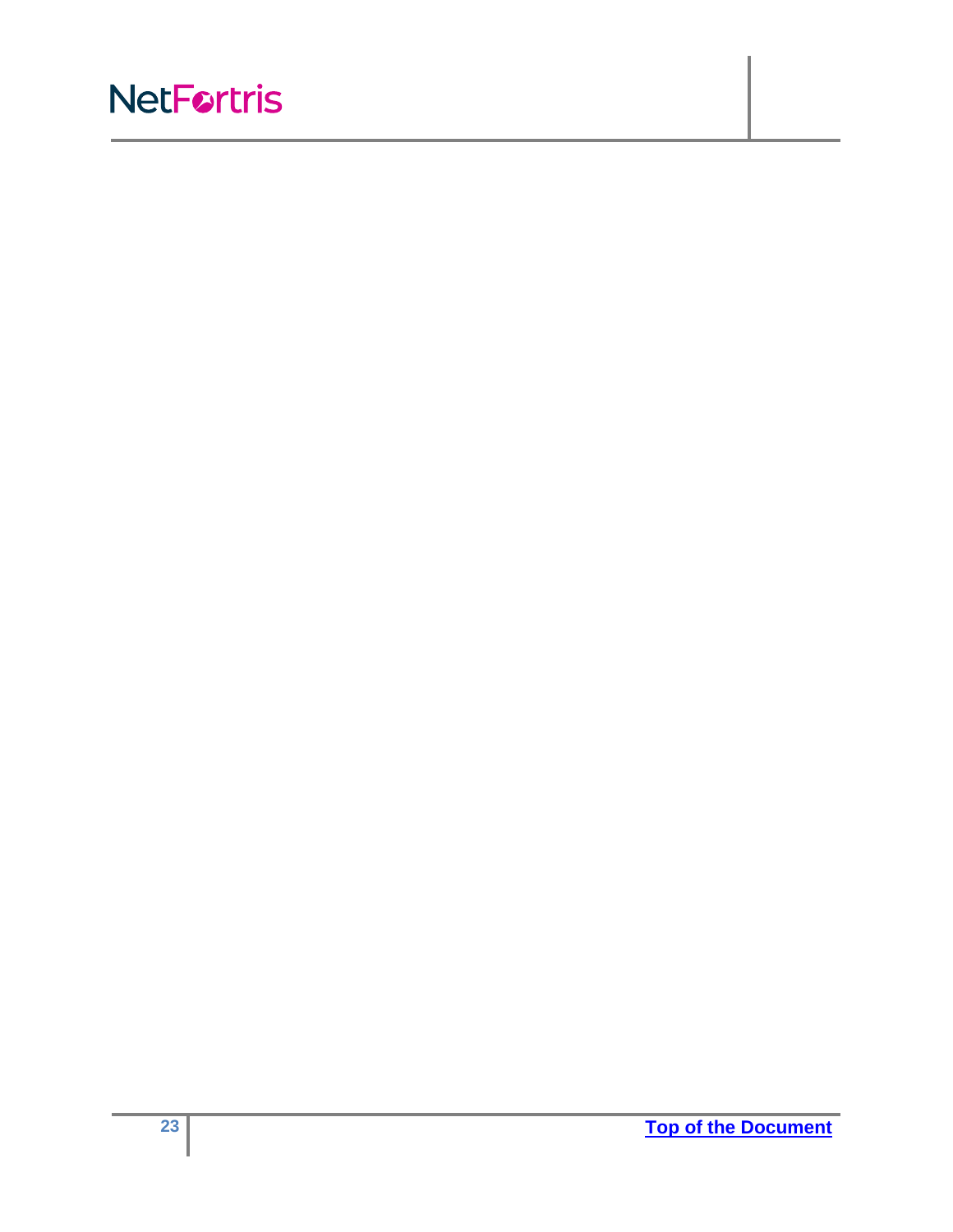# <span id="page-23-0"></span>**SD-WAN by NetFortris Overview**

SD-WAN by NetFortris is a managed network service utilizing customer premises equipment, core network components and a centralized management platform, hosted and provided by NetFortris. The service provides a secure WAN overlay, connecting branch locations together and providing access to enterprise applications and the internet.

Customers can use the management platform to monitor traffic to and from their locations, while providing advanced visibility, application control, and enhanced cloud delivery. The premises equipment can aggregate multiple WAN links and dynamically select the best path for passing traffic. Customer premises equipment selection is site-specific, and is based on port requirements and total aggregated throughput at each location.

# <span id="page-23-1"></span>*Components*

SD-WAN by NetFortris is made up of the following components:

- a) Customer premises equipment, designed to support the bandwidth throughput and business profile at your branch location.
- b) Access to NetFortris core gateways, for cloud services optimization, last mile optimization, and interconnection between MPLS and broadband networks.
- c) One read-only administration account for network management and analytics
- d) One custom network profile that determines application priorities, VPN and firewall settings for all connected equipment.
- e) Wi-Fi radios used for CPE activation by NetFortris or approved IT staff only.
- f) Fully managed service, email alerting, 24x7 phone support, and two-factor authentication capabilities.

## <span id="page-23-2"></span>*Pre-Installation*

The SD-WAN by NetFortris System Design sheet is intended to map out customer network settings. A NetFortris representative will work with the customer to complete this document. Once a design document is filled, NetFortris will be able to set up profiles and start the implementation process.

### <span id="page-23-3"></span>*Network access*

The customer premises equipment can aggregate up to 3 WAN links, which can be provided by NetFortris or by a 3rd party. Connection to the WAN must be done via Ethernet. Compatible WAN connections include: fiber, Ethernet over Copper, T1 or bonded T1s, Cable, DSL, and 4G LTE. When using a 3rd party circuit, NetFortris is not responsible for the troubleshooting or maintenance of that service, outside of the scope of the SD-WAN by NetFortris overlay.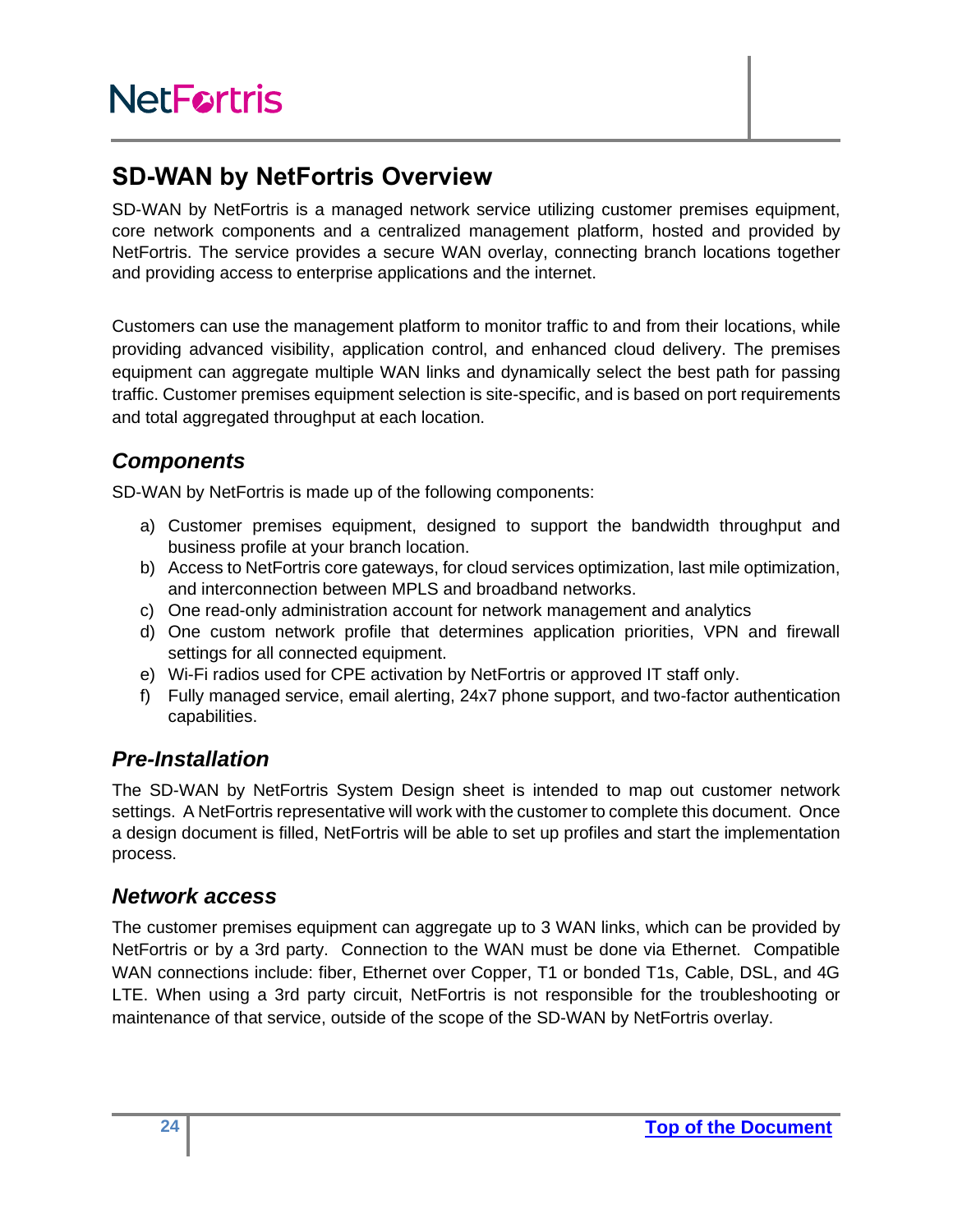## <span id="page-24-0"></span>*SD-WAN by NetFortris Configuration and installation*

SD-WAN by NetFortris is configured through a cloud management portal and distributes device profiles to activated devices. Customers may access this cloud portal to view network analytics or make changes to specified components of their network. Configurations to the profile may include VPN and firewall settings, application prioritization, network topology, LAN, DNS, DHCP, and Wi-Fi settings.

When equipment is shipped to a site for installation, instructions can be given on how to set up the device and activate it. If the customer opts to have a tech perform the installation portion, applicable T&M rates will apply.

CPE and other components that make up the SD-WAN by NetFortris service are based on the total aggregated throughput to each location. If customer bandwidth and traffic throughput increases during the contract period for SD-WAN by NetFortris, new service tiers and potentially CPE may need to be applied and swapped to support increased traffic. If the SD-WAN by NetFortris service does require a service upgrade, the customer will be billed according to new bandwidth requirements.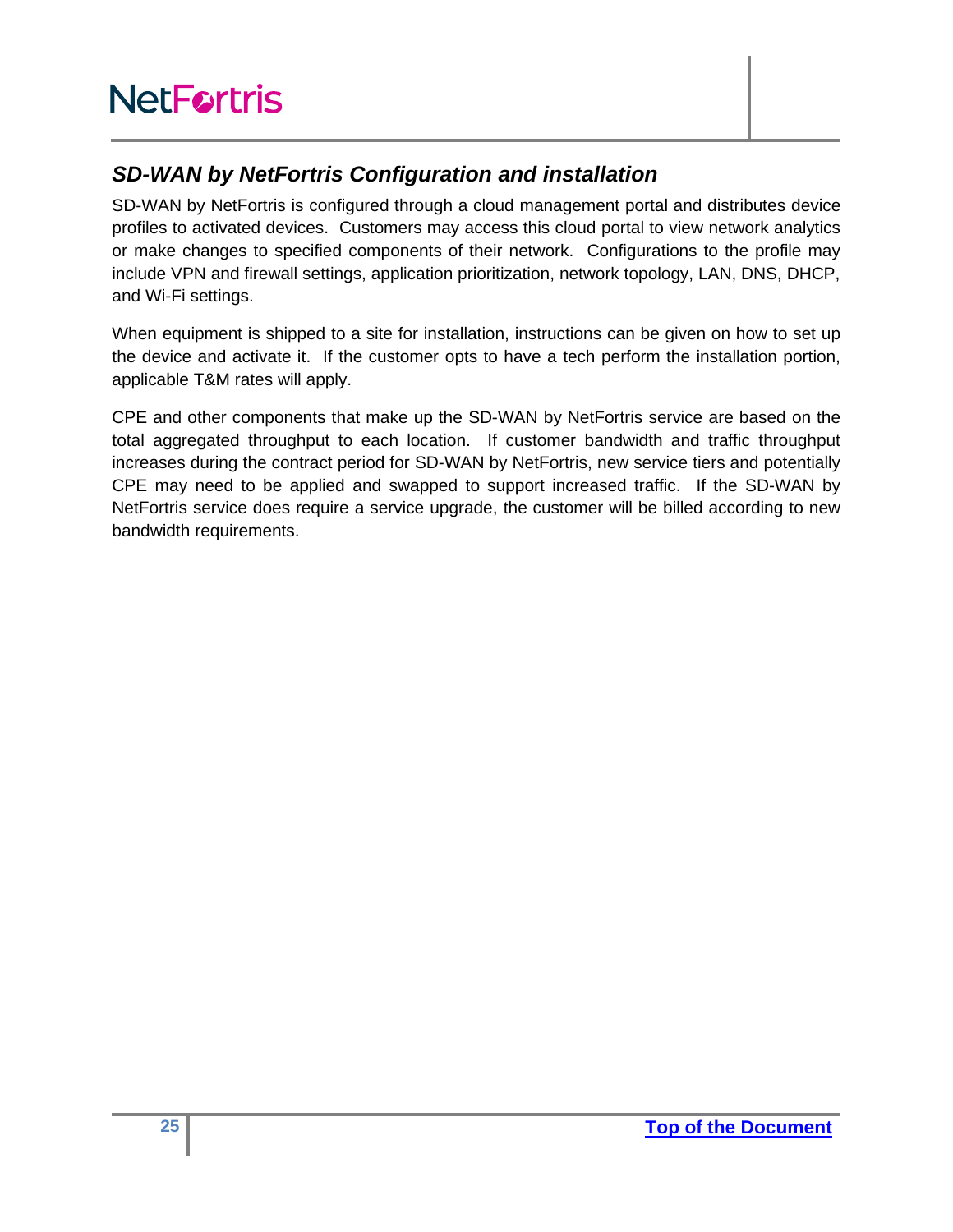# <span id="page-25-0"></span>**NetFortris Wireless Services – 4G Backup & Wireless Broadband**

NetFortris provides primary and backup services over 4G LTE wireless networks. Below are descriptions, components and limitations of our two primary 4G LTE services offerings.

## <span id="page-25-1"></span>*4G Backup*

NetFortris 4G backup is a managed, non-terrestrial circuit that utilizes metered 4G LTE services from various carriers, depending on location. 4G backup is a metered, pay-what-you-use service that is fully managed by NetFortris network engineers.

4G Backup consists of a Cat1 LTE router, wireless SIM card, 1GB (1024MB) of data, and ethernet connectivity to a separate managed appliance. This service can be utilized in conjunction with a managed NetFortris Fortigate router or SD-WAN routers. In both cases, the 4G LTE router will be set in inactive mode. Only in the event of a primary connectivity failure, will the 4G Backup device accept traffic.

#### <span id="page-25-2"></span>**4G Backup - Usage and Overages**

4G Backup data is a pooled resource, pooling across all sites that have NetFortris 4G Backup service. The allotted 1GB (1024MB) of data per site, per month is shared across all sites. All usage over that pooled amount during one billing cycle will be charged at a set price per MB.

By way of example 1: A customer with 5 locations has NetFortris 4G Backup at each location. Each site is allotted 1GB of LTE data, giving this customer 5GB of data for the month. During one billing period, Site #3 uses 4GB of data, while the rest of the sites use none. The customer is under their pooled amount and is not charged any overages for this billing cycle.

By way of example 2: A 3 location customer has NetFortris 4G Backup at each location. Site #1 uses 2.5GB, Site #2 uses 2GB, and Site #3 uses 3GB, making a grand total of 7.5GB. The customer has used 4.5GB of 4G data over their pool and will be charged for 4,608MB of data overages.

### <span id="page-25-3"></span>*NetFortris Wireless Broadband*

Wireless Broadband is a network product supported by AT&T, that provides customers an unmetered 4G LTE data plan. Wireless Broadband is a fully managed service and is available in areas that have AT&T 4G LTE services.

NetFortris Wireless Broadband consists of a Cat4 LTE router, wireless SIM card, wireless broadband data plan, and optional ethernet connectivity to a separate managed appliance. This service can be utilized in conjunction with a managed NetFortris Fortigate router or SD-WAN routers and can be utilized in an active/passive or active/active mode.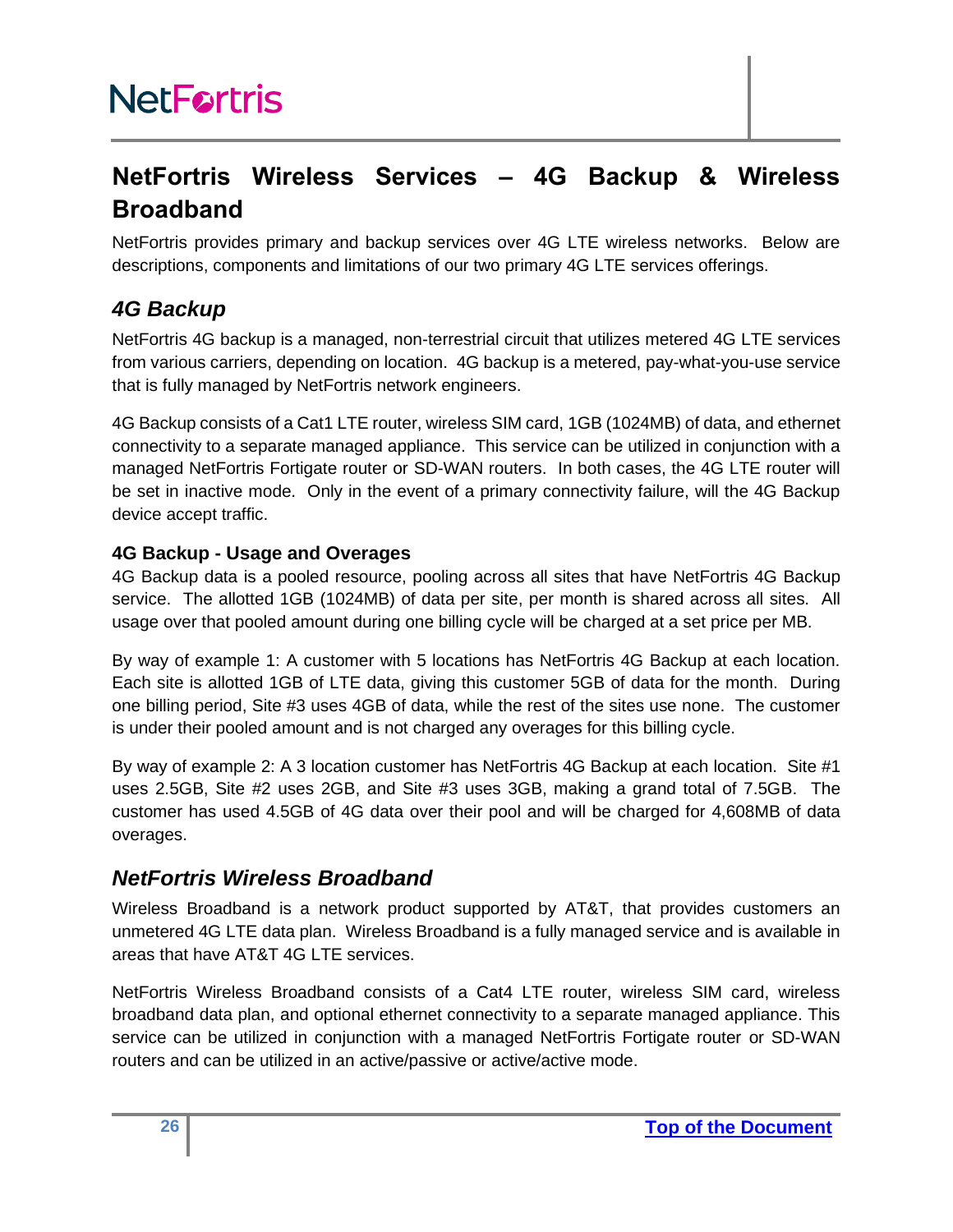#### <span id="page-26-0"></span>**Wireless Broadband – Data Restrictions**

NetFortris Wireless Broadband lines are intended to be used for End User Customer's official business use only. NetFortris Wireless Broadband routers on the cellular data network will be used for business critical applications and business critical data. While access to entertainment and other non-business websites that offer video or audio streaming entertainment services, web hosting and public or guest Wi-Fi are not permitted on NetFortris Wireless Broadband, NetFortris does not necessarily block all of these services. For this reason, NetFortris recommends a managed service (such as SD-WAN by NetFortris), to monitor end user traffic and ensure end user is not in violation of the use restrictions in the EUP.

After a data usage threshold on a line has been met in a given month, the underlying carrier may slow the data on that line during periods of network congestion for the remainder of that billing cycle. Lines that exceed the threshold may be considered excessive and subject to treatment outlined in the Excessive Use Policy. The data usage threshold for the NetFortris Wireless Broadband plan is 50 GB.

#### <span id="page-26-1"></span>**Wireless Broadband – Excessive Use Policy (EUP)**

NetFortris' underlying wireless carrier may identify sites with excessive usage that exceed the thresholds as listed under "Data Restrictions" and will notify NetFortris. NetFortris' underlying carrier may provide excessive usage notification after any billing period. NetFortris will have the following billing period to take action upon receipt of the notification. Examples of EUP action include direct customer communication and additional charges to accommodate the excessive usage. Failure to take any action could result in the line being disconnected by the underlying carrier and loss of future access to Wireless Broadband plans. Once a Cellular Telephone Number (CTN) has received notice of abuse and the rate plans have been changed to the higher plan, that CTN may be no longer eligible to use or sign-up for NetFortris' standard Wireless Broadband service.

#### <span id="page-26-2"></span>**Wireless Broadband – High Usage Plan**

In order to avoid CTNs from being disconnected due to excessive usage, NetFortris may elect to increase the plan to accommodate usage trends. The NetFortris Wireless Broadband - High Usage Plan is a similar unmetered 4G data plan, which has a threshold of 125GB in a single billing period. If the data threshold has been met during a particular billing cycle, NetFortris' underlying wireless carrier may slow the data on that line during periods of network congestion for the remainder of that billing cycle. Lines that exceed the threshold also may be considered excessive and subject to treatment outlined in the Excessive Use Policy.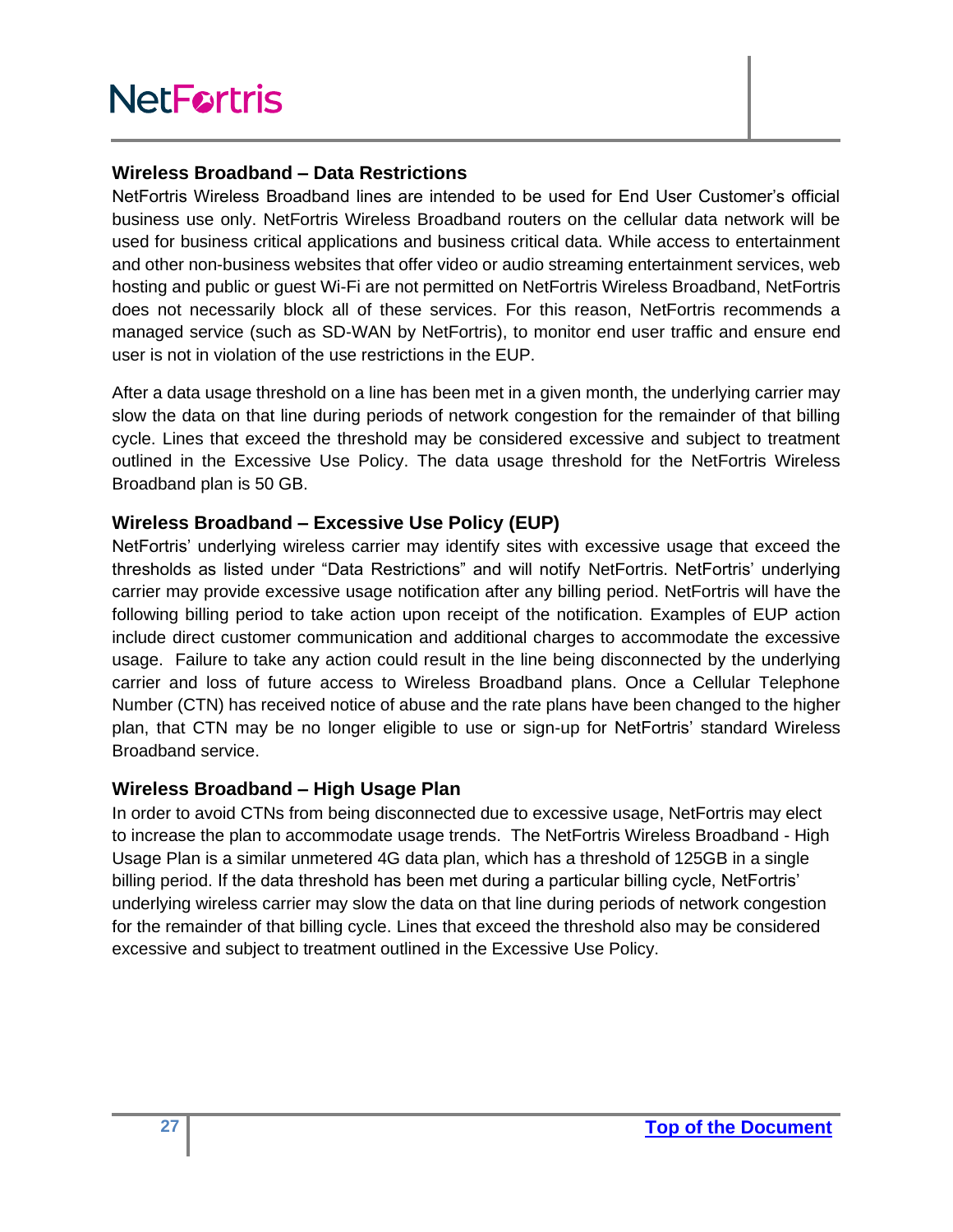# <span id="page-27-0"></span>**NetFortris Deployment & Support Policies for Managed Services**

Equipment provided by NetFortris as a part of the Managed Service does not include shipping charges. The customer will be billed for all shipping charges incurred. In the event Customer terminates an individual Service or other element for which NetFortris generates a fee, other than the last day of the then current billing cycle, Customer will remain responsible for all fees and charges through the end of the applicable billing cycle (should Customer request that NetFortris port a number to another carrier the Service for that number shall be terminated upon completion of the porting process). Customer shall remain liable for all usage and recurring charges through the end of the then current billing cycle.

If applicable, NetFortris will install IP phones, POE switch(es), router(s), Uninterruptible Power Supply (UPS), conference phone(s), IAD(s) and ATA(s).

By way of example 1: A system with twenty (20) SIP phones are deployed with a **managed** 24 port switch. The customer wants to add another six (6) SIP phones; NetFortris will deploy another 24-port switch or replace the 24-port switch with a 48-port switch, at the sole discretion of NetFortris.

By way of example 2: A system with twenty (20) SIP phones are deployed with a 24-port **customer-owned** switch. The customer has other customer-owned devices (e.g., printers, servers, etc.) that the customer wants to connect to this switch, and the number of devices exceeds the number of available switch ports, the customer must purchase a NetFortris certified switch (price varies by switch model) from the table in the next section.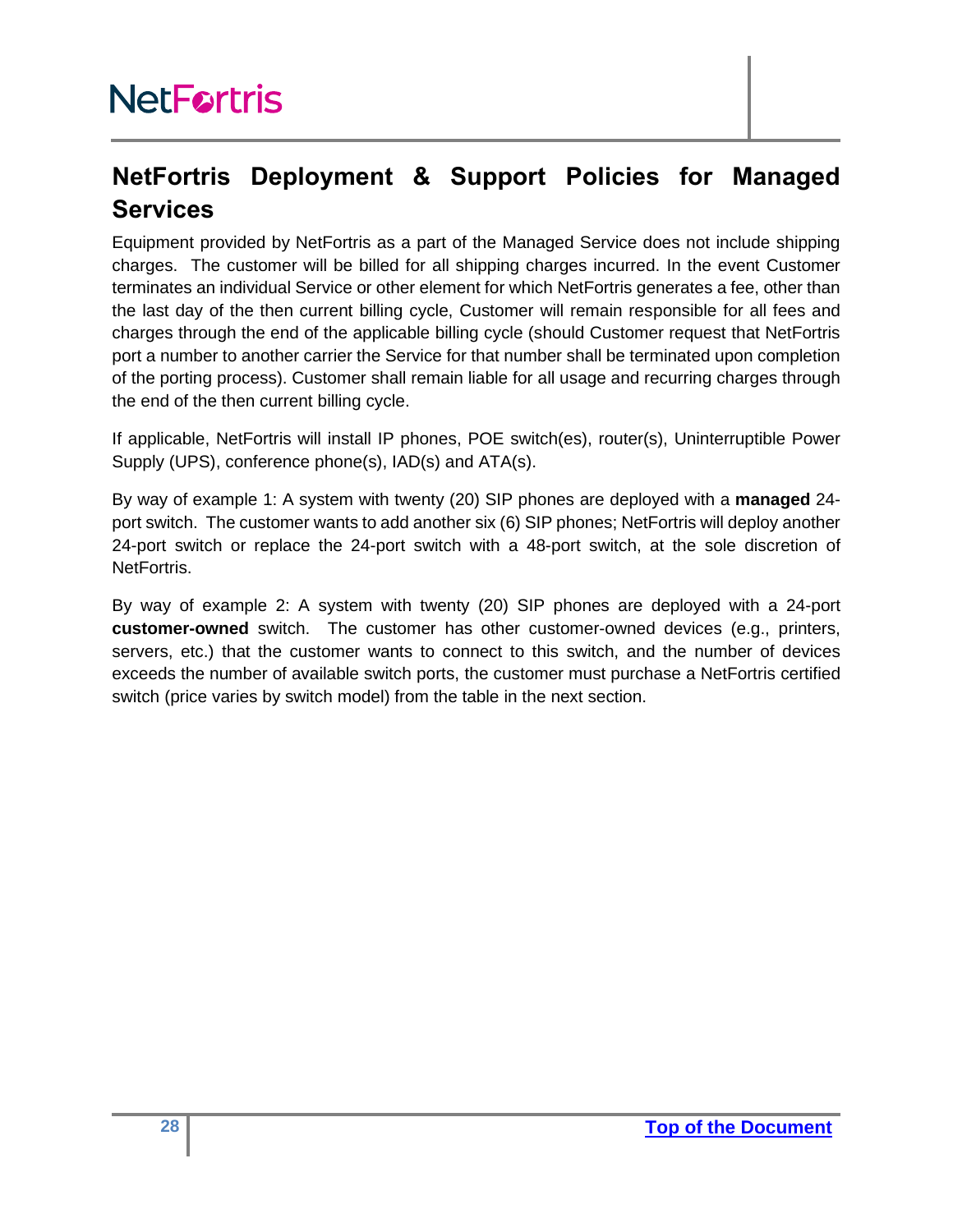# <span id="page-28-0"></span>**SIP Trunking by NetFortris**

SIP Trunking by NetFortris is VoIP technology that delivers telephony and unified communication services to customers with existing on-premise voice infrastructure. NetFortris provides SIP Access for customers with an existing IP-based PBX or analog POTS lines, by deploying a integrated access device on-site.

SIP Trunking by NetFortris is comprised of the following components:

#### Required

- **SIP Sessions**
- IAD
- DIDs
- Calling Plan

**Optional** 

- Bursted SIP Sessions
- Basic DID
- Enhanced DID with cloud management
- Local and Long Distance minute bundles
- Toll Free Number(s)
- Toll Free minute bundles
- Unlimited Calling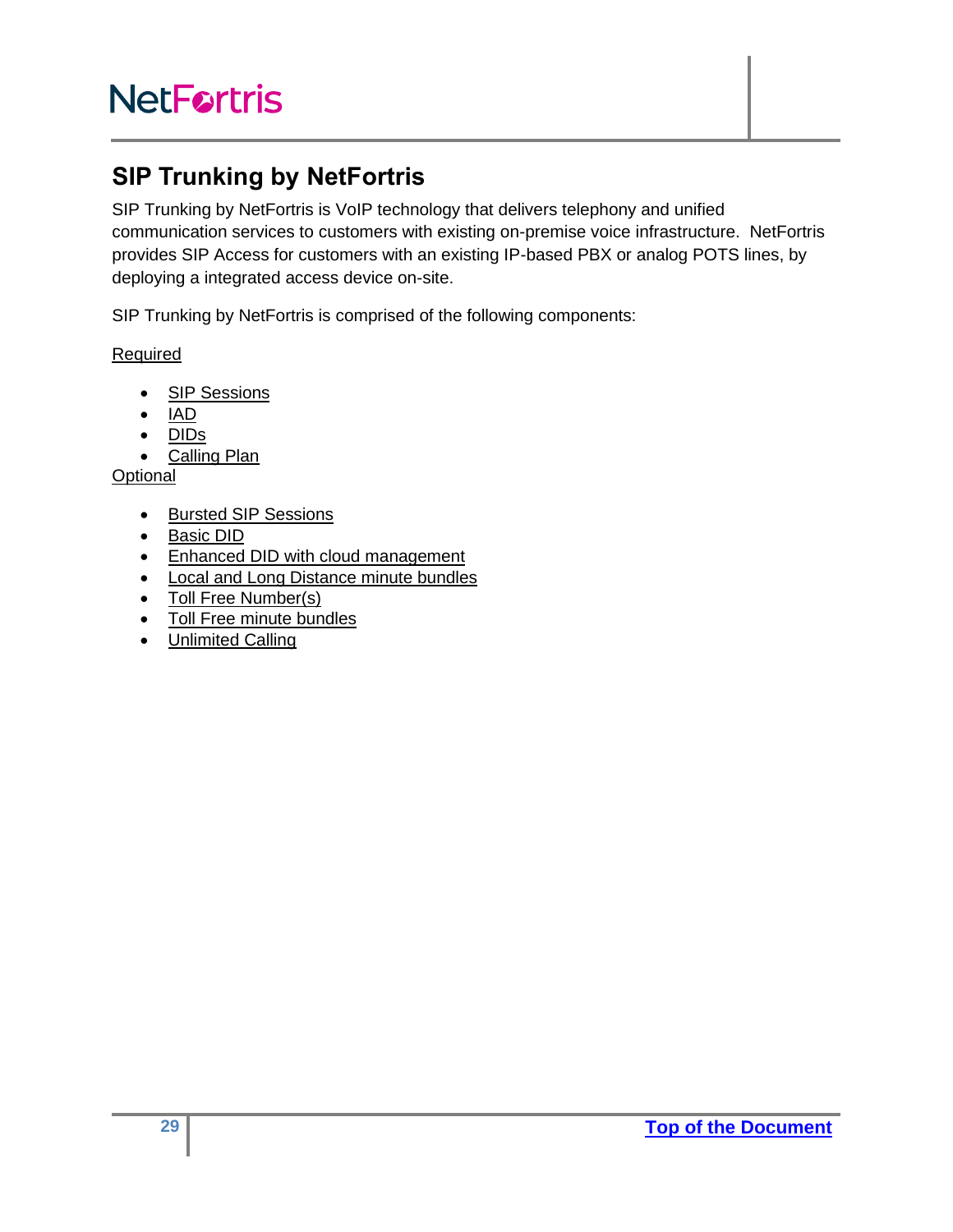# <span id="page-29-0"></span>**NetFortris Certified CPE**

Below is a list of NetFortris certified CPE. NetFortris does not guarantee the availability of any unit and can change their active CPE catelog at any time to represent current device availability.

<span id="page-29-1"></span>

| $\mathbf{M}_{\mathbf{A}}$<br>$\mathcal{L}$ a map of $\mathbf{L}$ is $\mathbf{L}$ . |                                                     |  |  |
|------------------------------------------------------------------------------------|-----------------------------------------------------|--|--|
| <b>Equipment Type</b>                                                              | <b>Model Number/ Description</b>                    |  |  |
| <b>Polycom IP Phone</b>                                                            | VVX Series: 201, 331, 400, 411, 500, 501, 150, 250, |  |  |
|                                                                                    | 350, 450                                            |  |  |
| <b>Yealink IP Phone</b>                                                            | T Series: T21P E2, T23G, T33G, T42G/S, T46G/S,      |  |  |
|                                                                                    | T48G/S, Expansion module                            |  |  |
|                                                                                    | Cordless Phones: W52P/H, W56P/H, W60B               |  |  |
| <b>Conference Station</b>                                                          | Polycom: IP 6000, IP 5000, Trio 8500                |  |  |
|                                                                                    | Yealink: CP930W                                     |  |  |
| <b>Routers</b>                                                                     | Fortinet: FWF30E, FG60E, FG80E, FG100E              |  |  |
|                                                                                    | Cisco routers: 3845, 3945                           |  |  |
| <b>POE Switch</b>                                                                  | Cisco (all POE GigE): SG350-10MP (8 ports),         |  |  |
|                                                                                    | SG350-28P (24 ports), SG350-52MP (48 ports),        |  |  |
| <b>WIC (WAN Interface Cards)</b>                                                   | WIC-DS1-T1-V2, VWIC2-2-MFT-T1/E1                    |  |  |
| <b>Phone ATA (Analog Telephone</b>                                                 | Poly: OBI300, OBI302                                |  |  |
| <b>Adapter - Lines)</b>                                                            |                                                     |  |  |
| <b>Fax ATA (Analog Telephone</b>                                                   | Audiocodes MP202D                                   |  |  |
| Adapter – Fax)                                                                     |                                                     |  |  |
| <b>Voice Gateways</b>                                                              | Grandstream: GXW4216, GXW4224, GXW4248              |  |  |
| <b>UPS (Uninterrupted Power Source)</b>                                            | APC BR 1300 LCD                                     |  |  |

# <span id="page-29-2"></span>*NetFortris Certified CPE – SD-WAN by NetFortris*

| <b>Equipment Model</b><br><b>Number/Type</b> | <b>Description</b>                                            |
|----------------------------------------------|---------------------------------------------------------------|
| <b>Edge 510</b>                              | 4 GE Ports; maximum 200Mbps throughput. Desktop<br>appliance. |
| Edge 610                                     | 6 GE Ports; maximum 350Mbps throughput. Desktop<br>appliance. |
| Edge 620                                     | 6 GE Ports; maximum 1.5Gbps throughput. Desktop<br>appliance. |
| Edge 640                                     | 6 GE Ports; maximum 3Gpbs throughput. Desktop<br>appliance.   |
| Edge 680                                     | 6 GE Ports; maximum 6Gbps throughput. Desktop<br>appliance.   |
| <b>Edge 3400</b>                             | 6 GE Ports; maximum 7Gpbs throughput. 1-RU Rack unit.         |
| <b>Edge 3800</b>                             | 6 GE Ports; maximum 10Gbps throughput. 1-RU Rack unit.        |
|                                              |                                                               |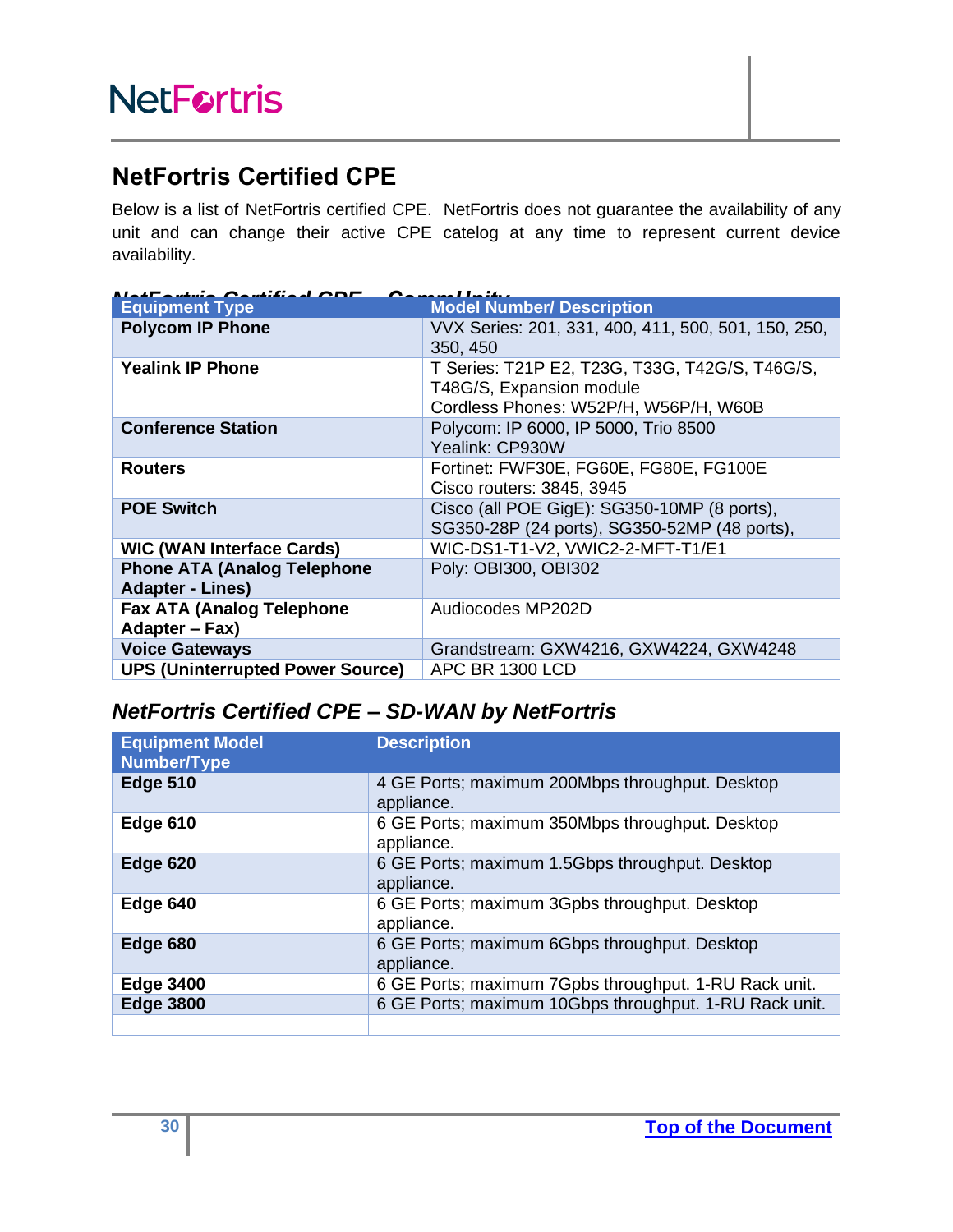### <span id="page-30-0"></span>*NetFortris Certified CPE – 4G Backup & Wireless Broadband*

| <b>Equipment Model</b><br>Number/Type | <b>Description</b>                                    |
|---------------------------------------|-------------------------------------------------------|
| <b>Cradlepoint IBR200</b>             | 4G Backup service only. 10Mbps throughput max.        |
| <b>Cradlepoint IBR650C</b>            | Wireless Broadband appliance. 150Mbps throughput max. |

### <span id="page-30-1"></span>*NetFortris Certified CPE – Managed Wi-Fi*

| <b>Equipment Model</b><br>Number/Type | <b>Description</b> |
|---------------------------------------|--------------------|
| Meraki                                | <b>MR33; MR42</b>  |
| <b>Fortinet</b>                       | FAP221E            |

### <span id="page-30-2"></span>*NetFortris Certified CPE – Cloud PBX*

| <b>Equipment Type</b>                                         | <b>Model Number/ Description</b>                                                                                                                             |
|---------------------------------------------------------------|--------------------------------------------------------------------------------------------------------------------------------------------------------------|
| <b>Polycom IP Phone</b>                                       | VVX Series: 300, 310, 311, 400, 410, 411, 500, 501,<br>600, 601, Camera, & Expansion module                                                                  |
| <b>Yealink IP Phone</b>                                       | T Series: T23G, T28P, T42G, T46G, T48G,<br><b>Expansion module</b><br>Cordless Phones: W52P/H, W56P/H, W60P                                                  |
| <b>Conference Station</b>                                     | Polycom: IP 6000, IP 5000, IP 7000                                                                                                                           |
| <b>Routers</b>                                                | Cisco routers: 871, 877, 881, 887, 891, 897, 3725,<br>3745, 1941, 3845, 3945                                                                                 |
| <b>POE Switch</b>                                             | Cisco (all POE GigE): 3560G-24PS (24 ports),<br>SG300-10MP (8 ports), SG300-10MPP, SG300-28P<br>(28 ports), SG300-28MP (28 ports), SG300-52MP<br>(52 ports), |
| <b>WIC (WAN Interface Cards)</b>                              | WIC-DS1-T1-V2, VWIC2-2-MFT-T1/E1                                                                                                                             |
| <b>Phone ATA (Analog Telephone</b><br><b>Adapter - Lines)</b> | Cisco: SPA112, SPA8000                                                                                                                                       |
| <b>Fax ATA (Analog Telephone</b><br>Adapter - Fax)            | Audiocodes MP202B                                                                                                                                            |
| <b>IAD (Integrated Access Device)</b>                         | Cisco: 2435 (8 FXS), 2431 (T1/E1/PRI)                                                                                                                        |
| <b>UPS (Uninterrupted Power Source)</b>                       | APC BR 1300 LCD                                                                                                                                              |

# <span id="page-30-3"></span>*NetFortris Certified CPE – Hosted Enterprise/Hosted Premier*

| <b>Equipment Type</b> | <b>Model Number/ Description</b>                                                       |
|-----------------------|----------------------------------------------------------------------------------------|
| <b>Cisco IP Phone</b> | 7975, 7971, 7970, 7965, 7962, 7961, 7960,<br>7945, 7942, 7941, 7940, 7937, 7936, 7911, |
|                       | 7910, 7905, 7902                                                                       |
| Yealink               | W52P                                                                                   |
| <b>Routers</b>        | Cisco routers: 871, 877, 881, 887, 891, 897,                                           |
|                       | 3725, 3745, 1941, 3845, 3945                                                           |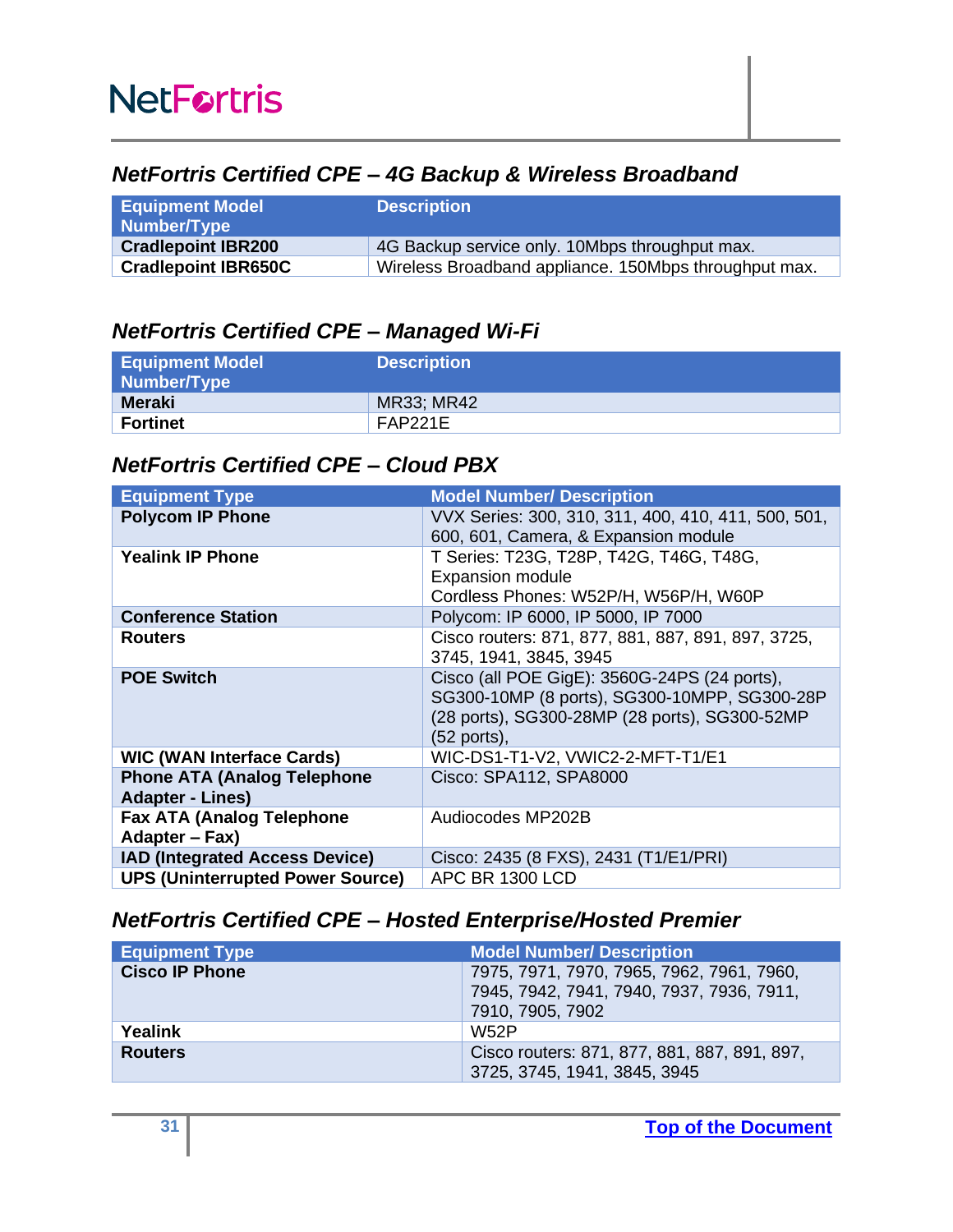| <b>POE Switch</b>                                      | Cisco (all POE GigE): 3560G-24PS (24 ports),<br>SG300-10MP (8 ports), SG300-28P (28 ports),<br>SG300-28MP (28 ports), SG300-52MP (52<br>ports), |
|--------------------------------------------------------|-------------------------------------------------------------------------------------------------------------------------------------------------|
| <b>WIC (WAN Interface Cards)</b>                       | WIC-DS1-T1-V2, VWIC2-2-MFT-T1/E1                                                                                                                |
| <b>Phone ATA (Analog Telephone Adapter -</b><br>Lines) | Cisco: SPA2102                                                                                                                                  |
| Fax ATA (Analog Telephone Adapter -<br>Fax)            | Faxback FW1522 (AUDC MP202B)                                                                                                                    |
| <b>IAD (Integrated Access Device)</b>                  | Cisco: 2435 (8 FXS), 2431 (T1/E1/PRI)                                                                                                           |
| <b>UPS (Uninterrupted Power Source)</b>                | <b>APC BR 1300 LCD</b>                                                                                                                          |

### <span id="page-31-0"></span>*Site Surveys*

If requested by the customer, NetFortris can send a technician to the customer site to perform a site survey at NetFortris standard time and materials plus trip charge rates. The survey will identify the requirements for delivery of services and devices.

### <span id="page-31-1"></span>*Circuits*

For NetFortris provided circuits/broadband access, NetFortris will extend the circuit from the customer MPOE riser feeder to the applicable CPE, up to fifty (50) feet and up to two (2) hours of technician time. Any additional technician time and any extension beyond fifty (50) feet will be charged at NetFortris standard time and materials rates. If a riser feeder is not available from the MPOE, NetFortris will install such cable at the NetFortris standard time and materials rate and bill the customer directly.

If Building Management requires a third party riser company to extend the circuit, the third-party riser company may invoice Customer directly. In the event the third party riser company invoices NetFortris, NetFortris will bill the Customer for this expense.

### <span id="page-31-2"></span>*Circuit Utilization*

NetFortris circuits may be used dynamically for IP voice and data, however, a customer must subscribe to these IP voice and data services in order to receive them. The customer may not exceed a maximum circuit utilization of seventy percent (70%) of total circuit capacity.

OTT services may not function properly if more than 70% of total circuit capacity, including without limitation all types of traffic being carried over the customer's circuits, is utilized.

### <span id="page-31-3"></span>*Internet Protocol/IPSEC Bandwidth*

Quoted circuit speed indicates the maximum speed provisioned to the Customer premises equipment. Private Internet Protocol (IP) services which are routed via the NetFortris core network shall operate at the maximum provisioned speed, except that the maximum speed may be limited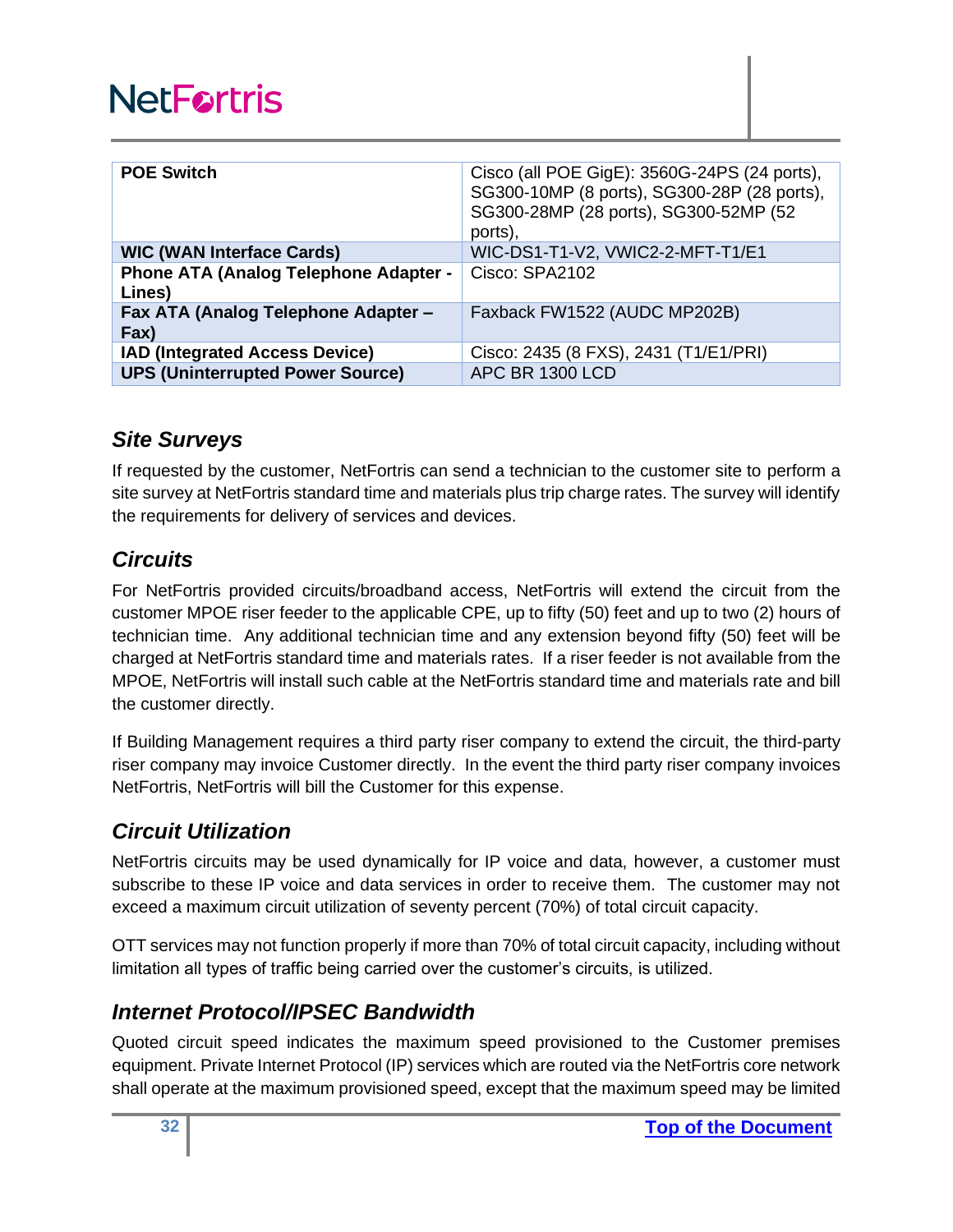by factors such as circuit overhead, packet encryption overhead, Customer network management factors, Customer device capabilities, Customer infrastructure, and any other factors that are not within the control of NetFortris. For clarity, this guarantee does not apply to publicly routed (internet) based circuits.

## <span id="page-32-0"></span>*Over-The-Top (OTT) Deployments*

In an Over-The-Top (OTT) deployment, the customer has obtained broadband access services from a provider other than NetFortris. NetFortris does not provide any circuits or access transport in case of OTT deployments, however, NetFortris may still provide a managed service including without limitation enterprise telephony, UC, Wi-Fi, and Security. If Customer connects their SIP phone from outside the NetFortris network, such as connecting over a home broadband connection, this shall also be considered an OTT deployment. Voice quality may be compromised on a purely OTT connection. The customer is responsible for all local firewall, router, and switch settings. NetFortris support is available for an additional fee.

It is the customer's responsibility to ensure that the broadband connectivity needed for their deployment has been procured, provides sufficient bandwidth and Quality of Service (QoS) control, and is available at the applicable CPE location prior to NetFortris service turn-up.

All NetFortris managed services require one or more broadband Internet connections to function properly. Dial-up, standard wireless, or satellite Internet connections do not provide sufficient bandwidth and will negatively impact the delivery of NetFortris managed voice services.

Each NetFortris voice call requires a minimum of 90 kbps of synchronous bandwidth. The following table indicates required bandwidth for various levels of concurrent voice calls.

| <b>Concurrent Calls</b> | <b>Required Bandwidth</b> |
|-------------------------|---------------------------|
| 10                      | 900 kbps                  |
| 50                      | 4.5 Mbps                  |
| 100                     | 9.0 Mbps                  |
| 1000                    | 90.0 Mbps                 |

For example, a typical T1 (1.5 Mbps or 1,500 kbps) connection can support up to 18 concurrent calls or approximately 5 video calls.

If service performance is adversely impacted by circuit related issues and Customer requests or requires remote troubleshooting support, NetFortris will invoice Customer at standard time and material rates. In the event a NetFortris technician is dispatched to the customer site, one trip charge per day per technician will apply in addition to the NetFortris standard rates.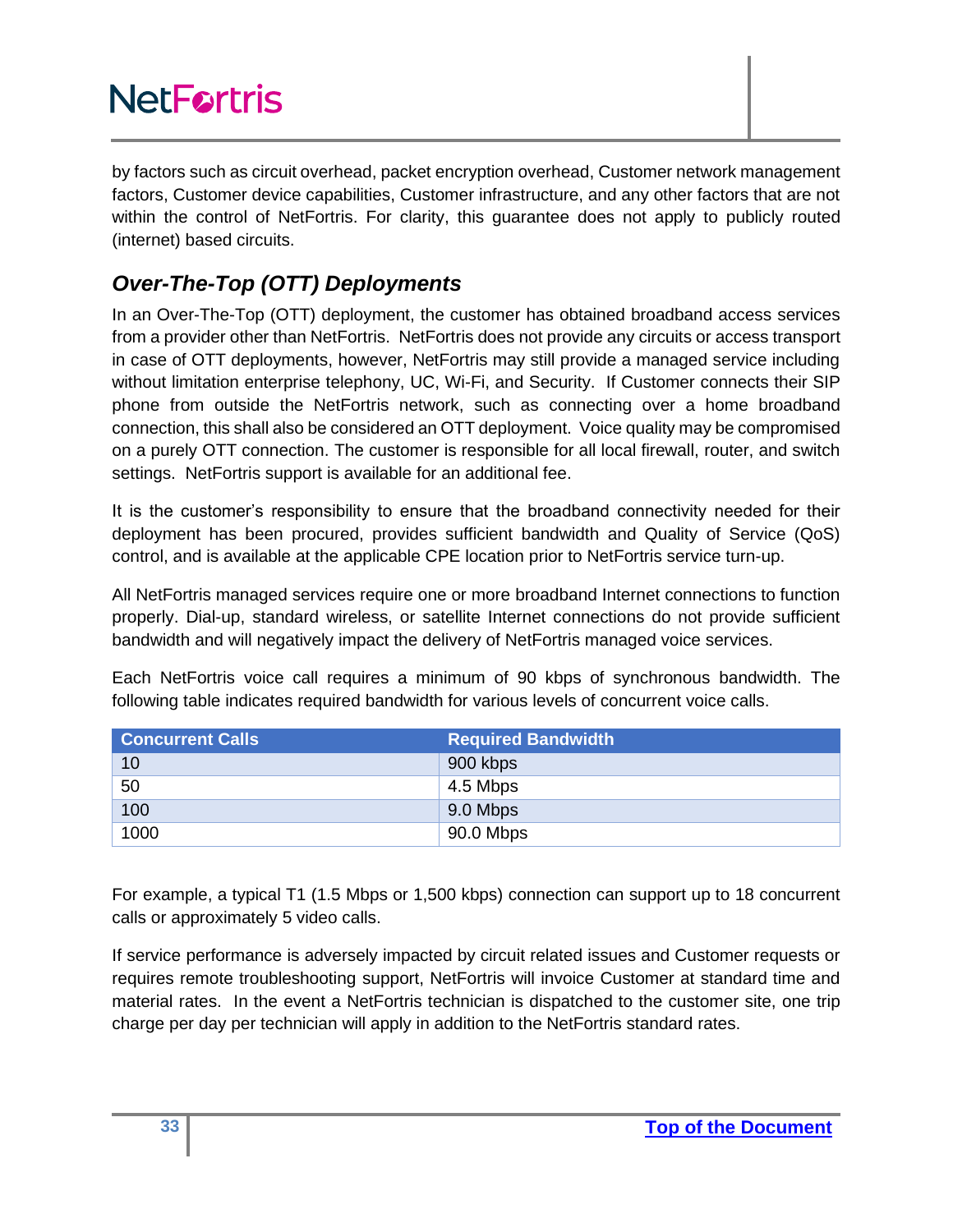## <span id="page-33-0"></span>*Customer-Owned CPE Settings for QoS – CommUnity by NetFortris*

- If the customer's network connection does not have sufficient bandwidth to support all data traffic needs and concurrent voice or video calls, quality of service will be affected.
- The customer shall configure their network router to prioritize voice traffic over data traffic.

#### <span id="page-33-1"></span>**Routers and Switches**

All on-premises hardware and network devices require a business-grade router to function properly. Power over Ethernet (PoE) switches are highly recommended, as they eliminate the need for individual power adapters for each end point and also allow for centralized power redundancy. The following protocols and settings should be installed and available on the network router:

- **DHCP:** Devices should receive an internal IP address assignment via Dynamic Host Configuration Protocol (DHCP)
- **NAT:** All Network Address Translation (NAT) connections must be left open for at least 60 seconds
- **QoS:** In a converged network, Quality of Service (QoS) must be applied to prioritize voice and video traffic over all other traffic types
- **SIP ALG:** Set to "Disable"

To avoid voice quality issues caused by voice and data competing for the same bandwidth over the customer's network connection, the customer must configure the router's Quality of Service (QoS) settings to the NetFortris default QoS settings to optimize and prioritize voice packets on the Wide Area Network (WAN) connection.

#### **QoS Ports:**

| (SIP) | <b>UDP</b>            | 5060, | <b>TCP</b> | 5061 |
|-------|-----------------------|-------|------------|------|
|       | (RTP) UDP 10000-20000 |       |            |      |

#### <span id="page-33-2"></span>**Firewalls**

Firewalls shall be configured to allow NetFortris end points to access HTTP, HTTPS, and UDP traffic on the network. NetFortris end points must be allowed to both send and receive TCP and UDP packets on arbitrary ports and to arbitrary IP addresses. Some network ports may need to be opened manually. Any SIP ALG setting must be disabled. Firewalls should be configured with the following settings for optimal functionality:

#### **Phone Registration and Audio Ports:**

UDP: 5060, 10000-20000

TCP/TLS: 5061

#### **HardPhone Provisioning:**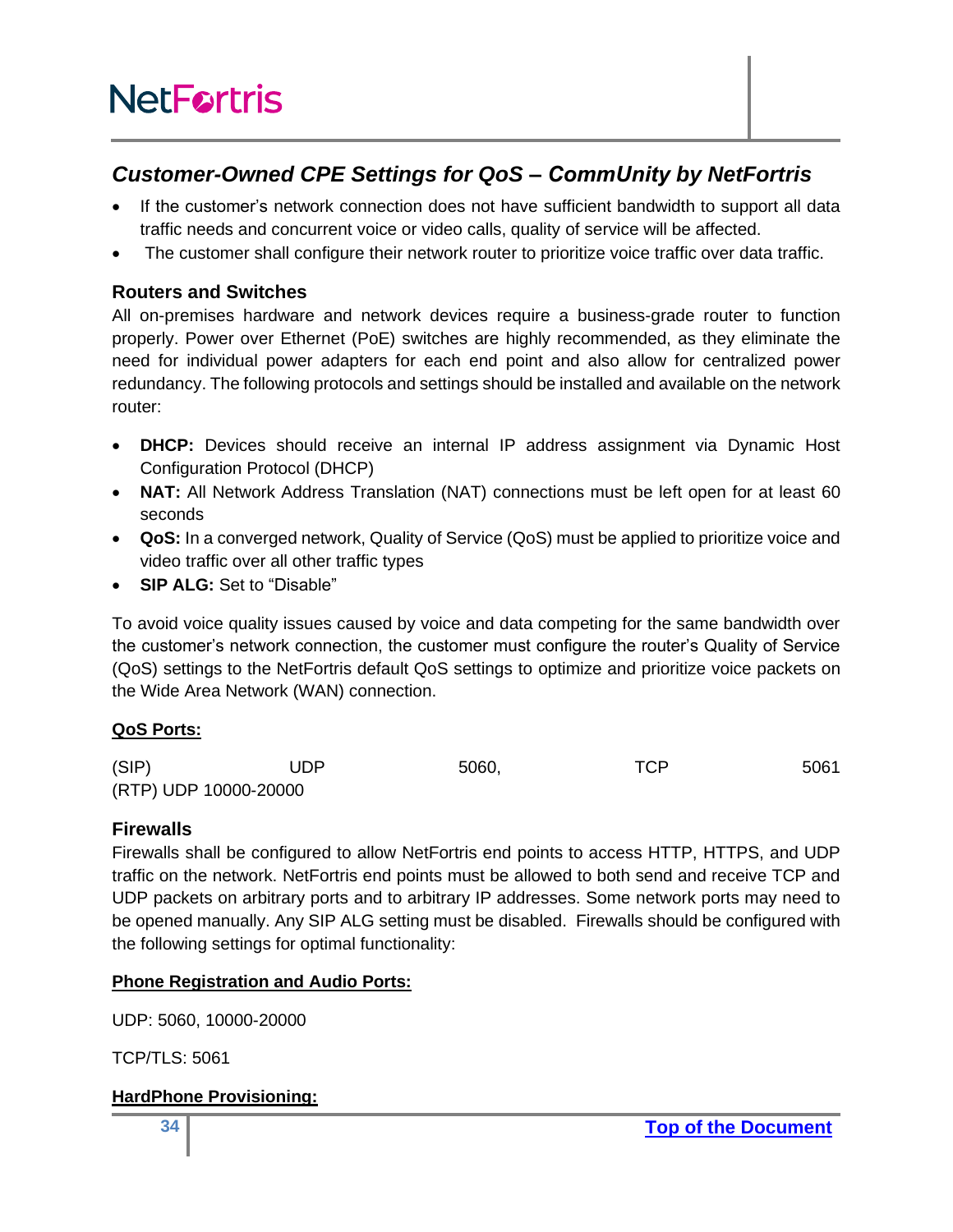TCP: 443 - ZTP & Phone configs from content service

Content Server IP: 69.168.214.132

#### **HUD Softphone:**

TCP : 80,443 (HUDweb, myhud)

#### **Voice IPs:**

69.168.214.138 69.168.214.160 - 69.168.214.190

FQDN: sip-nf01.netfortris.com UDP 5060 - TCP/TLS 5061

# <span id="page-34-0"></span>*Customer-Owned CPE Settings for QoS – Netfortris Cloud PBX/Hosted Enterprise/Hosted Premier*

- If the customer's network connection does not have sufficient bandwidth to support all data traffic needs and concurrent voice or video calls, quality of service will be affected.
- The customer shall configure their network router to prioritize voice traffic over data traffic.

#### <span id="page-34-1"></span>**Routers and Switches**

All on-premises hardware and network devices require a business-grade router to function properly. Power over Ethernet (PoE) switches are highly recommended, as they eliminate the need for individual power adapters for each end point and also allow for centralized power redundancy. The following protocols should be installed and available on the network router:

- **DHCP:** Devices should receive an internal IP address assignment via Dynamic Host Configuration Protocol (DHCP)
- **NAT:** All Network Address Translation (NAT) connections must be left open for at least 60 seconds
- **QoS:** In a converged network, Quality of Service (QoS) must be applied to prioritize voice and video traffic over all other traffic types
- **Public IP Addresses:** Some HD video devices may require public IPs to function properly

To avoid voice quality issues caused by voice and data competing for the same bandwidth over the customer's network connection, the customer must configure the router's Quality of Service (QoS) settings to the NetFortris default QoS settings to optimize and prioritize voice packets on the Wide Area Network (WAN) connection.

- AUDIO RTP: DSCP 46(ef) [COS1, IP Precedence 5, Priority 1 Queue]
	- UDP
		- 1024-65355, actual ranges depending on phone make and model.
		- 9000-20000 range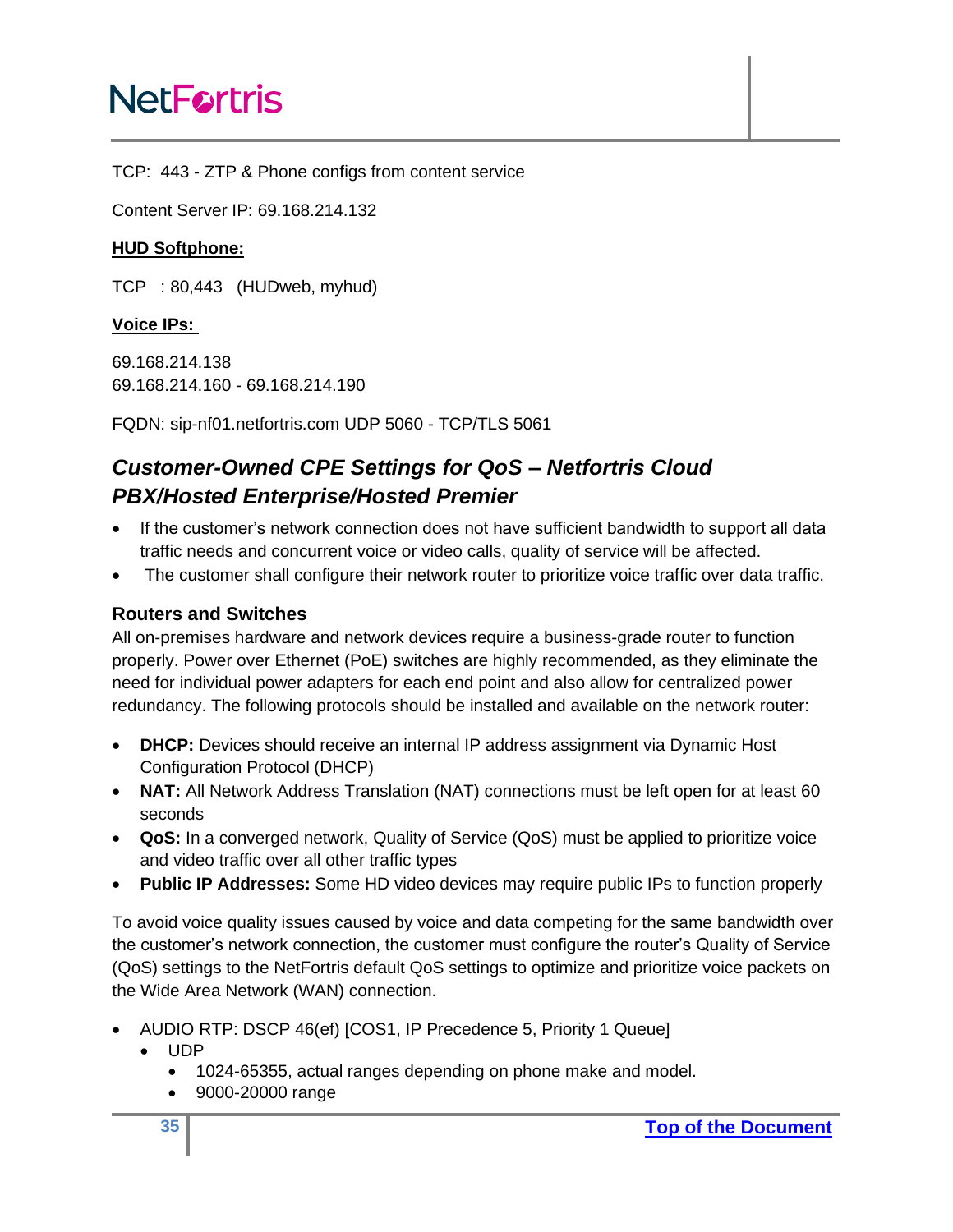- 2000-3000 range
- 5000-5499 range
- VIDEO RTP: DSCP 34(af41) [COS2(V), IP Precedence 4, Priority 2 Queue]
	- UDP
		- 1024-65355, actual ranges depending on phone make and model.
		- 9000-20000 range
		- 2000-3000 range
		- 5500-6000 range
- SIP: DSCP 26(af31) [COS2, IP Precedence 3, Priority 3 Queue]
	- UDP 5060
	- TCP 5060
	- TLS
	- TCP 5061

#### <span id="page-35-0"></span>**Firewalls**

Firewalls shall be configured to allow NetFortris end points to access HTTP, HTTPS, and UDP traffic on the network. NetFortris end points must be allowed to both send and receive TCP and UDP packets on arbitrary ports and to arbitrary IP addresses. Some network ports may need to be opened manually. Firewalls should be configured with the following settings for optimal functionality:

- **Persistent NAT Connections** NAT keep-alive requests must be allowed every 30 seconds.
- **HTTP** HTTP over port 80 must be enabled.
- **SIP** Multiple UDP connections must be allowed on ports 5060 and 5061.
- **RTP** Internally-initiated UDP requests must be allowed on ports 10,000-65,536 for audio and video.
- **NTP** UDP traffic must be allowed on port 143 for Network Time Protocol (NTP). Contact NetFortris Support for more information on firewall configuration.

#### *TCP/UDP SERVICES/PORTS*

- AUDIO RTP (74.85.29.0/25 West, 207.232.92.0/25 East)
	- UDP (30sec timeout)
		- 1024-65355, actual ranges depending on phone make and model, NO NAT:
		- 9000-20000 range
		- 2000-3000 range
		- 5000-5499 range
- VIDEO RTP
	- UDP (30sec timeout)
		- 1024-65355, actual ranges depending on phone make and model, NO NAT:
		- 9000-20000 range
		- 2000-3000 range
		- 5500-6000 range
- SIP (74.85.29.0/25 West, 207.232.92.0/25 East)
	- UDP 5060-5064 (360 second timeout)
	- TCP 5060 (360 second timeout)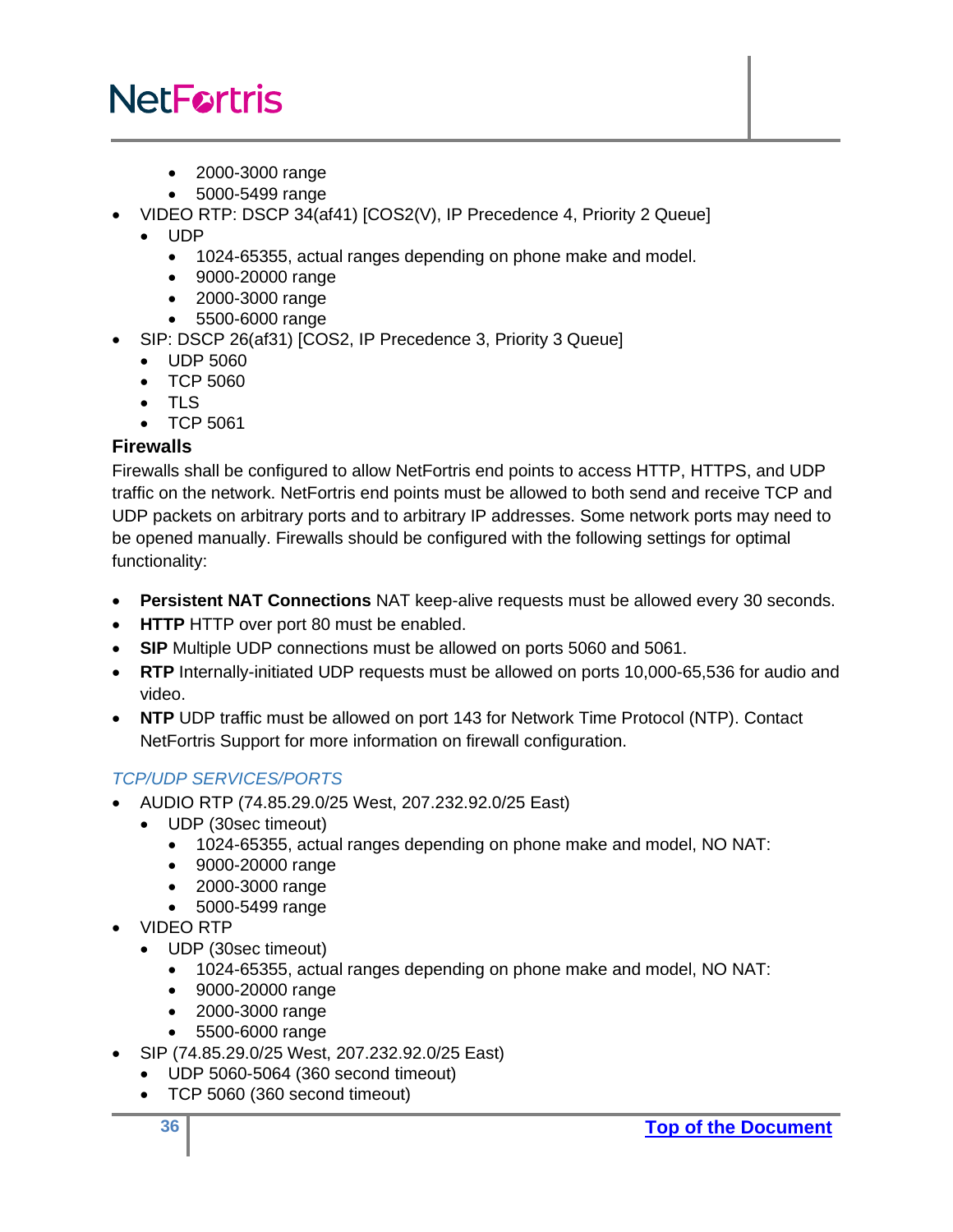- DNS: (69.28.97.4 and 69.28.104.5)
	- UDP 53: domain
	- Some service providers block third part DNS Servers; you can use you providers DNS.
- TIME: (time.netfortris.com)
	- UDP 123: ntp
- PROVISIONING TCP:80, 443, 8443
	- (spprov.netfortris.com) 74.85.29.30 TCP:80, 443, 8443
	- (gvpp-edp.netfortris.com) 74.85.29.16 TCP:80, 443, 8443
- SERVICES, PORTAL, REPORTING TOOLS, CONTACT CENTER
	- (pa.netfortris.com) 74.85.104.12 TCP 443: https
	- (gvpp-edp.netfortris.com) 74.85.29.16 TCP 443: https
	- (commandcenter.netfortris.com) 69.170.184.158 TCP 443: https

# <span id="page-36-0"></span>*Cabling*

The customer is responsible for meeting the minimum cabling requirements, as defined by NetFortris in its sole discretion. Unless other stated, all cable work shall be charged at NetFortris standard time and material rates. In addition, any cable work requested on the day of installation will be charged at NetFortris standard time and material Overtime Labor Rates. All cable work will be charged a two (2) hours minimum. In addition to standard time and material charges, a trip charge will be applied for each deployment of a technician.

NetFortris will provide two (2) Category 5 cables, one (1) five-foot cable to use from the IP Phone to the user's computer and one (1) three-foot cable to connect the switch to the Patch Panel. If additional cables or longer cables are required, NetFortris will bill customer the standard material rate.

In the event that no Category 5 cabling is available at the customer location then installation shall not proceed until the necessary equipment has been installed by the customer, at customer cost, in a manner sufficient to make the local network suitable for carrying multimedia traffic.

## <span id="page-36-1"></span>*Rack/Cabinet Space*

The customer is responsible for providing an adequate rack or cabinet space for NetFortrisprovided equipment including without limitation the proper Switch, Router, IAD, and UPS. The equipment should be located in a dust-free environment with suitable temperature and humidity control.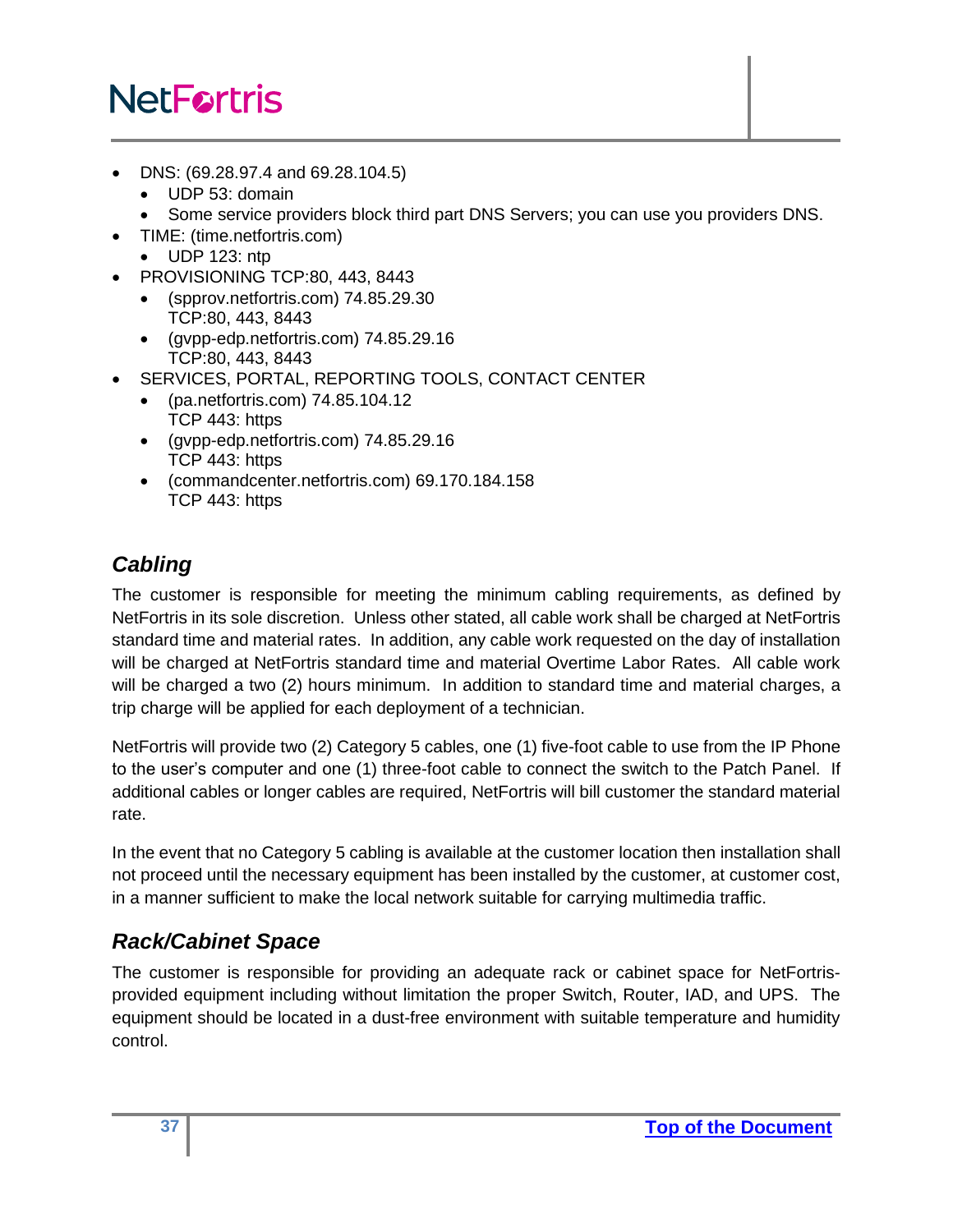

### <span id="page-37-0"></span>*Training*

For a fee, NetFortris offers training for Administrative users, End-Users, Receptionists, and Virtual Call Center agents or supervisors. Training is delivered remotely via online screen sharing technologies. The training provided to the customer is intended to serve a "train the trainer" model so the customer is responsible for ensuring that relevant personnel is included in the training session. On-site training is also available for an additional fee.

## <span id="page-37-1"></span>*NetFortris Provided CPE Support Policy*

Customer may not connect any devices to NetFortris provided equipment without receiving prior consent from NetFortris.

In all cases, the customer is responsible for obtaining a Return Merchandise Authorization (RMA) from NetFortris before shipping any defective CPE to NetFortris. RMA forms can be found online here:<https://www.netfortris.com/rma-request>

NetFortris is not responsible for manufacturer defects. Within the first 30 days after installation, if NetFortris-provided CPE is defective or damaged due to NetFortris employee negligence, NetFortris will replace or repair the defective part(s) at its cost. NetFortris will not be responsible for any defect or damage resulting from mishandling, abuse, misuse, improper storage, accident, negligence, theft, vandalism, fire, water or other peril beyond the control of NetFortris. Additionally, NetFortris is not responsible for conditions outside of the environmental specifications, including and not limited to wiring, electrical power, temperature, humidity or dust, or causes other than normal use, or improper installation by someone other than NetFortris employees. If such damage is incurred, the customer shall remit payment for the CPE at the then defined NetFortris rates. NetFortris is not responsible for the replacement of disposable batteries used in cordless devices, due to normal usage. In the event there is a defect with a SIP Phone that cannot be resolved through remote phone support, NetFortris will ship a replacement via UPS ground. Expedited shipping of the SIP phone will be billable to the customer. If the defective phone is not returned within five (5) business days, the customer will be billed, and pay, for the replacement SIP Phone.

If the customer prefers onsite troubleshooting support or installation of the CPE, NetFortris will invoice Customer at standard time and material rates. In the event a NetFortris technician is dispatched to the customer site and the problem did not stem from NetFortris-provided CPE, Customer will be billed at NetFortris standard labor rates plus trip charge.

## <span id="page-37-2"></span>*Customer Owned CPE Support Policy*

NetFortris can assist with configuring and installing customer-provided CPE at NetFortris' thencurrent time and materials rate. Customer must provide configurations and passwords for their customer owned CPE. NetFortris is not responsible for hardware provided by the customer during configuration or installation. Customer CPE must qualify as NetFortris Certified CPE.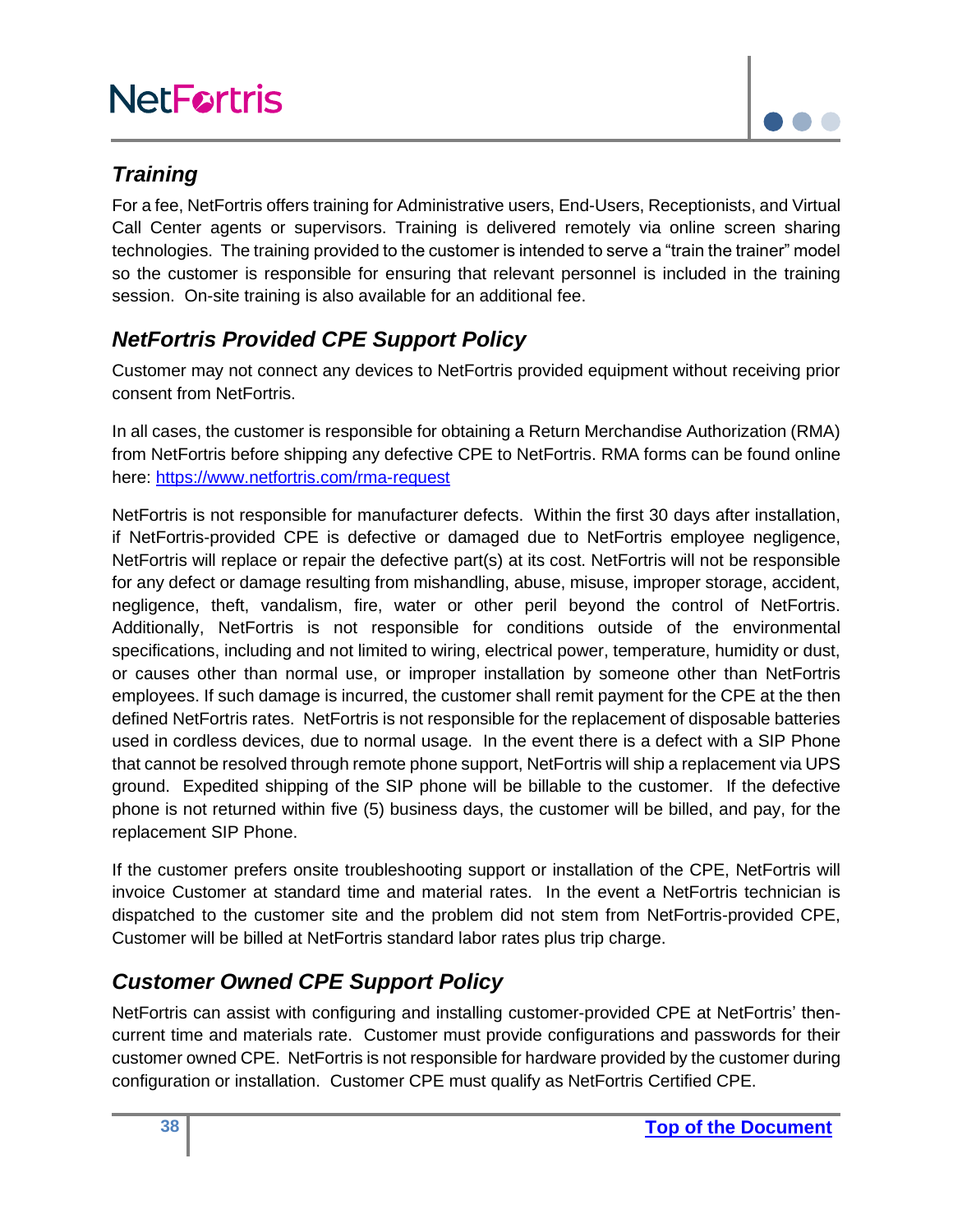NetFortris is not responsible for any defective part(s) or damage to the customer-owned equipment. In the event customer-provided CPE causes degradation in service or needs technical assistance by NetFortris, then NetFortris will invoice Customer at then-current time & materials rates. Any resulting degradation in service shall not be considered a NetFortris outage or breach of contract.

Any remote or onsite troubleshooting and support will be billed at the NetFortris standard time and material rates for a minimum of one (1) hour. In the event a NetFortris technician is dispatched to the customer site, one trip charge per day per technician will apply in addition to the NetFortris standard rates.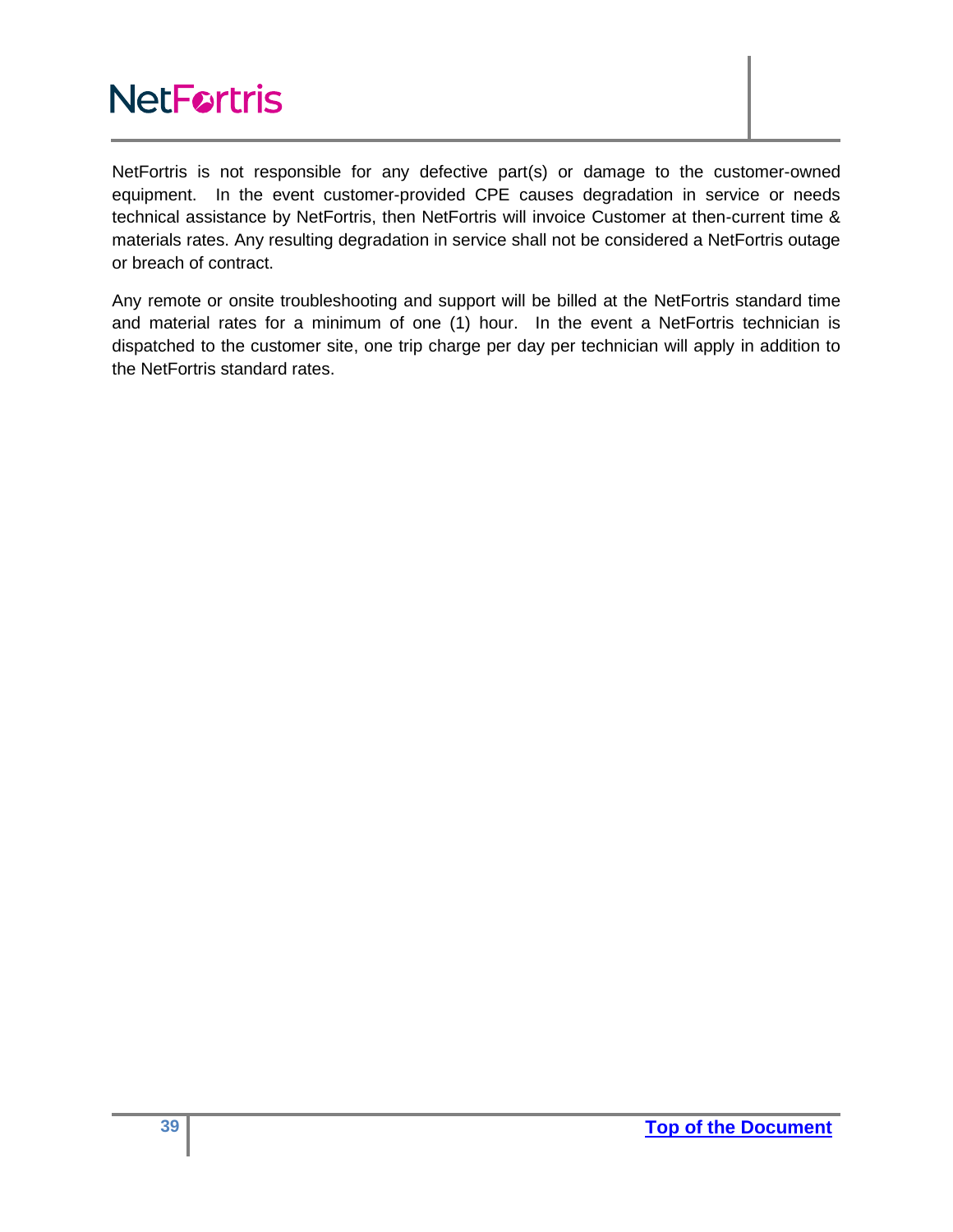

# <span id="page-39-0"></span>**Service Implementation**

### <span id="page-39-1"></span>*NetFortris Responsibilities*

- Provide a single point of contact during installation and an Account Manager for ongoing support.
- Schedule kickoff meeting (conference call) to verify the scope of work, confirm preliminary information and gather high-level requirements pertaining to your system.
- If applicable, schedule a technical site-visit to identify network equipment and confirm customer site meets Category 5 standard or higher.
- Conduct System Design Specification (SDS) session to determine and document customer's detailed phone and network design.
- Confirm deployment timeline with the customer.
- Schedule two (2) hours of technician time for installation at the customer location.
- Test and verify full operation of the system.
- If applicable, deliver online end-user training on phone, voicemail and portal features. Training will also be provided for Virtaul Call Center if the application is part of the solution.
- Provide Project Closeout Document after installation which will include NetFortris Customer Support information.

### <span id="page-39-2"></span>*Customer Responsibilities*

- Designate a single point of contact to support the installation process. Such person should have detailed knowledge of the network, broadband access, and current phone system and act as a decision maker on behalf of the customer. NetFortris recommends a backup for the designated single point of contact.
- Ensure NetFortris-requested information or documentation needed for the installation be delivered within the agreed timeframe. For example, installation address, network diagram, floor plan, phone bills, and user information, etc.
- Provide rack or cabinet space for NetFortris-provided Switch, Router, IAD, and UPS.
- Confirm minimum cabling requirement of Category 5 or higher. Customer must provide one home run Cat 5 cable per End User location to a single Telco closet. If customer location does not have sufficient cabling for each workstation where an IP phone will be placed, or has multiple Telco closets, NetFortris can provide cabling work at NetFortris standard time and material rate.
- Provide a secure staging room for NetFortris-provided equipment delivered prior to installation date. Staging room should be secure with proper environmental conditions, to include appropriate levels of temperature, humidity, and dust.
- Provide access to facilities including any security clearances and required coordination with building management to allow necessary access for service installation.
- Review and approve final System Design Specification (SDS) within five (5) business days of receiving the document from NetFortris. Failure to respond within five days shall be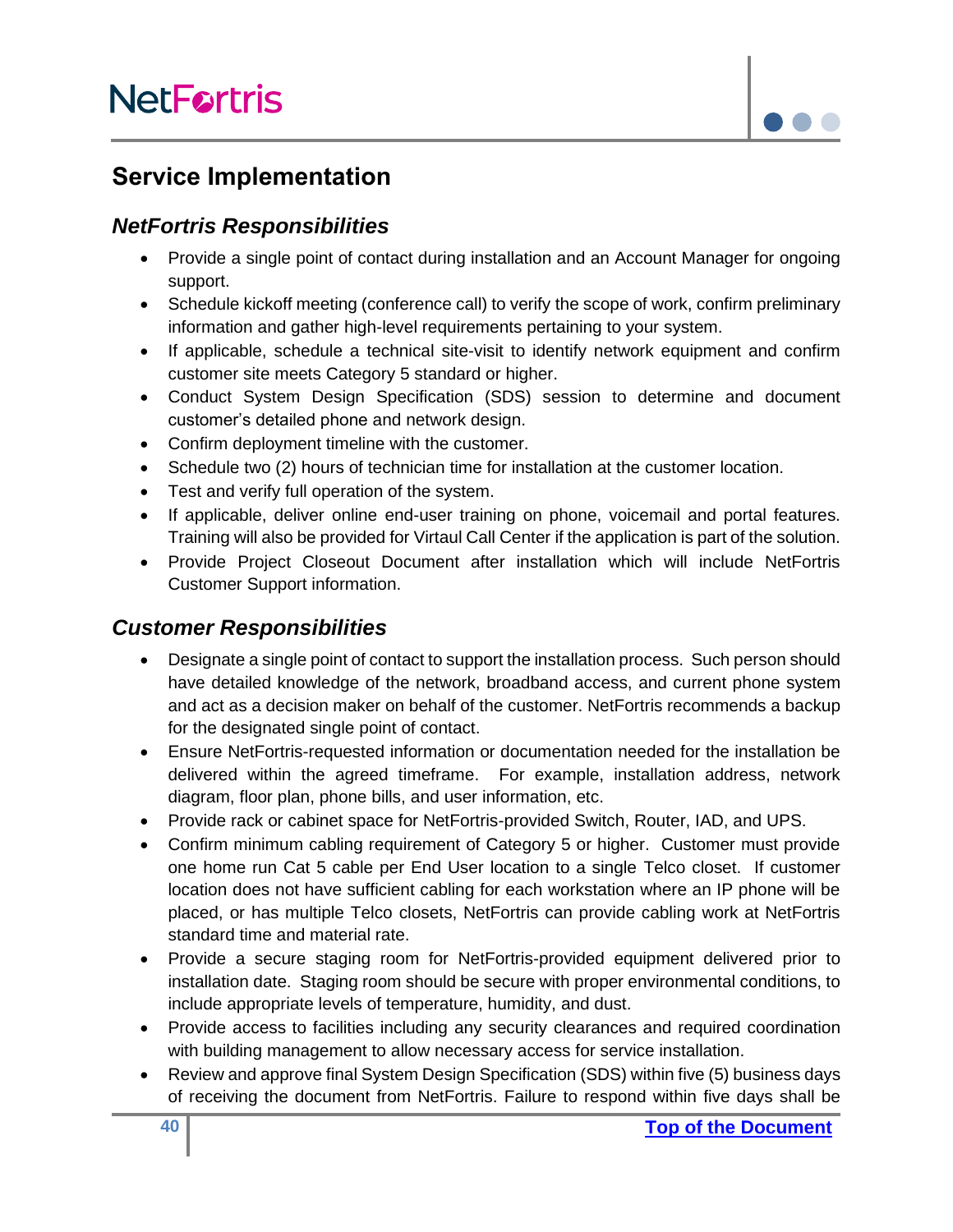considered customer approval. If there is a requested change for installation date after the final SDS document has been approved, Customer will be billed and shall pay Change of Critical Date fee.

- Meet minimum equipment and system requirements for all applicable software applications.
- Coordinate internal users for End-User training.
- Verify system functionality and operation of the system.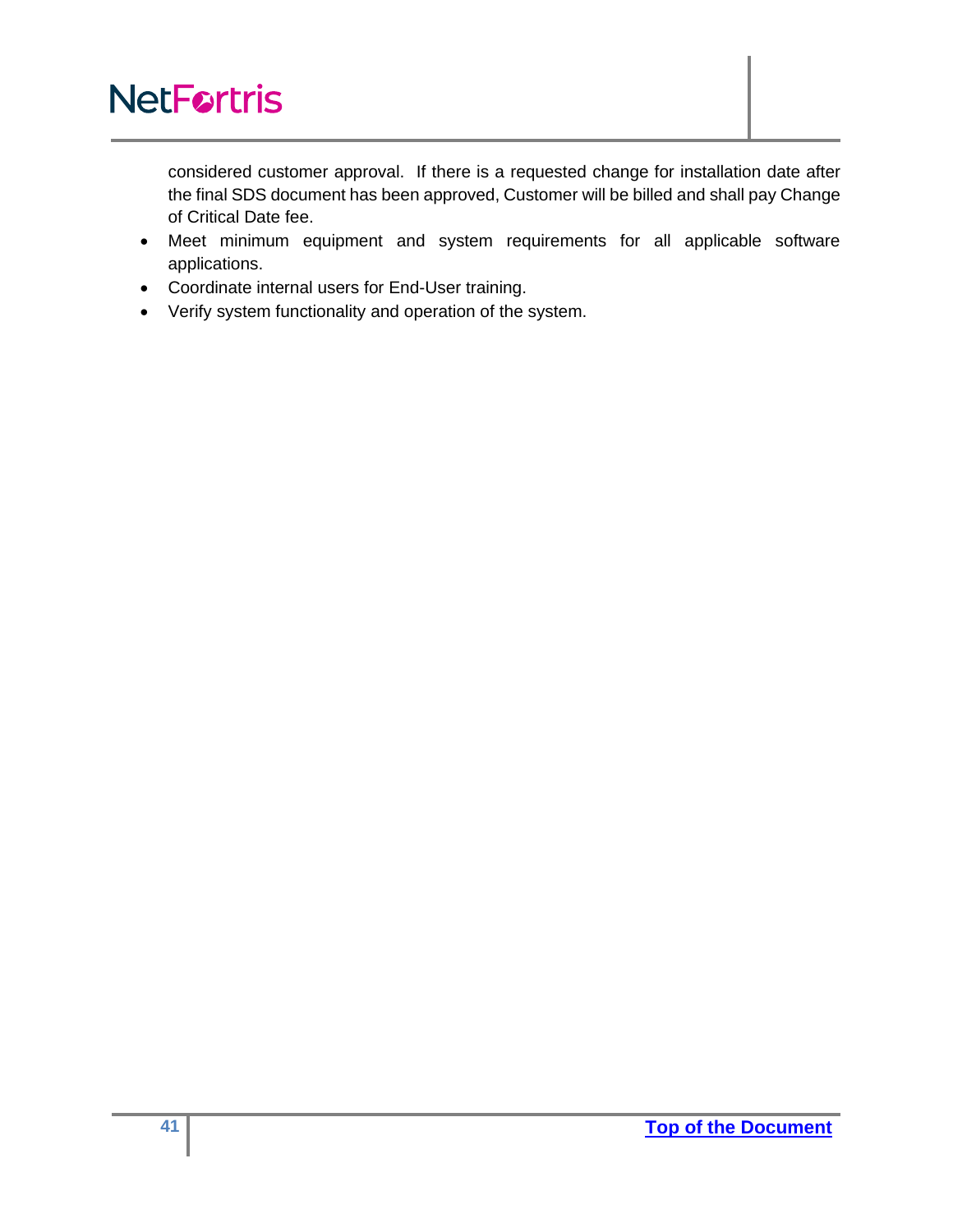# <span id="page-41-0"></span>**Pricing Guide**

The tables below outline the CommUnity rates, standard time and material rates, as well as other related fees.

## <span id="page-41-1"></span>*Third Party Fees*

Miscellaneous charges and fees imposed by any third party carrier or underlying service providers, whether charged to or against NetFortris, will be payable by Customer, in addition to a twenty percent (20%) markup ("Recovery Charge"), provided that any cost Recovery Charge shall represent an accurate, demonstrable charge to or against NetFortris as associated with the provisioning, maintenance or termination of Service by Customer.

All amounts below are in U.S dollar (\$).

### <span id="page-41-2"></span>*General Fees*

| NetFortris Time and Material Rates                                                   | <b>Hourly</b> | <b>Trip Charge</b> |
|--------------------------------------------------------------------------------------|---------------|--------------------|
| Standard Rate (Up to 8 hours) M-F 8am-5pm                                            | 175.00        | 85.00              |
| Standard Rate (Over 8 hours) M-F 8am-5pm                                             | 125.00        | 85.00              |
| Over-Time Rate M-F, 5pm-Midnight, Sat. 8am-<br>5pm                                   | 262.50        | 85.00              |
| Double/Over Time Rate M-Sat. Midnight-8am,<br>Saturday 5pm- Midnight, All day Sunday | 350.00        | 85.00              |

| <b>Circuit Expedites</b>              | Fee      |
|---------------------------------------|----------|
| California: AT&T/SBC Main Territory   | 500.00   |
| California: Verizon 722/730 Territory | 750.00   |
| Other                                 | 2,500.00 |

\*Note: Expedite Fee does not guarantee earlier installation date than Firm Order Confirmation date.

| <b>Change of Critical Dates</b>                                                                  | Fee      |
|--------------------------------------------------------------------------------------------------|----------|
| Final signed SDS not received by NetFortris five<br>(5) business days prior to installation date | 1,500.00 |
| Customer-requested change to install date after<br>schedule has been approved                    | 1,500.00 |

| Number Porting      | Fee                                                 |
|---------------------|-----------------------------------------------------|
| Number Port         | (Any $3rd$ party pass-through fees apply)           |
| Porting Expedite    | $\int (Any 3rd party pass-through fees apply)$      |
| Change of port date | (Any 3 <sup>rd</sup> party pass-through fees apply) |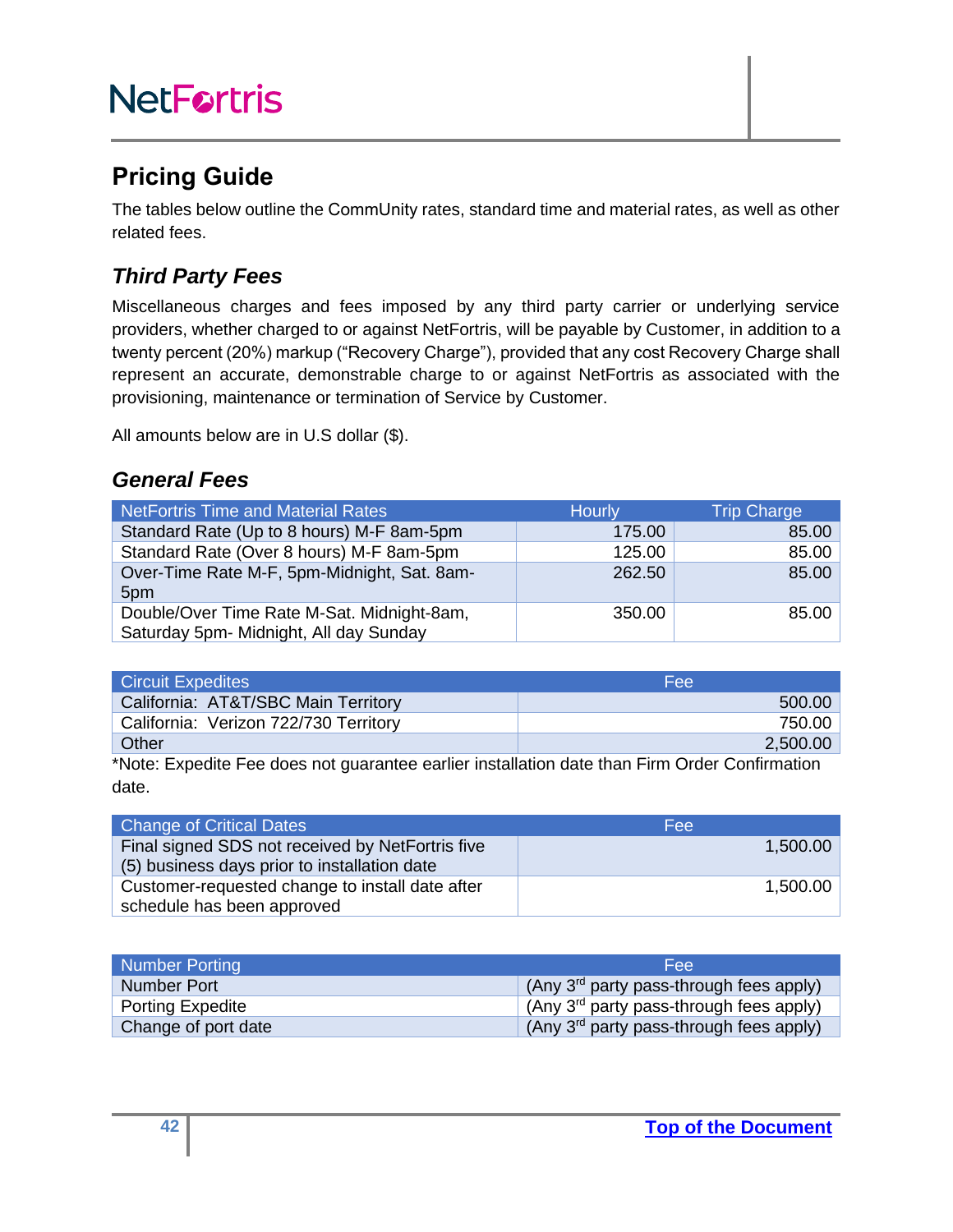| <b>Professional Services</b>                                                                                        | Rate          |
|---------------------------------------------------------------------------------------------------------------------|---------------|
| Technical Site Survey (excludes Travel &<br>Expenses)                                                               | 1000.00 / day |
| IVR/Auto-Attendant revisions/programming                                                                            | 150.00 / hour |
| Ring Group revisions/customization                                                                                  | 150.00 / hour |
| Active Directory integration to Fortinet Firewall                                                                   | 150.00 / hour |
| Active Directory integration to CommUnity                                                                           | 150.00 / hour |
| SIP Trunk inter-operability testing/configuration for<br>connecting customer IP-PBX to NetFortris core<br>network   | 1000.00 / PBX |
| Tenant/User administration including Moves, Adds,<br>Changes, Deletes (MACD)                                        | 150.00 / hour |
| Remote diagnostics/trouble-shooting for over-the-<br>top (OTT) deployments                                          | 250.00 / hour |
| In-person, onsite diagnostics/trouble-shooting for<br>OTT deployments (excludes T&E)                                | 2500.00 / day |
| NetFortris Managed CPE (firewall, router, switch,<br>phone) configuration at customer request, post<br>installation | 175,00 / hour |
| Customer-Owned CPE (firewall, router, switch,<br>phone) configuration & support                                     | 275.00 / hour |
| Customer-Owned network and CPE (OTT)<br>configuration and support for firewall, router,<br>switch, phone, etc.      | 275.00 / hour |

| Training                                                                                  | Rate             |
|-------------------------------------------------------------------------------------------|------------------|
| Remote, online web-based training (3-hour session<br>for phone, soft-client, user portal) | 500.00 / session |
| In-person, onsite training (excludes Travel &<br>Expenses)                                | 1500.00 / day    |

# <span id="page-42-0"></span>*Product Pricing*

| <b>CommUnity UCaaS Solution</b> | <b>MRC (36)</b><br>Month) | <b>MRC (24</b><br>Month) | <b>MRC (12)</b><br>Month) |
|---------------------------------|---------------------------|--------------------------|---------------------------|
| Professional (per seat)         | 24.99                     | 26.99                    | 29.99                     |
| Ultimate (per seat)             | 39.99                     | 36.99                    | 34.99                     |
| Video collaboration (per seat)  | 10.00                     | 10.00                    | 10.00                     |
| SMS (per seat)                  | 10.00                     | 10.00                    | 10.00                     |
| Virutal Call Center (per seat)  | 10.00                     | 10.00                    | 10.00                     |
| <b>Gold Support</b>             | 0.00                      | 0.00                     | 0.00                      |
| Platinum Support (per seat)     | 2.00                      | 2.00                     | 2.00                      |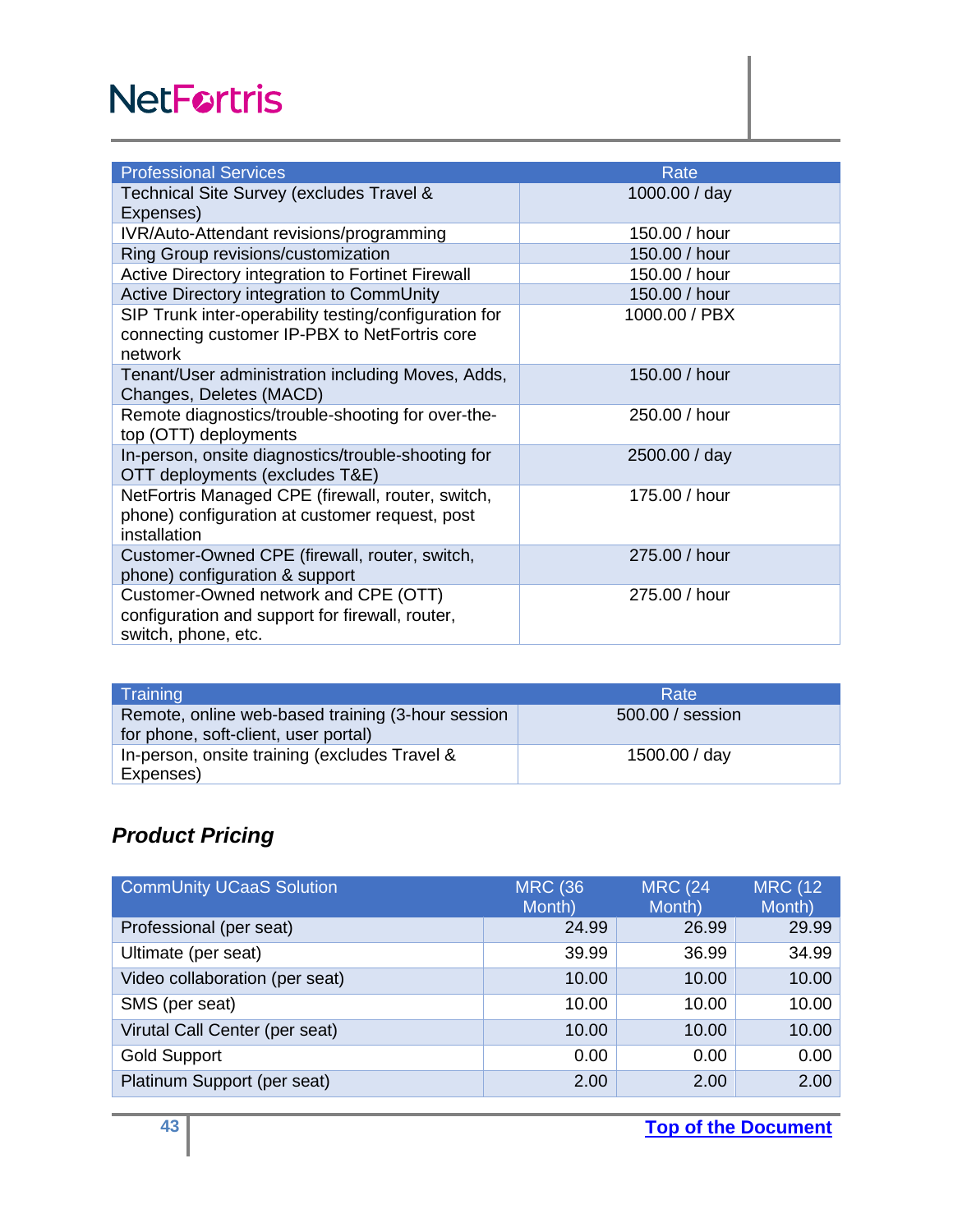| Voicemail Transcription License (per seat) | 5.00  | 5.00  | 5.00  |
|--------------------------------------------|-------|-------|-------|
| Voicemail-only extension                   | 2.00  | 2.00  | 2.00  |
| <b>Essential License</b>                   | 9.99  | 9.99  | 9.99  |
| Always-on Call Recording                   | 12.99 | 12.99 | 12.99 |
| MS Teams Integration (per user)            | 4.50  | 4.50  | 4.50  |
| Paperless Fax 500                          | 9.99  | 9.99  | 9.99  |
| Paperless Fax 1500                         | 17.99 | 17.99 | 17.99 |
| Paperless Fax 5000                         | 45.99 | 45.99 | 45.99 |
| Reserved DID                               | 0.50  | 0.50  | 0.50  |
| Local Number (New & Ported)                | 5.00  | 5.00  | 5.00  |
| <b>Toll Free Number</b>                    | 5.00  | 5.00  | 5.00  |

| NetFortris Wireless Services - 4G Backup | <b>MRC (36)</b><br>Month) |
|------------------------------------------|---------------------------|
| 4G Backup – Base Package                 | 45.00                     |
| 1MB 4G Overage data                      | \$0.012                   |
| Cradlepoint IBR200 (Router only)         | 15.00                     |

| NetFortris Wireless Services - Wireless<br><b>Broadbad</b> | <b>MRC (36</b><br>Month) |
|------------------------------------------------------------|--------------------------|
| Wireless Broadband - Base Package (Data +<br>Router)       | 225.00                   |
| Wireless Broadband - High Usage Plan (Data<br>+ Router)    | 490.00                   |
| Cradlepoint IBR650C (Router only)                          | 35.00                    |

| <b>NetFortris Cloud PBX Solution</b>         | <b>MRC (US \$)</b> |
|----------------------------------------------|--------------------|
| Business Basic Voice (per seat)              | 9.99               |
| <b>Business Standard (per seat)</b>          | 14.99              |
| Business UC (per seat)                       | 24.99              |
| <b>Business Collaboration (per seat)</b>     | 54.99              |
| Auto Attendant (per single level)            | 5.00               |
| MeetMe Audio Conferencing (25 participants)  | 1.00               |
| MeetMe Audio Conferencing (100 participants) | 5.00               |
| Unlimited Calling (per seat)                 | 8.00               |
| <b>Contact Center License</b>                | 55.00              |
| Multimedia Queuing for contact center        | 10.00              |
| Hunt Groups (per group)                      | 18.00              |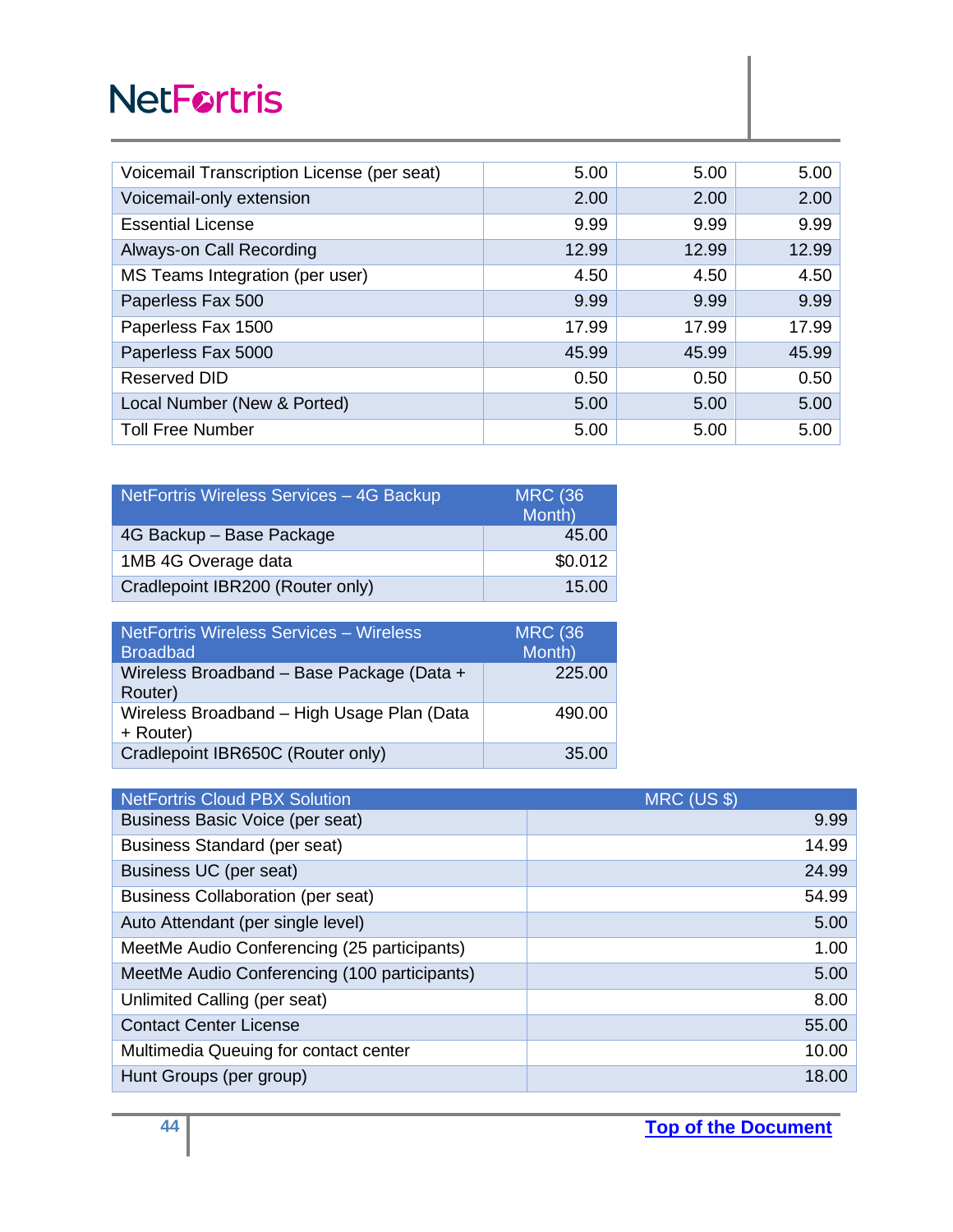| Unified Mobile Client with Call Grabber              | 6.00                |
|------------------------------------------------------|---------------------|
| <b>Indicated Call Park</b>                           | 9.99                |
| <b>Voicemail Box</b>                                 | 5.00                |
| Voicemail Transcription (per user)                   | 5.00                |
| Call Recording (per user, plus per hour storage fee) | 9.99                |
| Call Recording Storage Fee (per user, per hour)      | 5.00                |
| Emulated Analog Line (SPA112/SPA8000 required)       | 9.99                |
| SIP ATA (SPA112/SPA8000) for Analog Line             | 9.00                |
| Analog Fax Service (requires MP-202B SIP ATA)        | 9.99                |
| SIP ATA (MP-202B) for Analog Fax Service             | 9.00                |
| Paperless Fax 500                                    | 9.99                |
| Paperless Fax 1500                                   | 17.99               |
| Paperless Fax 5000                                   | 45.99               |
| Paperless Fax Enterprise                             | <b>Custom Quote</b> |
| LiveView Standard Monitoring (per site)              | 4.95                |
| LiveView Pro Monitoring (per site)                   | 29.95               |
| <b>Local Forward Only Number</b>                     | 19.00               |
| <b>Reserved Number/DID</b>                           | 0.50                |
| Toll Free Number (plus usage)                        | 5.00                |

| <b>NetFortris Hosted Enterprise</b>                                    | Included | <b>MRC</b>             | <b>NRC</b> |
|------------------------------------------------------------------------|----------|------------------------|------------|
| Station (Office, Virtual, Remote, Common)                              |          | Varies per<br>Contract | \$20.00    |
| IP Phone (incl Power thru power supply or<br>POE port)                 |          | \$25.00                | \$20.00    |
| Extra Core Infrastructure (24-port Switch)                             |          | \$150.00               | \$300.00   |
| <b>Extra Router</b>                                                    |          | \$75.00                | \$150.00   |
| Auto- Attendant                                                        |          | \$30.00                | \$30.00    |
| <b>Standard Auto-Attendant</b>                                         |          |                        | \$150.00   |
| Custom Auto-Attendant (incl. 4 hours)                                  |          |                        | \$300.00   |
| Auto- Attendant Revisions (Hourly Rate)                                |          |                        | \$150.00   |
| Custom Music on Hold (MOH-50<br>simultaneous)                          |          | \$75.00                | \$150.00   |
| <b>Fully Managed PBX Description</b>                                   | Included | <b>MRC</b>             | <b>NRC</b> |
| Custom Music on Hold (MOH-100<br>simultaneous)                         |          | \$100.00               | \$250.00   |
| <b>Physical Receptionist Console-7914</b>                              |          | \$24.00                | \$50.00    |
| Soft Receptionist Console- Per License                                 |          | \$25.00                | \$25.00    |
| Call Recording - NRC Set up; MRC per user<br>plus per hour storage fee |          | \$8.00                 | \$8.00     |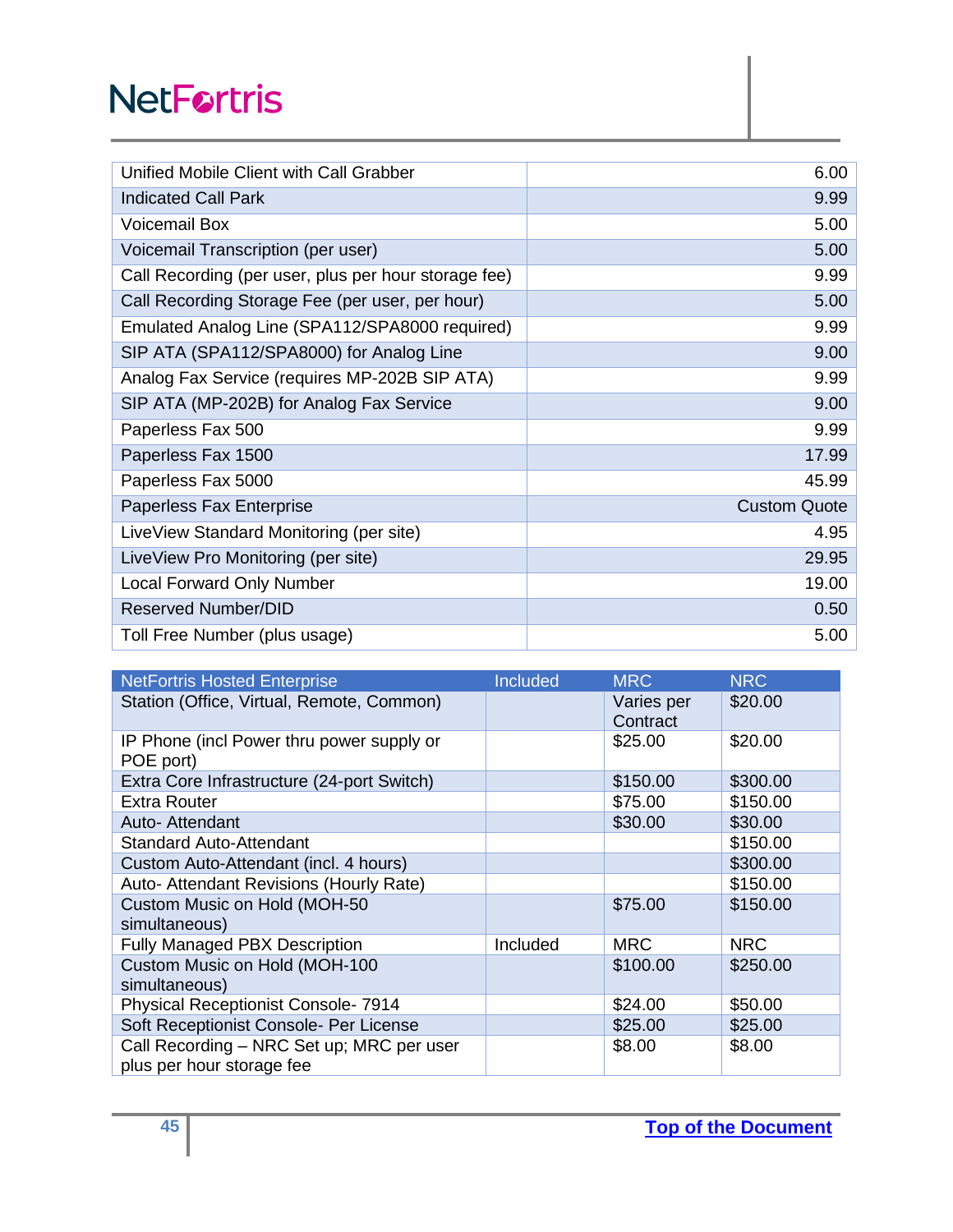| Call Recording Storage Fee on NetFortris<br>System (per user, per hour)     |          | \$3.00     |            |
|-----------------------------------------------------------------------------|----------|------------|------------|
| Salesforce Integration                                                      |          | \$10.00    | \$10.00    |
| Voicemail-To-Text (Auto)                                                    |          | \$5.00     | \$5.00     |
| Voicemail-To-Text (Hybrid)                                                  |          | \$9.95     | \$9.95     |
| Mobile Integration                                                          |          | \$165.00   | \$150.00   |
| Mobile Device Replacement - Lost; Stolen                                    |          |            | \$699.00   |
| Mobile Device Replacement - Damaged                                         |          |            | \$195.00   |
| <b>Sprint Airave</b>                                                        |          |            | \$495.00   |
| <b>ACD/ Hunt Group Lead Number</b>                                          |          | \$30.00    | \$30.00    |
| Basic ACD Group - NRC Set up; MRC per<br>Agent                              |          | \$40.00    | \$250.00   |
| Advanced ACD Group - NRC Set up; MRC<br>per Agent                           |          | \$70.00    | \$250.00   |
| Hunt Group - NRC Set up; MRC per member                                     |          | \$5.00     | \$150.00   |
| Pick Up/Page Group - NRC Set up; MRC per<br>member                          |          | \$5.00     | \$150.00   |
| Analog Integration - NRC Set up; MRC per<br>device                          |          | \$19.00    | \$150.00   |
| <b>Standard Conference Station</b>                                          |          | \$35.00    | \$35.00    |
| <b>Advanced Conference Station (includes 2</b><br>external microphone kits) |          | \$70.00    | \$70.00    |
| Voice Mail Box Only                                                         |          | \$12.50    | \$20.00    |
| Toll Free Number (MRC plus usage)                                           |          | \$5.00     | \$10.00    |
| Virtual Fax (Incoming) - Per User                                           |          | \$5.00     | \$5.00     |
| <b>Account Codes or Billing Codes</b>                                       |          | \$50.00    | \$50.00    |
| Call Jump                                                                   |          | \$2.00     | \$2.00     |
| <b>Local Forward Only Number</b>                                            |          | \$5.00     | \$15.00    |
| <b>Block of 20 Number Reservation</b>                                       |          | \$12.83    | \$20.00    |
| <b>Block of 100 Number Reservation</b>                                      |          | \$36.25    | \$50.00    |
| Silver Level Monitoring - Per Site                                          |          | \$45.00    | \$100.00   |
| Gold Level Monitoring - Per Site                                            |          | \$75.00    | \$150.00   |
| Additional Training Session - Per Session                                   |          |            | \$250.00   |
| Power Adapter                                                               |          | \$3.50     | \$5.00     |
| <b>Fully Managed PBX Description</b>                                        | Included | <b>MRC</b> | <b>NRC</b> |

| <b>NetFortris Hosted Premier</b>        | <b>Included</b> | <b>MRC</b> | <b>NRC</b> |
|-----------------------------------------|-----------------|------------|------------|
| <b>UPS</b>                              |                 | \$25.00    | \$75.00    |
| Extra 8-port Switch                     |                 | \$50.00    | \$200.00   |
| <b>Extra Router</b>                     |                 | \$75.00    | \$150.00   |
| Premier Plus - Per User                 |                 | \$9.95     |            |
| Auto- Attendant                         |                 | \$30.00    | \$30.00    |
| <b>Standard Auto-Attendant</b>          |                 |            | \$150.00   |
| Custom Auto-Attendant (incl. 4 hours)   |                 |            | \$300.00   |
| Auto- Attendant Revisions (Hourly Rate) |                 |            | \$150.00   |
| Custom Music on Hold - Basic            |                 | \$35.00    | \$75.00    |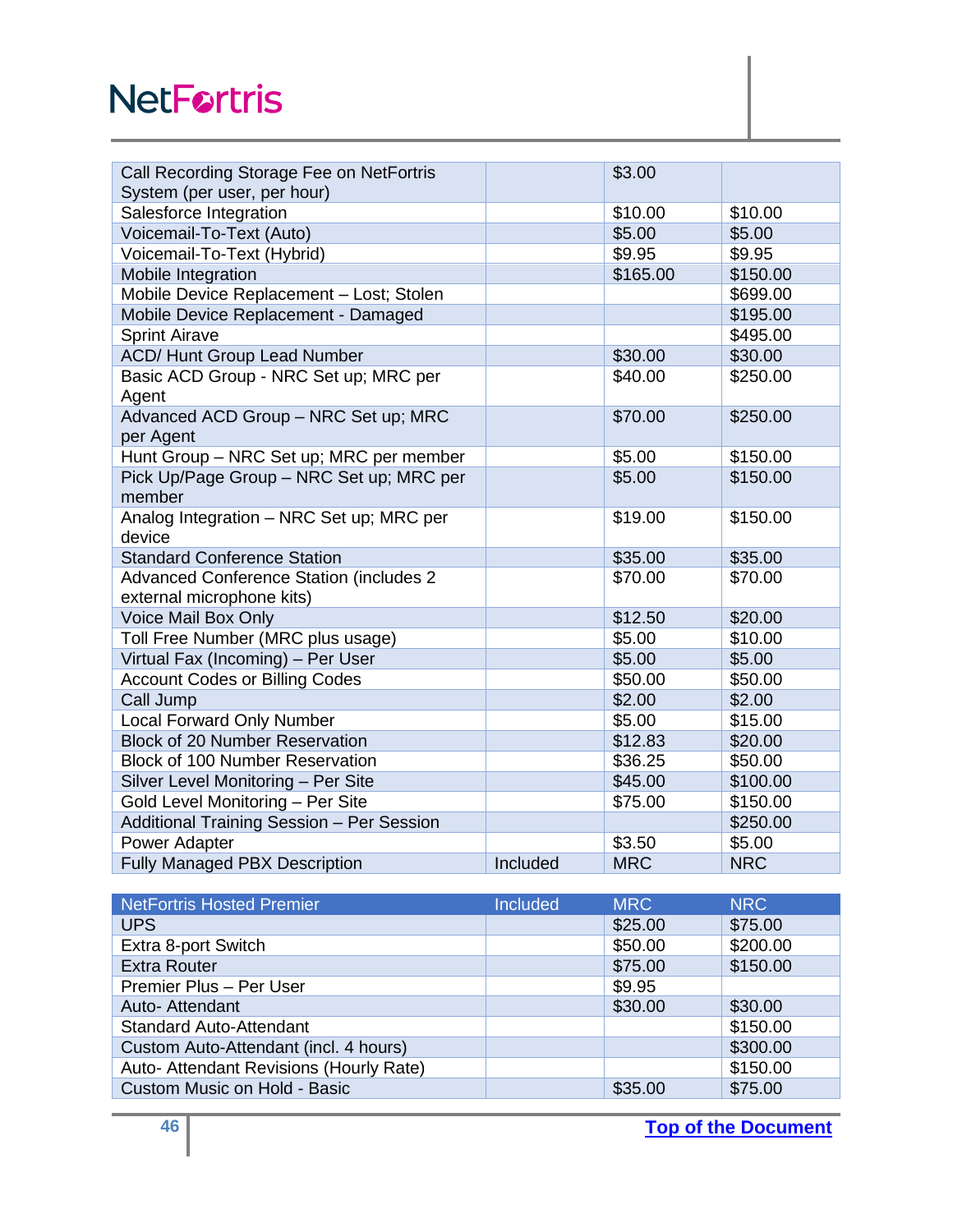

| <b>Physical Receptionist Console-7914</b>  |                    | \$24.00  | \$50.00  |
|--------------------------------------------|--------------------|----------|----------|
| Soft Receptionist Console- Per License     |                    | \$25.00  | \$25.00  |
| Hunt Group Lead Number                     |                    | \$30.00  | \$30.00  |
| Hunt Group - NRC Set up; MRC per phone     |                    | \$5.00   | \$150.00 |
| Page Group - NRC Set up                    |                    |          | \$150.00 |
| Voice Mail Only                            |                    | \$8.00   |          |
| Toll Free Number (MRC plus usage)          |                    | \$5.00   | \$10.00  |
| Virtual Fax (Incoming) - Per User          |                    | \$5.00   | \$5.00   |
| <b>Block of 20 Number Reservation</b>      |                    | \$12.83  | \$20.00  |
| <b>Block of 100 Number Reservation</b>     |                    | \$36.25  | \$50.00  |
| 5000 Toll Free Minutes                     |                    | \$175.00 |          |
| 5000 Outgoing Minutes                      |                    | \$125.00 |          |
| MPLS - Per Site                            |                    | \$85.00  | \$50.00  |
| Data Center - 1U                           |                    | \$129.00 |          |
| Content Filtering - Per Site               |                    | \$10.00  |          |
| Intrusion Protection - Per Site            |                    | \$10.00  |          |
| Antivirus Protection - Per Site            |                    | \$10.00  |          |
| <b>Application Control - Per Site</b>      |                    | \$10.00  |          |
| Silver Level Monitoring - Per Site         |                    | \$25.00  | \$50.00  |
| Onsite End-User Training - Per Session     |                    |          | \$250.00 |
| Professional Phone Installation - Per Site |                    |          | \$475.00 |
| <b>Extra Power Supply</b>                  |                    | \$3.50   | \$5.00   |
| 3 Foot Patch Cable                         | $(1)$ Per<br>Phone |          | \$3.95   |
| 5 Foot Patch Cable                         | $(1)$ Per<br>Phone |          | \$3.95   |
| 7 Foot Patch Cable                         | <b>No</b>          |          | \$4.95   |
| 14/15 Foot Patch Cable                     | <b>No</b>          |          | \$7.95   |
| 25 Foot Patch Cable                        | <b>No</b>          |          | \$14.95  |
| 12 Patch Panels                            | <b>No</b>          |          | \$149.50 |
| 24 Patch Panels                            | <b>No</b>          |          | \$195.50 |
| 48 Patch Panels                            | <b>No</b>          |          | \$308.33 |
| <b>Floor Racks</b>                         | No                 |          | \$262.50 |
| <b>Wall Mount Rack</b>                     | <b>No</b>          |          | \$462.50 |
| <b>Rack Shelves</b>                        | <b>No</b>          |          | \$193.53 |
| Faceplates                                 | <b>No</b>          |          | \$2.88   |
| <b>Biscuits</b>                            | <b>No</b>          |          | \$3.38   |
| <b>Jacks</b>                               | <b>No</b>          |          | \$7.82   |
| <b>Wall Mount Jacks</b>                    | <b>No</b>          |          | \$9.95   |

| Miscellaneous Equipment       | <b>Included</b> | <b>MRC</b> | <b>NRC</b> |
|-------------------------------|-----------------|------------|------------|
| UPS (BR1300LCD or equivalent) | $(1)$ Per Site  | 15.00      | 0.00       |
| 3 Foot Patch Cable            | (1) Per Station |            | 3.95       |
| 5 Foot Patch Cable            | (1) Per Station |            | 3.95       |
| 7 Foot Patch Cable            |                 |            | 4.95       |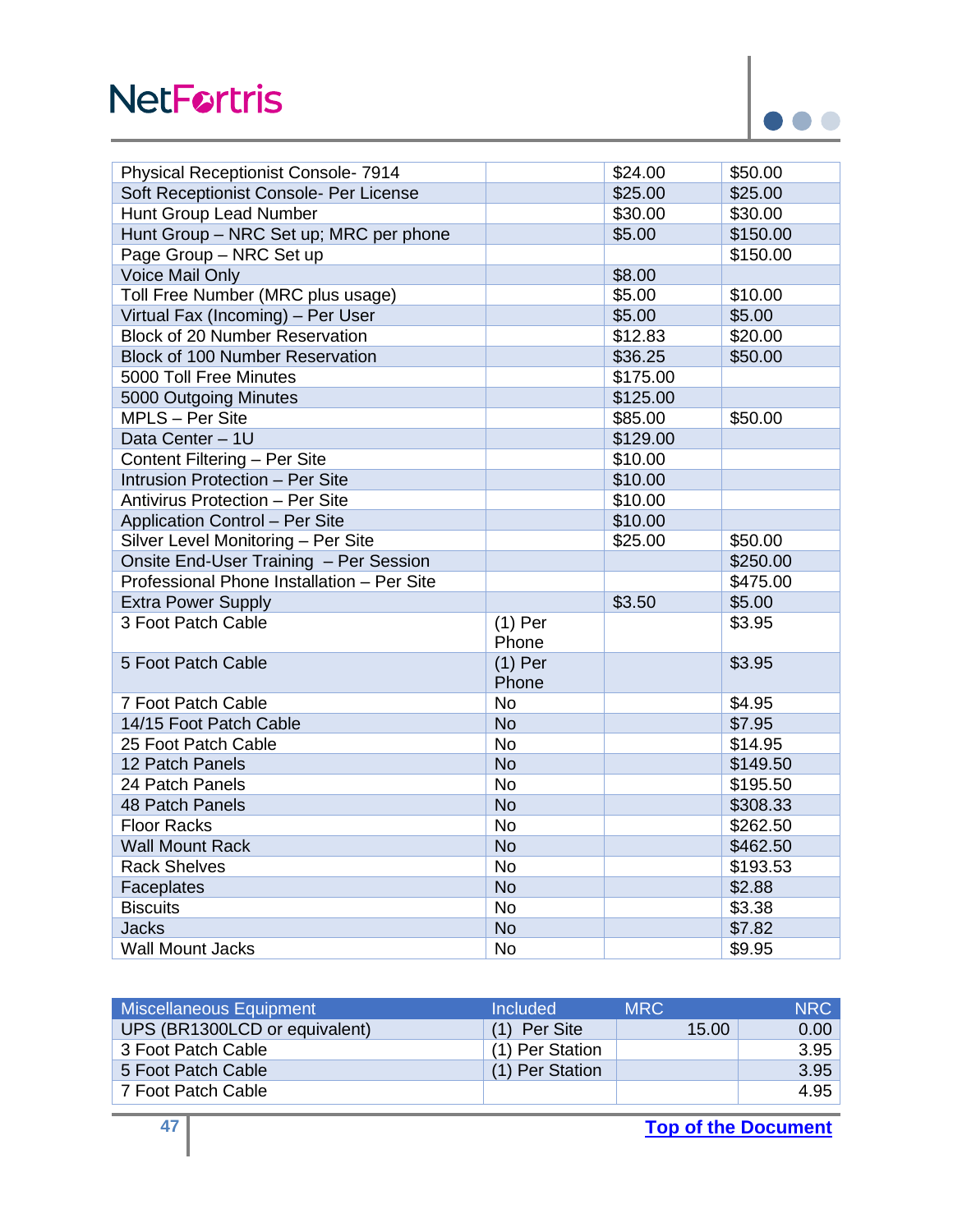| 14/15 Foot Patch Cable  | 7.95   |
|-------------------------|--------|
| 25 Foot Patch Cable     | 14.95  |
| 12 Patch Panels         | 149.50 |
| 24 Patch Panels         | 195.50 |
| 48 Patch Panels         | 308.33 |
| <b>Floor Racks</b>      | 262.50 |
| <b>Wall Mount Rack</b>  | 462.50 |
| <b>Rack Shelves</b>     | 193.53 |
| Faceplates              | 2.88   |
| <b>Biscuits</b>         | 3.38   |
| <b>Jacks</b>            | 7.82   |
| <b>Wall Mount Jacks</b> | 9.95   |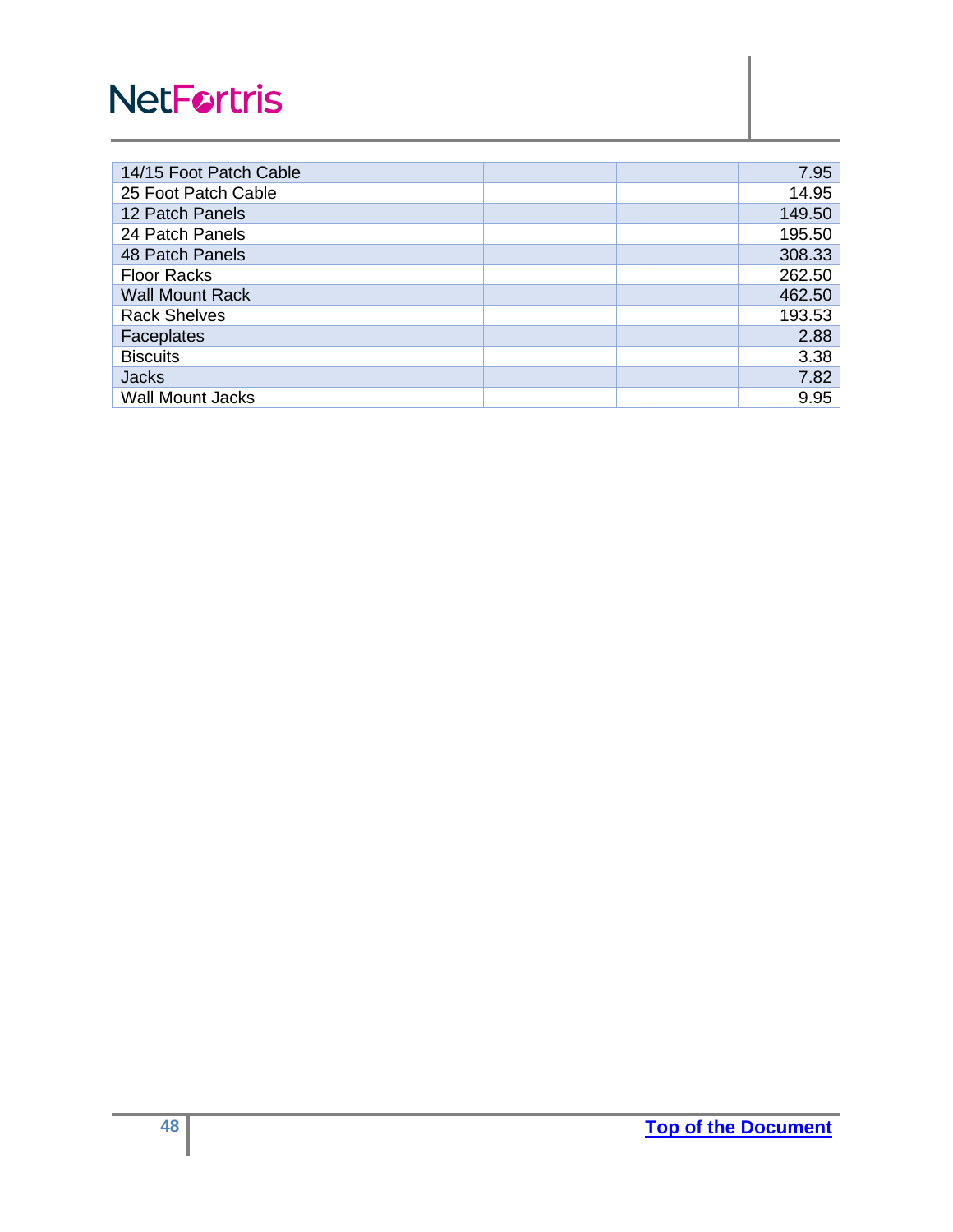# <span id="page-48-0"></span>**Security Responsibilities**

Originally Published February 2019

*The detailed Security Responsibilities are defined in the "PCI DSS Responsibility Matrix" located on the NetFortris website [\(https://www.netfortris.com/legal\)](https://www.netfortris.com/legal) and hereby incorporated by reference.*

### <span id="page-48-1"></span>*Introduction*

Trustwave conducted an assessment and found NetFortris to be compliant with PCI DSS 3.2. This responsibility matrix has been created to illustrate and clarify the PCI compliance responsibilities for NetFortris and the customers of NetFortris services. As part of the assessment Trustwave analyzed an array of both customer-facing and internal infrastructure services.

### <span id="page-48-2"></span>*Overview*

NetFortris offers their customers Infrastructure as a Service (IaaS) solutions, which their customers may use to process, or transmit cardholder data. IaaS offerings include physical plants and data center facilities, networking firewalls/security, and servers and storage.

Customer facing services including Identity and Access Management, Compute, Networking, Web & Mobile, Analytics, Management & Security, and Hybrid Integration were included within the assessment. Additionally, Trustwave assessed NetFortris' internal infrastructure services including Network Infrastructure and Tools, Security Services and Tools, Remote Access, Incident Management System, Identity and Access Management Infrastructure, Release Management, and Account and Subscription Management.

## <span id="page-48-3"></span>*Responsibility*

Customers of NetFortris are ultimately responsible for their own PCI DSS compliance. The following tabs describe the various responsibilities of NetFortris, their customers, or both to achieve PCI DSS compliance. In all assessments, proper scoping is key to success. For cloud deployments, reading the PCI requirements to understand their intent, and correlating this Responsibility Summary will aid customers in planning ahead for a successful assessment.

As a Level 1 Service Provider, NetFortris allows for their customers to satisfy specific PCI DSS requirements cited herein through usage of their Attestation of Compliance. This reliance is dependent on which NetFortris services are being leveraged and how they are being implemented by the customer.

Most requirements, however, require an understanding of the distribution of responsibilities between NetFortris and their customers to fully meet PCI DSS compliance. In addition, some requirements are fully the responsibility of NetFortris customers to implement to meet PCI DSS compliance.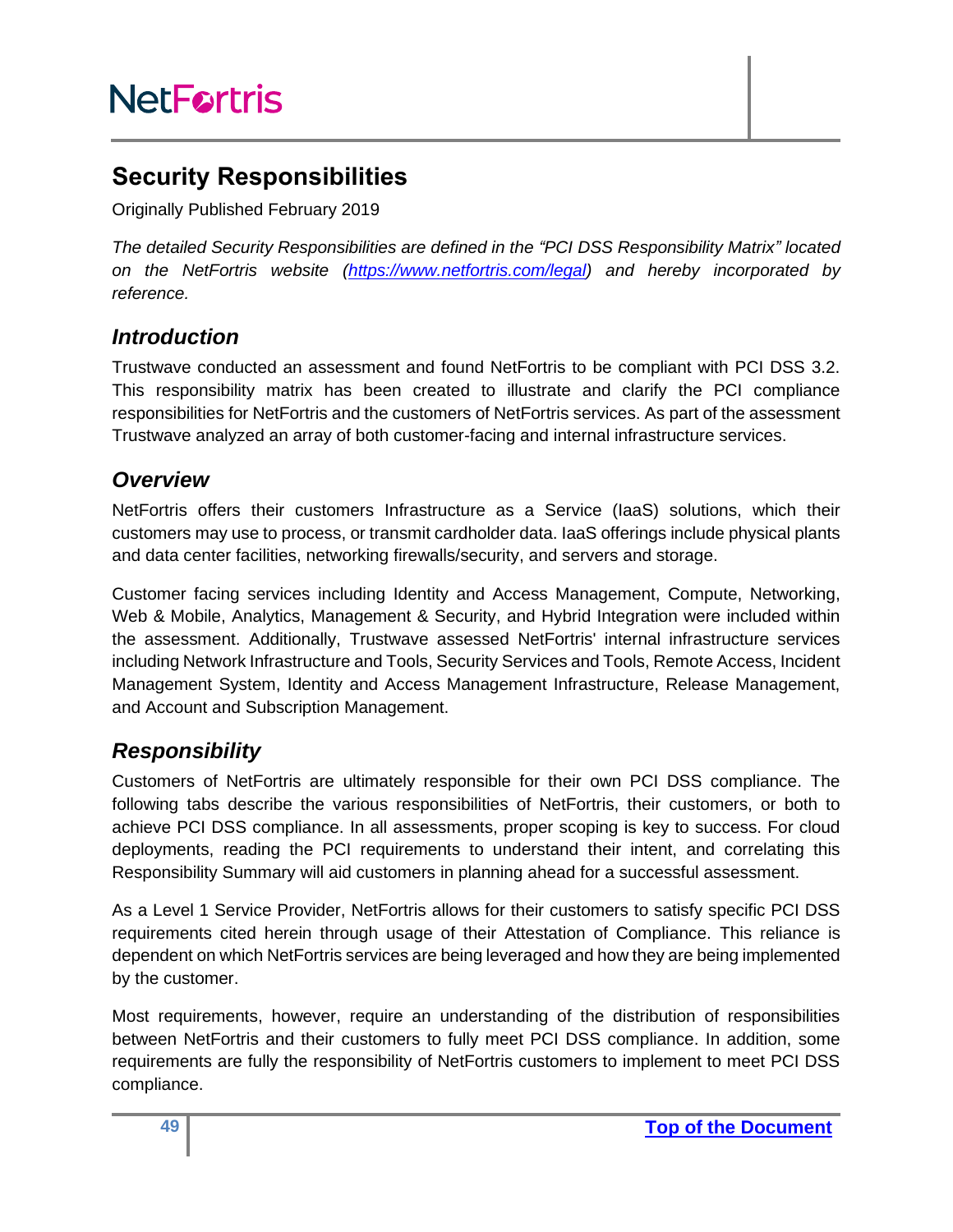In general, responsibilities can be understood as follows:

**IaaS instances**: very little difference from traditional self-hosted servers, with NetFortris providing the datacenter networking compliance.

### <span id="page-49-0"></span>*Attestation of Compliance*

NetFortris's PCI DSS Attestation of Compliance can be requested as need to comply with customer compliance efforts.

### <span id="page-49-1"></span>*Responsibility Summary*

| ver 2-21-2019                                                                                                                   | <b>Customer</b> | <b>NetFortris</b> | <b>NetFortris</b><br>exception | <b>Exception description</b>                                               |
|---------------------------------------------------------------------------------------------------------------------------------|-----------------|-------------------|--------------------------------|----------------------------------------------------------------------------|
| <b>Requirement 1 -</b><br><b>Install and</b><br>maintain a firewall<br>configuration to<br>protect cardholder<br>data           |                 | Partial           | $1.3.4 \text{ n/a}$            | No cardholder data network for<br>which NetFortris is responsible          |
|                                                                                                                                 |                 | Partial           | $1.3.6 \text{ n/a}$            | NetFortris does not store<br>cardholder data                               |
| <b>Requirement 2 -</b><br>Do not use<br>vendor-supplied<br>defaults for<br>system passwords<br>and other security<br>parameters |                 | Partial           | 2.1.1 n/a                      | No wireless environments<br>connected to the in-scope<br>environment       |
|                                                                                                                                 |                 | Partial           | 2.2.3 n/a                      | NetFortris does not run any<br>insecure services, daemons or<br>protocols. |
|                                                                                                                                 |                 | Partial           | $2.6 \text{ n/a}$              | NetFortris is not a shared<br>hosting provider.                            |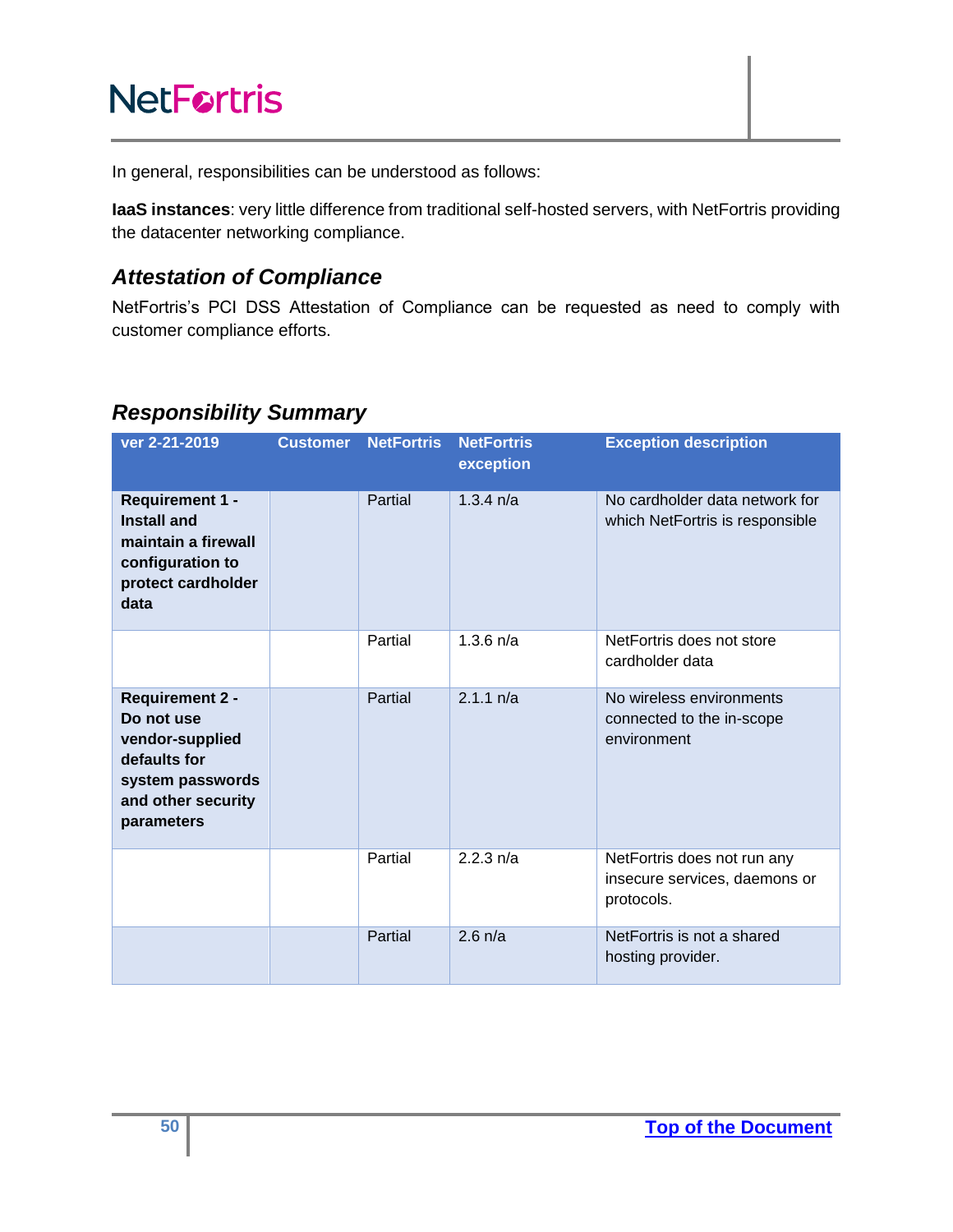| ver 2-21-2019                                                      | <b>Customer</b> | <b>NetFortris</b> | <b>NetFortris</b><br>exception | <b>Exception description</b>                                                                                       |
|--------------------------------------------------------------------|-----------------|-------------------|--------------------------------|--------------------------------------------------------------------------------------------------------------------|
| <b>Requirement 3 -</b><br><b>Protect stored</b><br>cardholder data | $\mathsf{X}$    | Partial           | 3.3 n/a                        | No PAN is in possession of<br>NetFortris. PAN is responsibility<br>of customers, if present.                       |
|                                                                    | X               | Partial           | 3.4 n/a                        | PAN Storage is NetFortris'<br>customer responsibility.<br>NetFortris has no CHD storage                            |
|                                                                    |                 | Partial           | $3.4.1 \text{ n/a}$            | Full disk encrpytion is not used                                                                                   |
|                                                                    | X               | Partial           | $3.5 \text{ n/a}$              | This requirement, if present is<br>the responsibility of NetFortris'<br>customer. NetFortris does not<br>store CHD |
|                                                                    | $\overline{X}$  | Partial           | 3.5.1 n/a                      | This requirement, if present is<br>the responsibility of NetFortris'<br>customer. NetFortris does not<br>store CHD |
|                                                                    | X               | Partial           | 3.5.2 n/a                      | This requirement, if present is<br>the responsibility of NetFortris'<br>customer. NetFortris does not<br>store CHD |
|                                                                    | X               | Partial           | 3.5.3 n/a                      | This requirement, if present is<br>the responsibility of NetFortris'<br>customer. NetFortris does not<br>store CHD |
|                                                                    | X               | Partial           | $3.5.4 \text{ n/a}$            | This requirement, if present is<br>the responsibility of NetFortris'<br>customer. NetFortris does not<br>store CHD |
|                                                                    |                 | Partial           | $3.6 \text{ n/a}$              | NetFortris does not share keys<br>with their customers for the<br>purpose of encrypting<br>cardholder data         |
|                                                                    |                 | Partial           | 3.6.1 n/a                      | NetFortris does not generate<br>keys for its customers for the<br>purpose of encrypting<br>cardholder data.        |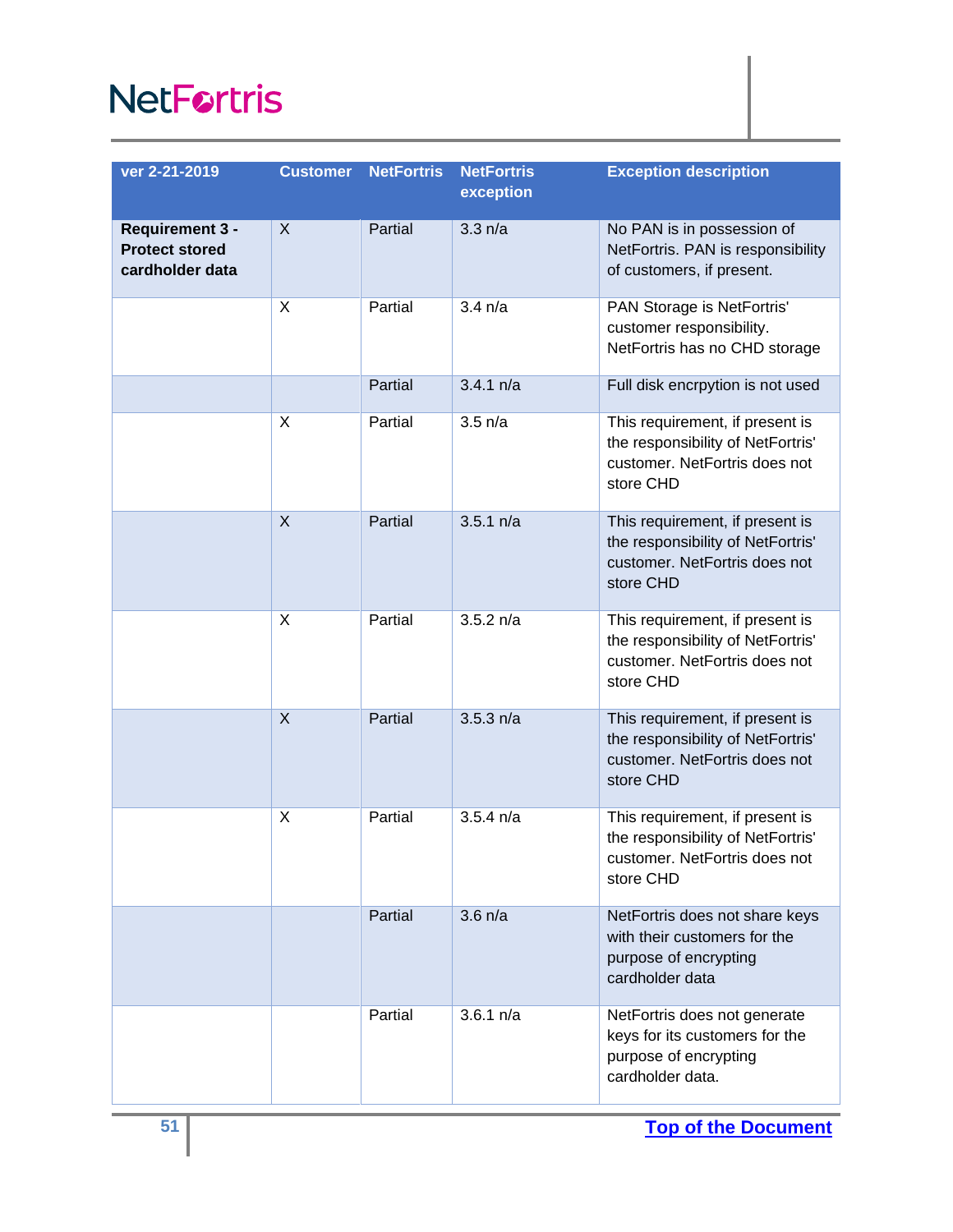| Partial | $3.6.2 \text{ n/a}$ | NetFortris does not distribute<br>keys for its customers for the<br>purpose of encrypting<br>cardholder data                      |
|---------|---------------------|-----------------------------------------------------------------------------------------------------------------------------------|
| Partial | 3.6.3 n/a           | NetFortris does not store keys<br>for its customers for the purpose<br>of encrypting cardholder data.                             |
| Partial | $3.6.4 \text{ n/a}$ | NetFortris does not have a<br>definied crypto-period for its<br>customers for the purpose of<br>encrypting cardholder data        |
| Partial | $3.6.5$ n/a         | NetFortris does not retire or<br>destroy keys for its customers<br>for the purpose of encrypting<br>cardholder data               |
| Partial | $3.6.6$ n/a         | NetFortris does not use manual<br>clear-text key management for<br>its customers for the purpose of<br>encrpyting cardholder data |
| Partial | $3.6.7 \text{ n/a}$ | NetFortris does no substitute<br>keys for its customers for the<br>purpose of encrypting<br>cardholder data                       |
| Partial | $3.6.8 \text{ n/a}$ | NetFortris does not have key<br>custodians for cardholder data                                                                    |

| ver 2-21-2019 <b>ver</b> | <b>Customer NetFortris NetFortris</b> | $\blacksquare$ exception | <b>Exception description</b> |
|--------------------------|---------------------------------------|--------------------------|------------------------------|
|                          |                                       |                          |                              |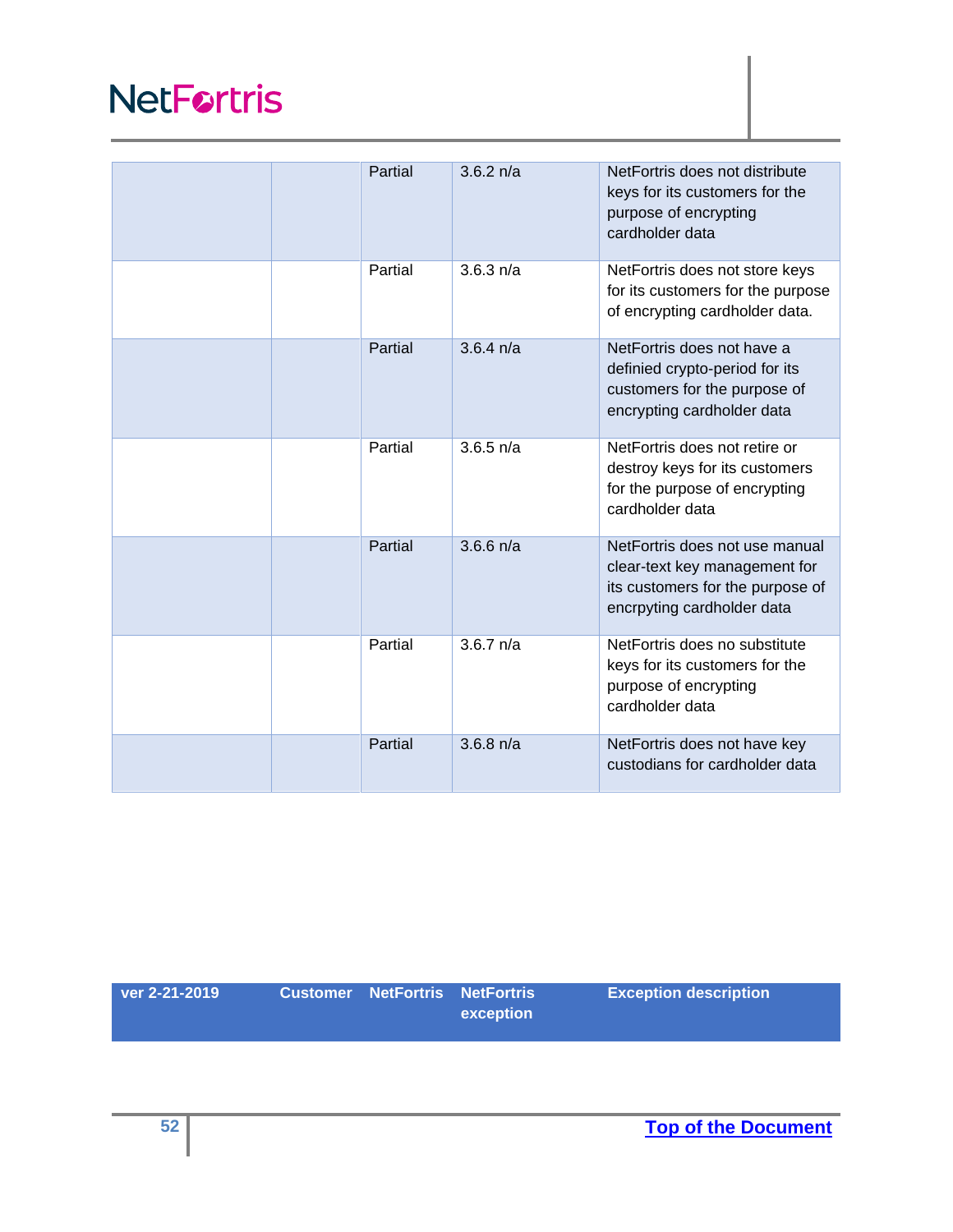| <b>Requirement 4 -</b><br><b>Encrypt</b><br>transmission of<br>cardholder data<br>access open,<br>public networks                 | Partial | 4.1.1 n/a | NetFortris does not use wireless<br>networks to transmit CHD                                                                                                |
|-----------------------------------------------------------------------------------------------------------------------------------|---------|-----------|-------------------------------------------------------------------------------------------------------------------------------------------------------------|
| Requirement 5 -<br><b>Protect all systems</b><br>against malware<br>and regularly<br>update anti-virus<br>software or<br>programs | X       |           |                                                                                                                                                             |
| <b>Requirement 6 -</b><br>Develop and<br>maintain secure<br>systems and<br>applications                                           | Partial | $6.3$ n/a | NetFortris does not provide<br>development services or<br>develop custom code in use in<br>the in-scope environment, or to<br>store, transit or forward CHD |
|                                                                                                                                   | Partial | 6.3.1 n/a | NetFortris does not provide<br>development services or<br>develop custom code in use in<br>the in-scope environment, or to<br>store, transit or forward CHD |
|                                                                                                                                   | Partial | 6.3.2 n/a | NetFortris does not provide<br>development services or<br>develop custom code in use in<br>the in-scope environment, or to<br>store, transit or forward CHD |
|                                                                                                                                   | Partial | 6.4.3 n/a | NetFortris does not handle PAN<br>in any form, including as testing<br>data                                                                                 |
|                                                                                                                                   | Partial | $6.5$ n/a | NetFortris does not develop<br>custom code.                                                                                                                 |
|                                                                                                                                   | Partial | $6.6$ n/a | NetFortris has no public-facing<br>web applications in use in the<br>in-scope environment                                                                   |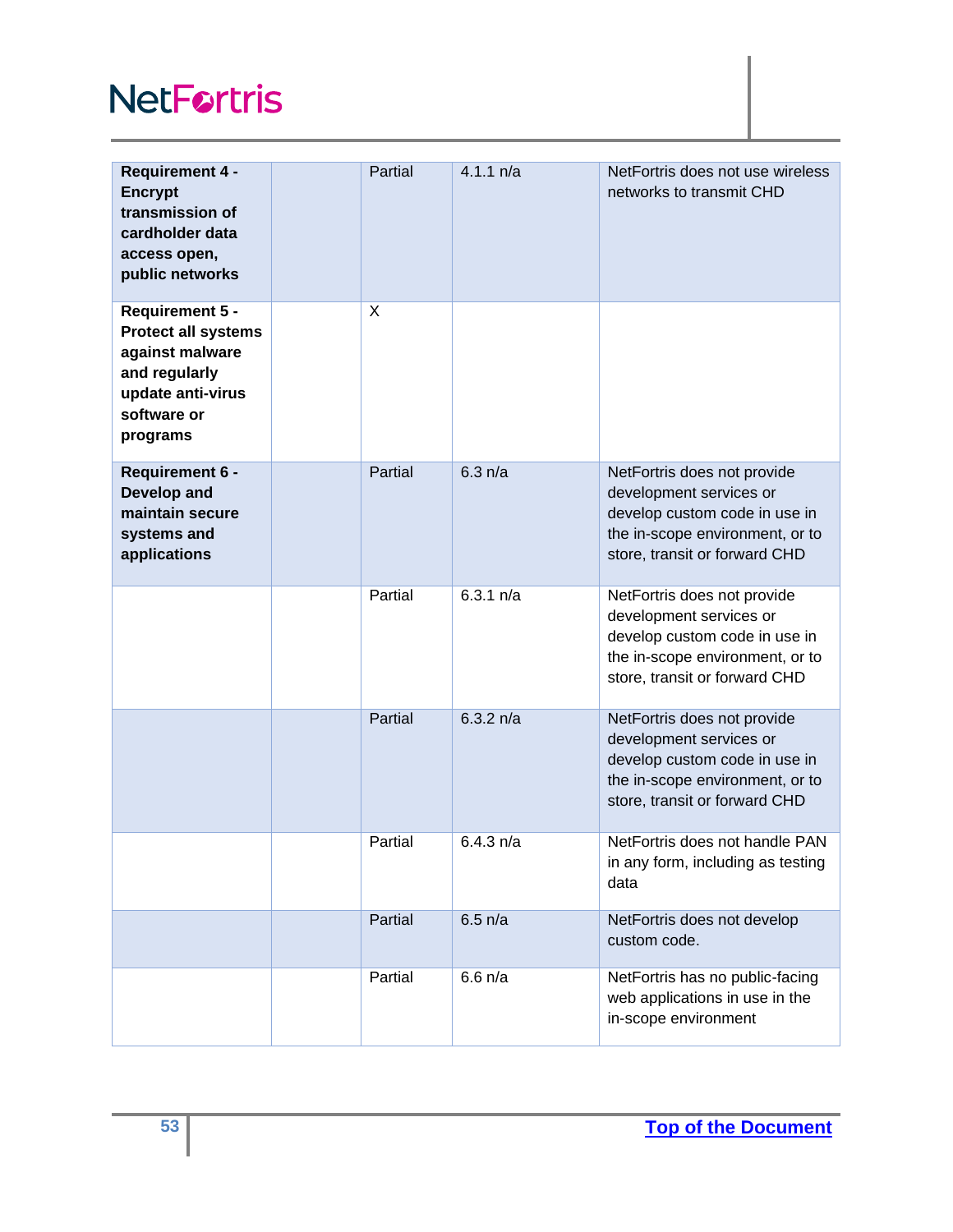| ver 2-21-2019                                                                                         | <b>Customer</b> | <b>NetFortris</b> | <b>NetFortris</b><br>exception | <b>Exception description</b>                                      |
|-------------------------------------------------------------------------------------------------------|-----------------|-------------------|--------------------------------|-------------------------------------------------------------------|
| <b>Requirement 7 -</b><br><b>Restrict access to</b><br>cardholder data<br>by business need<br>to know |                 | $\mathsf{X}$      |                                |                                                                   |
| <b>Requirement 8 -</b><br><b>Identify and</b><br>authenticate<br>access to system<br>components       |                 | Partial           | $8.1.5 \text{ n/a}$            | NetFortris does not provide<br>remove vendor access               |
|                                                                                                       |                 | Partial           | $8.5.1 \text{ n/a}$            | NetFortris does not access<br>customer premises POS or<br>servers |
|                                                                                                       |                 | Partial           | $8.7 \text{ n/a}$              | NetFortris maintains no<br>databases containing CHD               |

| ver 2-21-2019                                                                      | <b>Customer</b> | <b>NetFortris</b> | <b>NetFortris</b><br>exception | <b>Exception description</b>                                                                                 |
|------------------------------------------------------------------------------------|-----------------|-------------------|--------------------------------|--------------------------------------------------------------------------------------------------------------|
| <b>Requirement 9 -</b><br><b>Restrict physical</b><br>access to<br>cardholder data |                 | Partial           | $9.1.2 \text{ n/a}$            | Netfortris (and its collocated data<br>center providers) have no<br>network jacks located in public<br>areas |
|                                                                                    |                 | Partial           | $9.5.1 \text{ n/a}$            | NetFortris does not store media<br>backups containing CHD                                                    |
|                                                                                    |                 | Partial           | $9.6 \text{ n/a}$              | NetFortris has no media which<br>contains CHD stored, no any<br>CHD on paper media                           |
|                                                                                    |                 | Partial           | $9.6.1 \text{ n/a}$            | NetFortris has no media which<br>contains CHD stored, no any<br>CHD on paper media                           |
|                                                                                    |                 | Partial           | $9.6.2 \text{ n/a}$            | NetFortris has no media which<br>contains CHD stored, no any<br>CHD on paper media                           |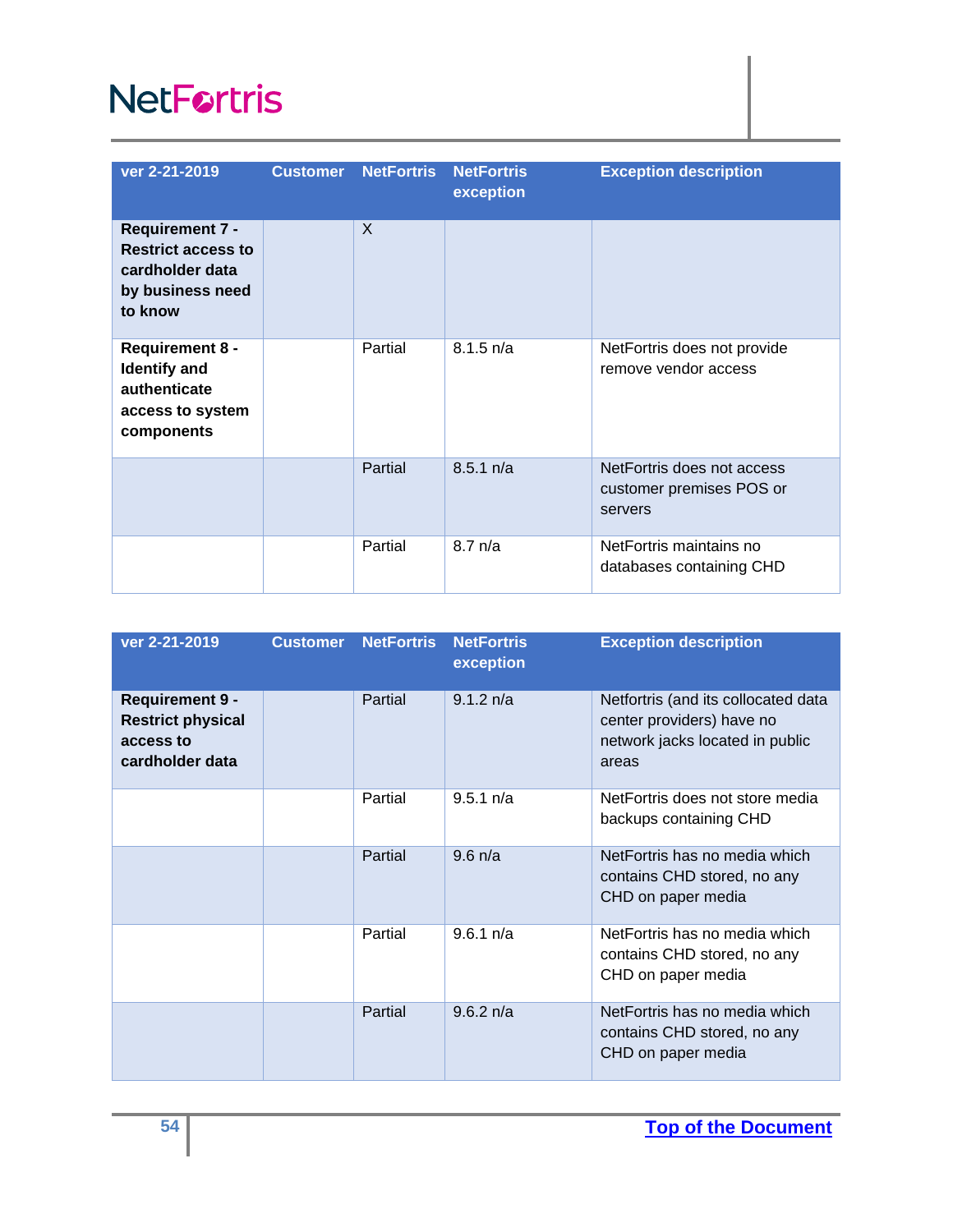|  | Partial | 9.6.3 n/a           | NetFortris has no media which<br>contains CHD stored, no any<br>CHD on paper media |
|--|---------|---------------------|------------------------------------------------------------------------------------|
|  | Partial | $9.8.1 \text{ n/a}$ | NetFortris has no hard-copy<br>materials containing CHD                            |
|  | Partial | $9.8.2 \text{ n/a}$ | NetFortris has no hard-copy<br>materials containing CHD                            |
|  | Partial | $9.9 \text{ n/a}$   | NetFortris maintains no devices<br>that capture cardholder data                    |
|  | Partial | $9.9.1 \text{ n/a}$ | NetFortris maintains no devices<br>that capture cardholder data                    |
|  | Partial | $9.9.2 \text{ n/a}$ | NetFortris maintains no devices<br>that capture cardholder data                    |
|  | Partial | $9.9.3 \text{ n/a}$ | NetFortris maintains no devices<br>that capture cardholder data                    |

| ver 2-21-2019 | <b>Customer NetFortris NetFortris</b> | exception | <b>Exception description</b> |
|---------------|---------------------------------------|-----------|------------------------------|
|               |                                       |           |                              |
| 55            |                                       |           | <b>Top of the Document</b>   |